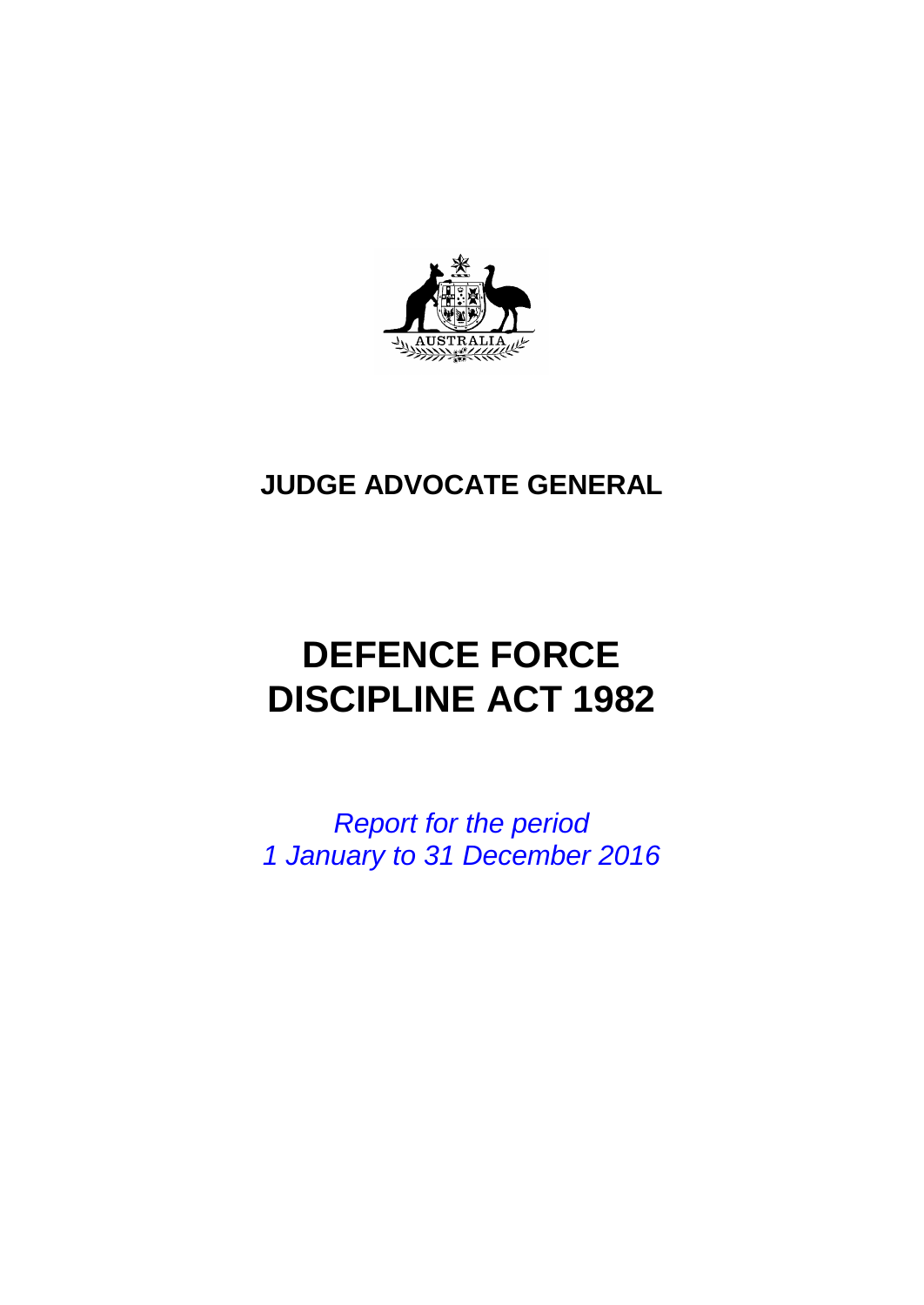Department of Defence

## *Defence Force Discipline Act 1982*

*Report for the period 1 January to 31 December 2016*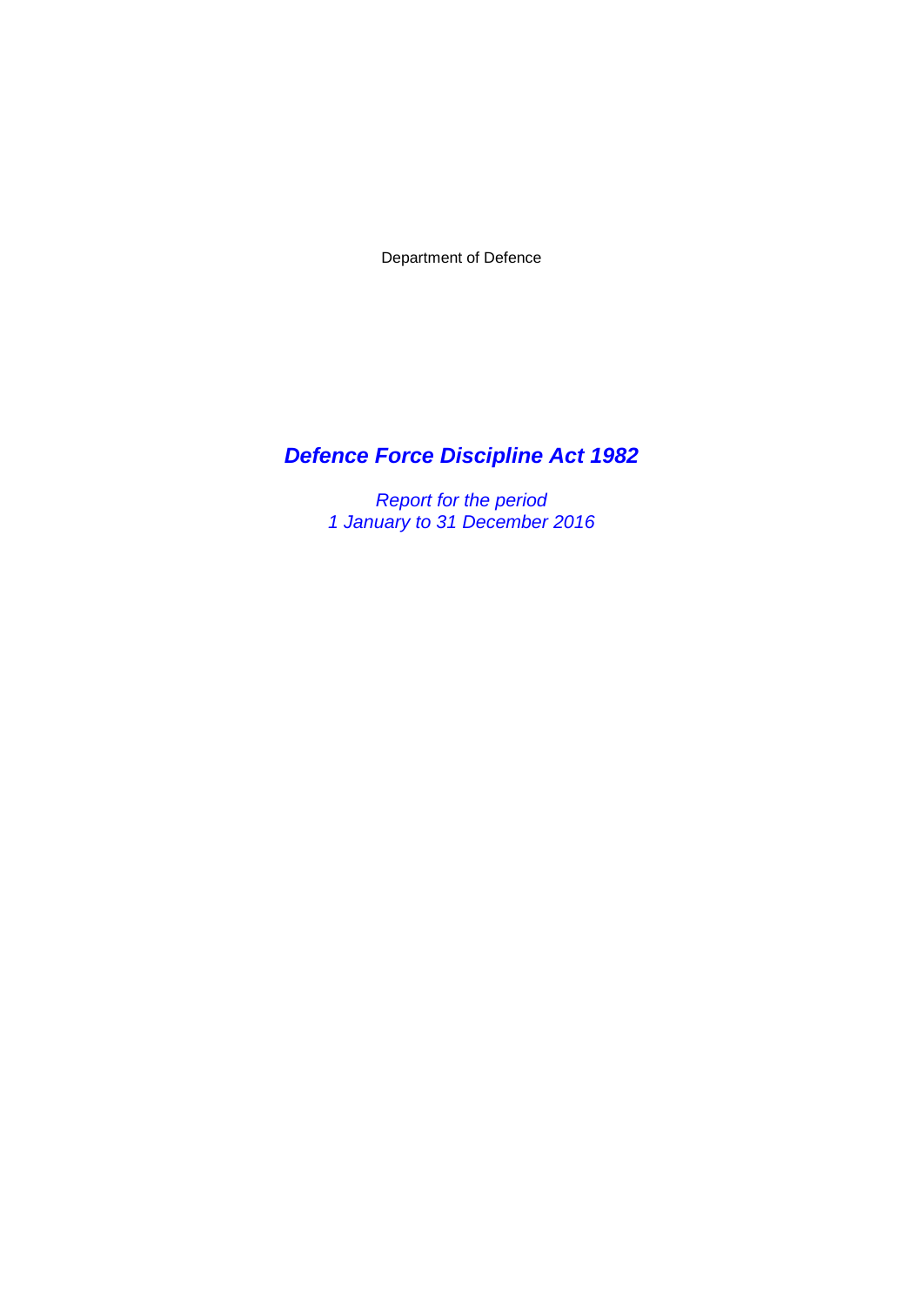© Commonwealth of Australia 2017 ISSN 0817 9956

This work is copyright. Apart from any use as permitted under the *Copyright Act 1968*, no part may be reproduced by any process without prior written permission from the Department of Defence.

All Defence information, whether classified or not, is protected from unauthorised disclosure under the *Crimes Act 1914*. Defence information may only be released in accordance with the *Defence Protective Security Manual* (SECMAN 4) and/or Defence Instruction (General) OPS 13-4 – *Release of Classified Information to Other Countries*, as appropriate.

Requests and inquiries should be addressed to Director Defence Publishing Service, CP3-1-102, Department of Defence, CANBERRA ACT 2600.

Printed by CanPrint Communications Pty Limited, Canberra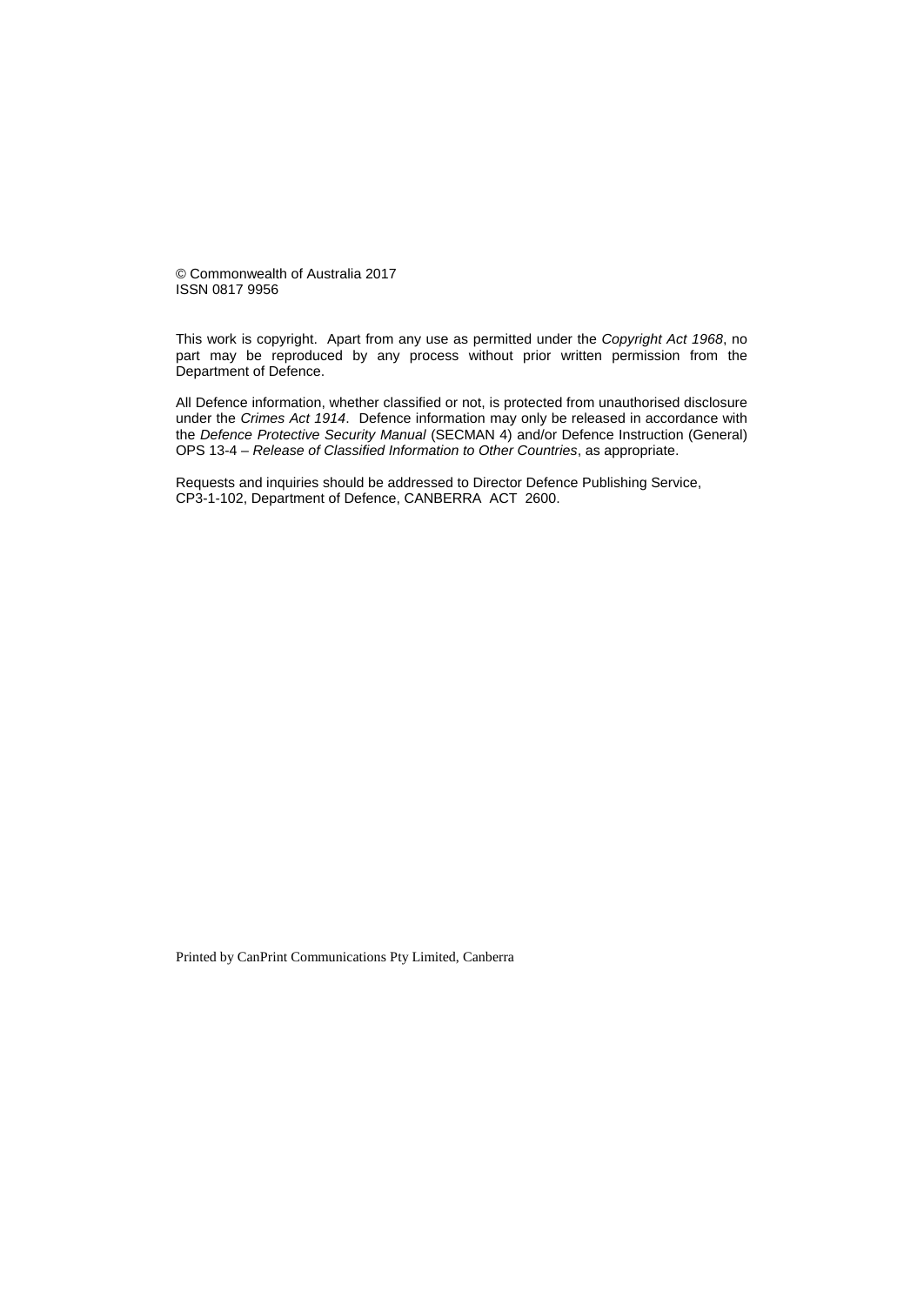

HEADQUARTERS AUSTRALIAN DEFENCE FORCE **DEPARTMENT OF DEFENCE** CANBERRA ACT 2600

**JUDGE ADVOCATE GENERAL** 

The Hon Dan Tehan MP Minister for Defence Personnel Minister for Veterans' Affairs **Parliament House** CANBERRA ACT 2600

Dear Minister,

I submit herewith my report covering the period from 1 January to 31 December 2016. The report is furnished pursuant to the requirements of section 196A(1) of the Defence Force Discipline Act 1982

Yours sincerely,

Rear Admiral The Hon Justice M.J. Slattery RANR Judge Advocate General Australian Defence Force

18 May 2017

Enc.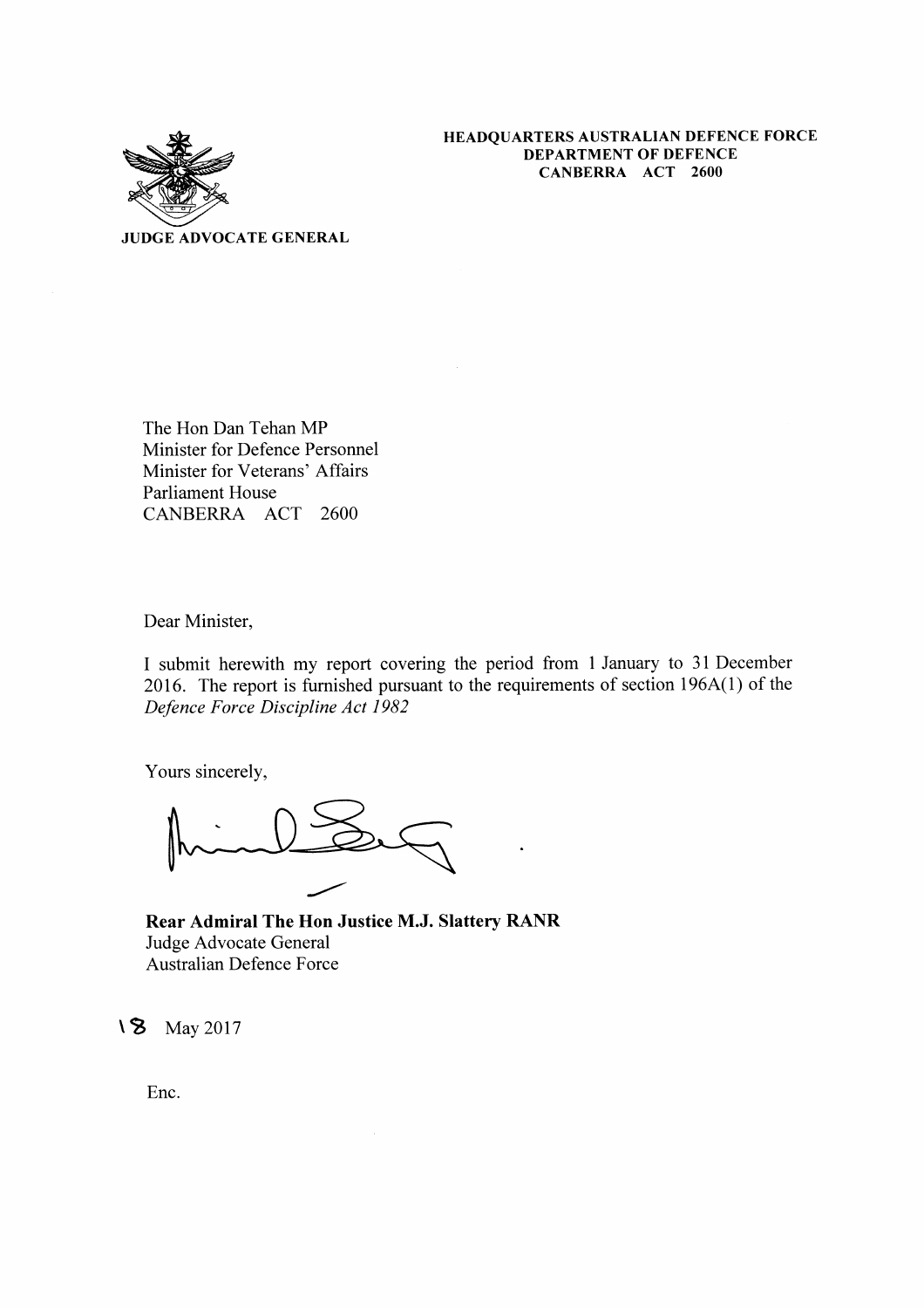## **CONTENTS**

| PREAMBLE                                                                                      | $1 - 5$   |
|-----------------------------------------------------------------------------------------------|-----------|
| OPERATION OF THE SUPERIOR MILITARY TRIBUNALS                                                  | 5         |
| <b>STATISTICS</b>                                                                             | 5         |
| <b>APPOINTMENTS</b>                                                                           | $5 - 6$   |
| <b>APPEALS</b>                                                                                | $6 - 7$   |
| <b>LEGISLATION</b>                                                                            | $7-9$     |
| SUPERIOR TRIBUNAL SYSTEM - INTERIM MEASURES                                                   | $9 - 10$  |
| EFFICIENCY AND EFFECTIVENESS                                                                  | $10 - 15$ |
| REVIEW OF DEDA PART VI - INVESTIGATION OF SERVICE OFFENCES                                    | 15        |
| DEVELOPMENTS OVERSEAS                                                                         | $15 - 16$ |
| RMJ'S PERFORMANCE MEASURES                                                                    | 16        |
| DIRECTOR OF MILITARY PROSECUTIONS                                                             | 17        |
| DIRECTOR OF DEFENCE COUNSEL SERVICES                                                          | 17        |
| INSPECTOR GENERAL AUSTRALIAN DEFENCE FORCE                                                    | 17        |
| DISCIPLINE LAW TRAINING                                                                       | $17 - 20$ |
| TRIALS UNDER THE DFDA                                                                         | $20 - 21$ |
| VISITS AND ACTIVITIES                                                                         | 21        |
| THE PANELS OF JUDGE ADVOCATES/DEFENCE FORCE MAGISTRATES<br>AND SECTION 154 REVIEWING OFFICERS | 21        |
| CONCLUSION                                                                                    | $21 - 22$ |
| TABLE OF ABBREVIATIONS USED IN REPORT                                                         | 23-24     |
| COMPLIANCE INDEX OF REQUIRED INFORMATION FOR<br>STATUTORY AUTHORITIES                         | 25        |

| ANNEX A | NATURE AND JURISDICTION OF SUMMARY AUTHORITIES                             |
|---------|----------------------------------------------------------------------------|
| ANNEX B | SUMMARY TRIALS STATISTICS - NAVY                                           |
| ANNEX C | SUMMARY TRIALS STATISTICS - ARMY                                           |
| ANNEX D | SUMMARY TRIALS STATISTICS - AIR FORCE                                      |
| ANNEX E | SUMMARY TRIALS STATISTICS - COMBINED                                       |
| ANNEX F | NATURE AND JURISDICTION OF DISCIPLINE OFFICERS                             |
| ANNEX G | DISCIPLINE OFFICER STATISTICS - NAVY                                       |
| ANNEX H | DISCIPLINE OFFICER STATISTICS - ARMY                                       |
| ANNEX I | DISCIPLINE OFFICER STATISTICS - AIRFORCE                                   |
| ANNEX J | NATURE AND JURISDICTION OF COURTS MARTIAL AND<br>DEFENCE FORCE MAGISTRATES |
|         |                                                                            |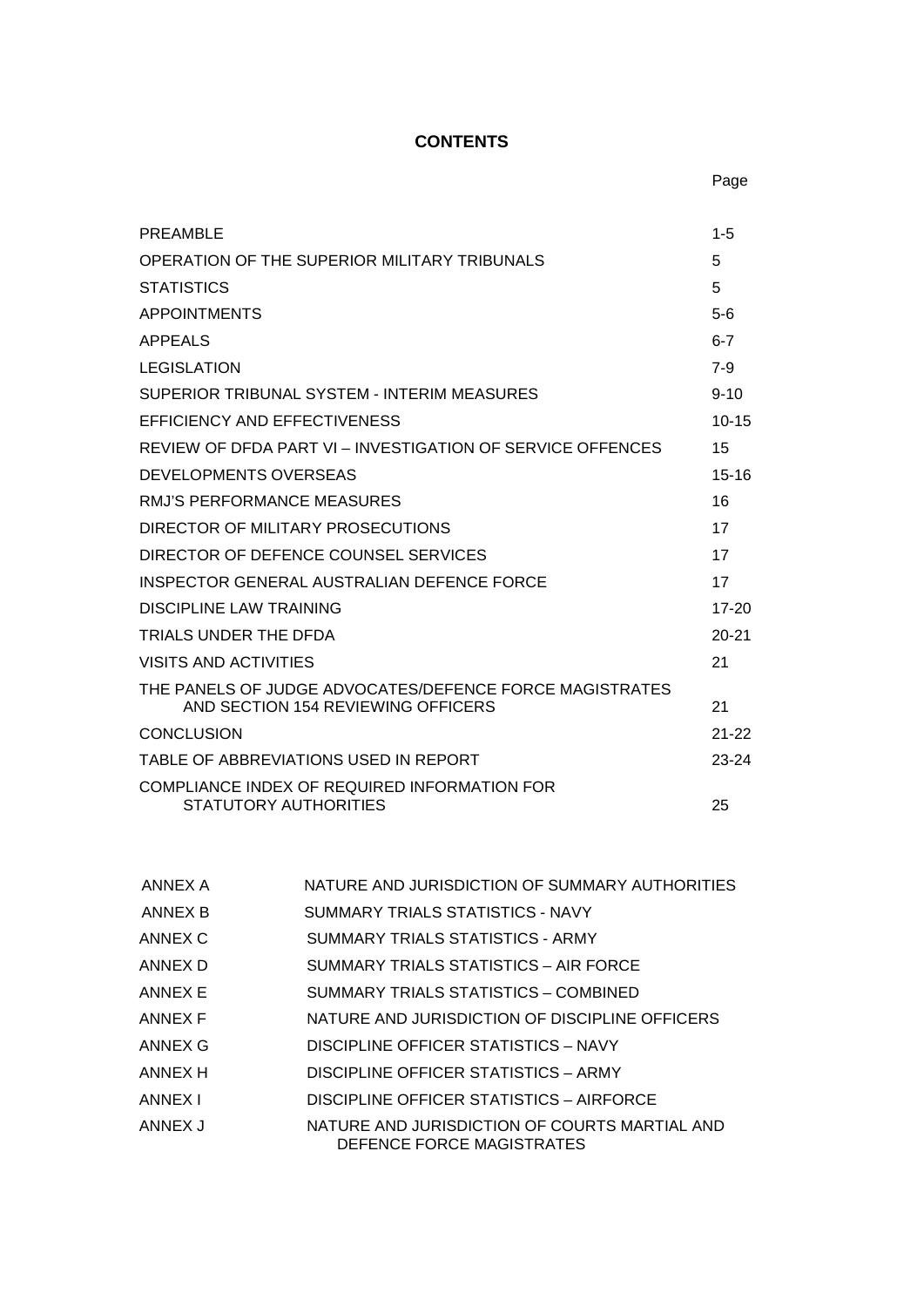| ANNEX K | <b>COURTS MARTIAL AND DEFENCE FORCE MAGISTRATE TRIAL</b><br>STATISTICS - NAVY            |
|---------|------------------------------------------------------------------------------------------|
| ANNEX L | COURTS MARTIAL AND DEFENCE FORCE MAGISTRATE TRIAL<br>STATISTICS - ARMY                   |
| ANNEX M | COURTS MARTIAL AND DEFENCE FORCE MAGISTRATE TRIAL<br>STATISTICS - AIRFORCE               |
| ANNEX N | COURTS MARTIAL AND DEFENCE FORCE MAGISTRATE TRIAL<br>STATISTICS - COMBINED               |
| ANNEX O | DEFENCE FORCE DISCIPLINE ACT SECTIONS                                                    |
| ANNEX P | LIST OF JUDGE ADVOCATES, DEFENCE FORCE MAGISTRATES<br>AND SECTION 154 REPORTING OFFICERS |
| ANNEX Q | RMJ'S PERFORMANCE MEASURES                                                               |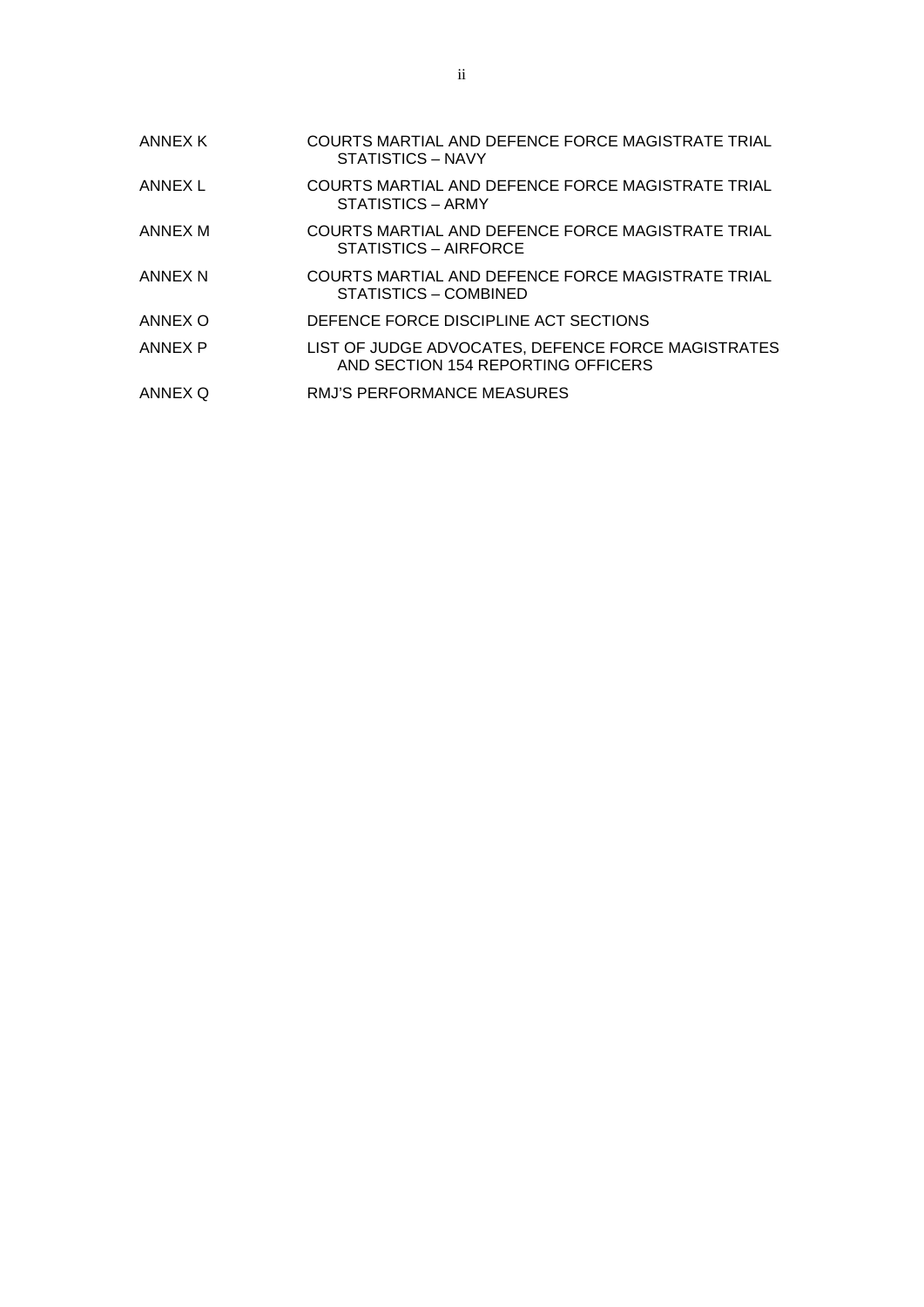#### **JUDGE ADVOCATE GENERAL**

#### **AUSTRALIAN DEFENCE FORCE**

#### **REPORT FOR THE PERIOD 1 JANUARY TO 31 DECEMBER 2016**

#### **PREAMBLE**

1. Section 196A(1) of the *Defence Force Discipline Act 1982* (DFDA) obliges the Judge Advocate General of the Australian Defence Force (JAG), as soon as practicable after 31 December each year, to prepare and furnish to the Minister for Defence, a report relating to the operation of the DFDA, the regulations and rules of procedure made under it and the operation of any other law of the Commonwealth or of the Australian Capital Territory (ACT), in so far as that law relates to the discipline of the Defence Force. This report is for the 12 month period to 31 December 2016. The office of JAG was created by s.179 of the DFDA. The holder of the office must be, or have been, a judge of a Federal Court or State Supreme Court. The appointment is made by the Governor-General in Executive Council. The Minister may appoint a person to act as JAG or Deputy Judge Advocate General (DJAG) for a period not greater than twelve months.<sup>[1](#page-6-0)</sup>

- 2. Former holders of the office of JAG have been:
	- a. 1985–1987 The late Major General the Hon Justice R. Mohr, RFD, ED (of the Supreme Court of South Australia).
	- b. 1987–1992 Air Vice Marshal the Hon Justice A.B. Nicholson, AO, RFD (Chief Justice of the Family Court of Australia) — appointed in February 1988 but had been acting since Major General Mohr's retirement on 30 July 1987.
	- c. 1992–1996 Rear Admiral the Hon Justice A.R.O. Rowlands, AO, RFD, RANR (of the Family Court of Australia).

<span id="page-6-0"></span> $1^1$  DFDA s.188.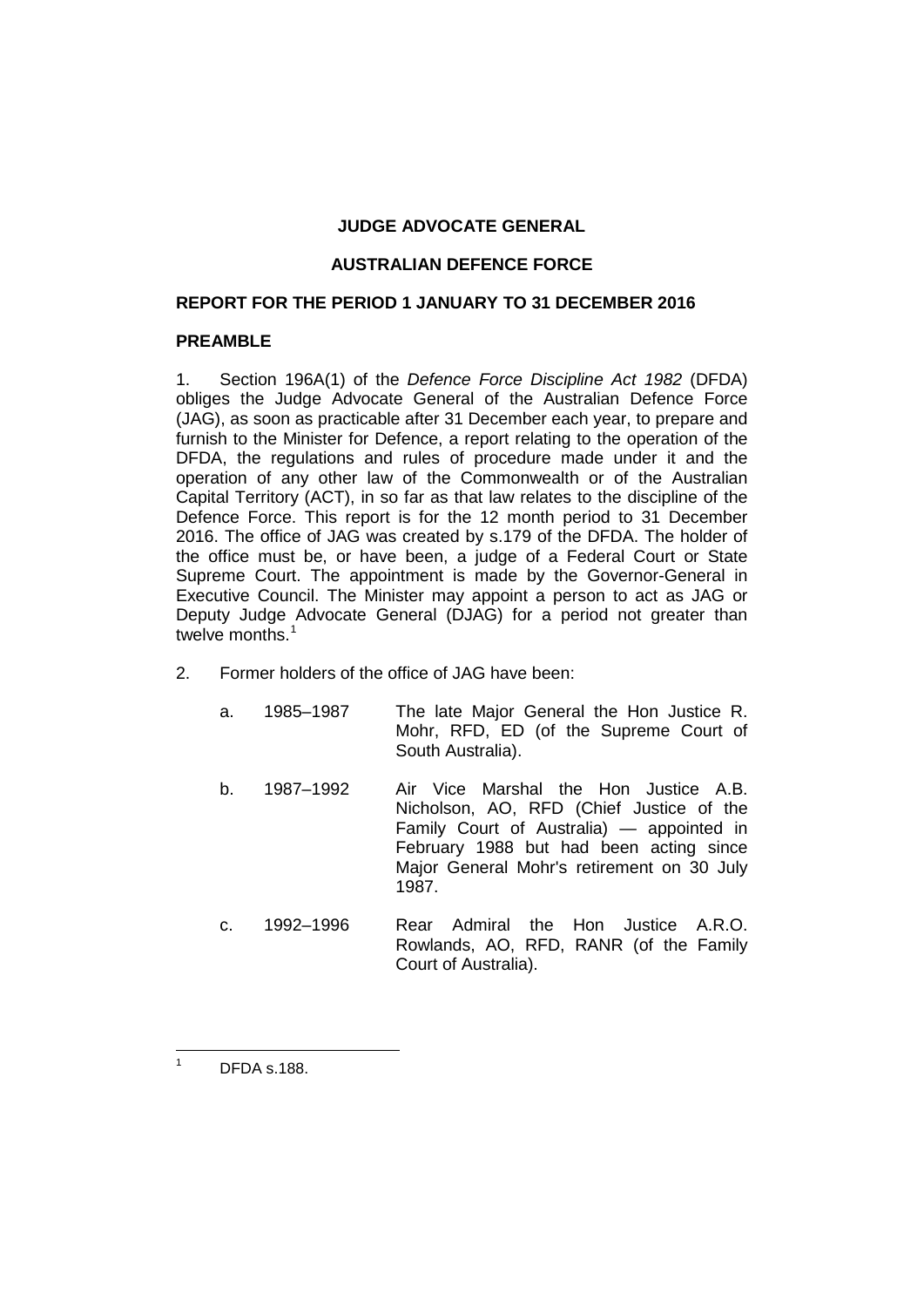- d. 1996–2001 Major General the Hon Justice K.P. Duggan, AM, RFD (of the Supreme Court of South Australia).
- e. 2001–2007 Major General the Hon Justice L.W. Roberts-Smith, RFD (of the Supreme Court of Western Australia) — appointed in June 2002, but had been acting since Major General Duggan's retirement in 2001.
- f. 2007–2014 Major General the Hon Justice R.R.S. Tracey, AM, RFD (of the Federal Court of Australia).

3. I was first appointed JAG on 14 May 2015, having acted in the position since 30 July 2014. I satisfy the statutory qualification for appointment by virtue of my appointment as a judge of the Supreme Court of New South Wales. My current appointment as JAG is until [2](#page-7-0)9 July 2021.<sup>2</sup>

4. The functions of the JAG are prescribed by the DFDA and may be summarised as follows:

- a. Reporting annually to Parliament on:
	- (i) The operation of the DFDA, the regulations, the rules of procedure; and
	- (ii) The operation of any other law of the Commonwealth or of the ACT insofar as that law relates to the discipline of the Defence Force:<sup>[3](#page-7-1)</sup>
- b. Making procedural Rules for Service tribunals, being:
	- (i) Court Martial and Defence Force Magistrate Rules; and
	- (ii) Summary Authority Rules;
- c. Nominating the judge advocate  $(JA)$  for a court martial<sup>[4](#page-7-2)</sup> and Defence Force magistrates (DFMs);<sup>[5](#page-7-3)</sup>

<span id="page-7-3"></span><span id="page-7-0"></span><sup>&</sup>lt;sup>2</sup> The JAG was re-appointed on 9 March 2017.

<span id="page-7-1"></span> $3$  DFDA s.196A.

<span id="page-7-2"></span> $4$  DFDA s.129B.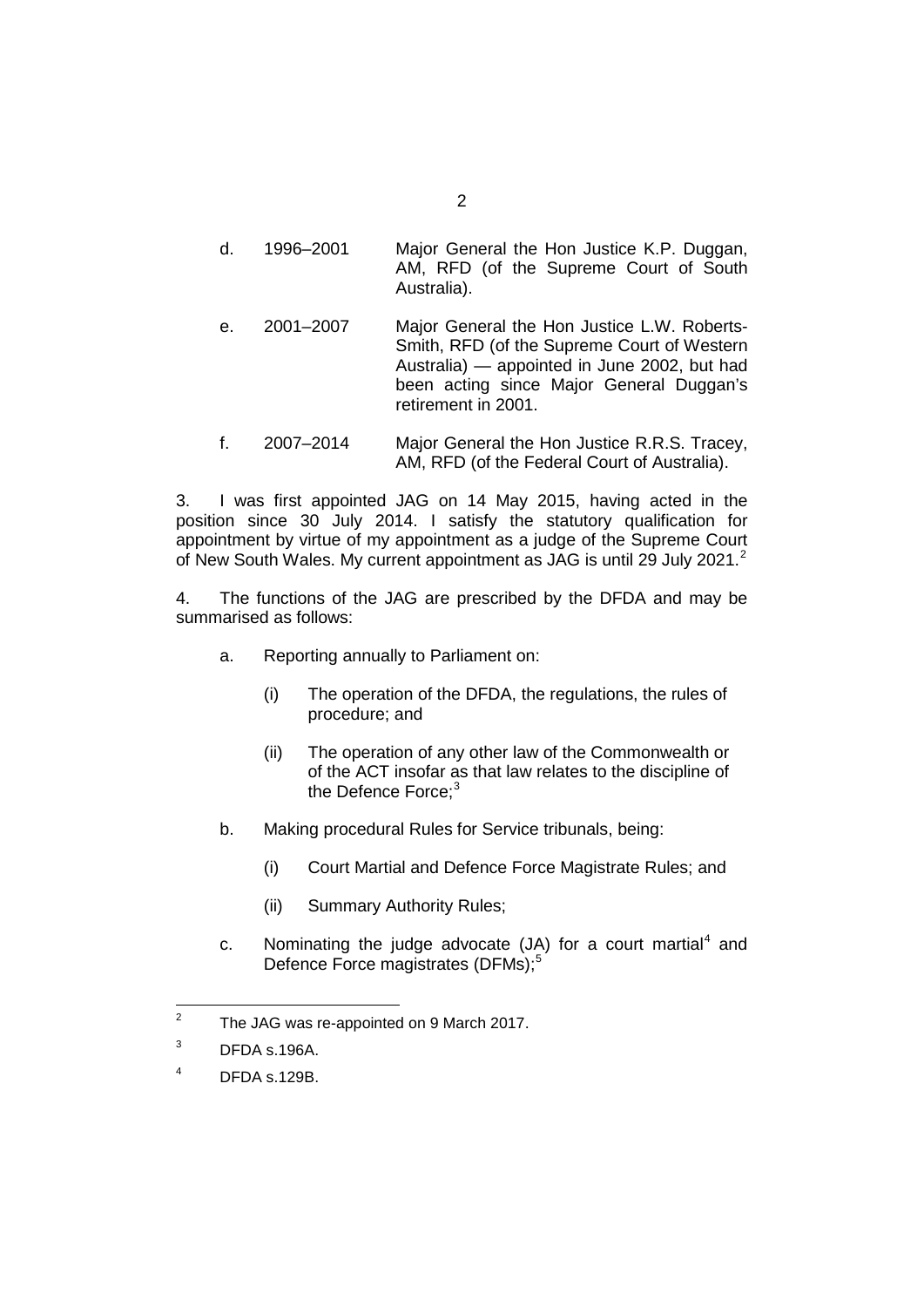- d. Nominating to the Chief of the Defence Force (CDF) or a Service Chief officers to be members of the JAs panel;<sup>[6](#page-8-0)</sup>
- e. Appointing DFMs from officers appointed as members of the JAs panel; $<sup>7</sup>$  $<sup>7</sup>$  $<sup>7</sup>$ </sup>
- f. Nominating to the CDF legal officers for the purposes of DFDA s.154(1)(a); and
- g. If requested, providing a final and binding legal report in connection with the internal review of proceedings before Service tribunals.

5. The Office of the JAG and its functions indicate the legislature's desire for appropriate civilian judicial oversight of the operation of the DFDA and related legislation.

6. Each JAG has been a two-star ranking officer of the Reserve Forces. Previous JAG Reports have noted that this status as a superior court judge and the fact that the JAG has held senior military rank, have resulted in the JAG having an important leadership role among both Permanent and Reserve legal officers. The command and administrative responsibility in this regard remains with the Head Defence Legal (HDL), the Director General Australian Defence Force Legal Services (DGADFLS) and the single Service heads of corps/category.

7. The JAG necessarily also plays a significant role in the promotion of the jurisprudential welfare and education of the Australian Defence Force (ADF).

8. I share the opinion held by previous holders of this office that the JAG should not act as general legal adviser to the ADF nor the Government, as that would be inconsistent with judicial office.

9. During the reporting period, Major General Ian Denis Westwood AM continued to hold the position of Chief Judge Advocate (CJA) established under DFDA s.188A.

 $5$  DFDA s.129C.

<span id="page-8-0"></span> $6$  DFDA s.196.

<span id="page-8-1"></span> $<sup>7</sup>$  DFDA s.127.</sup>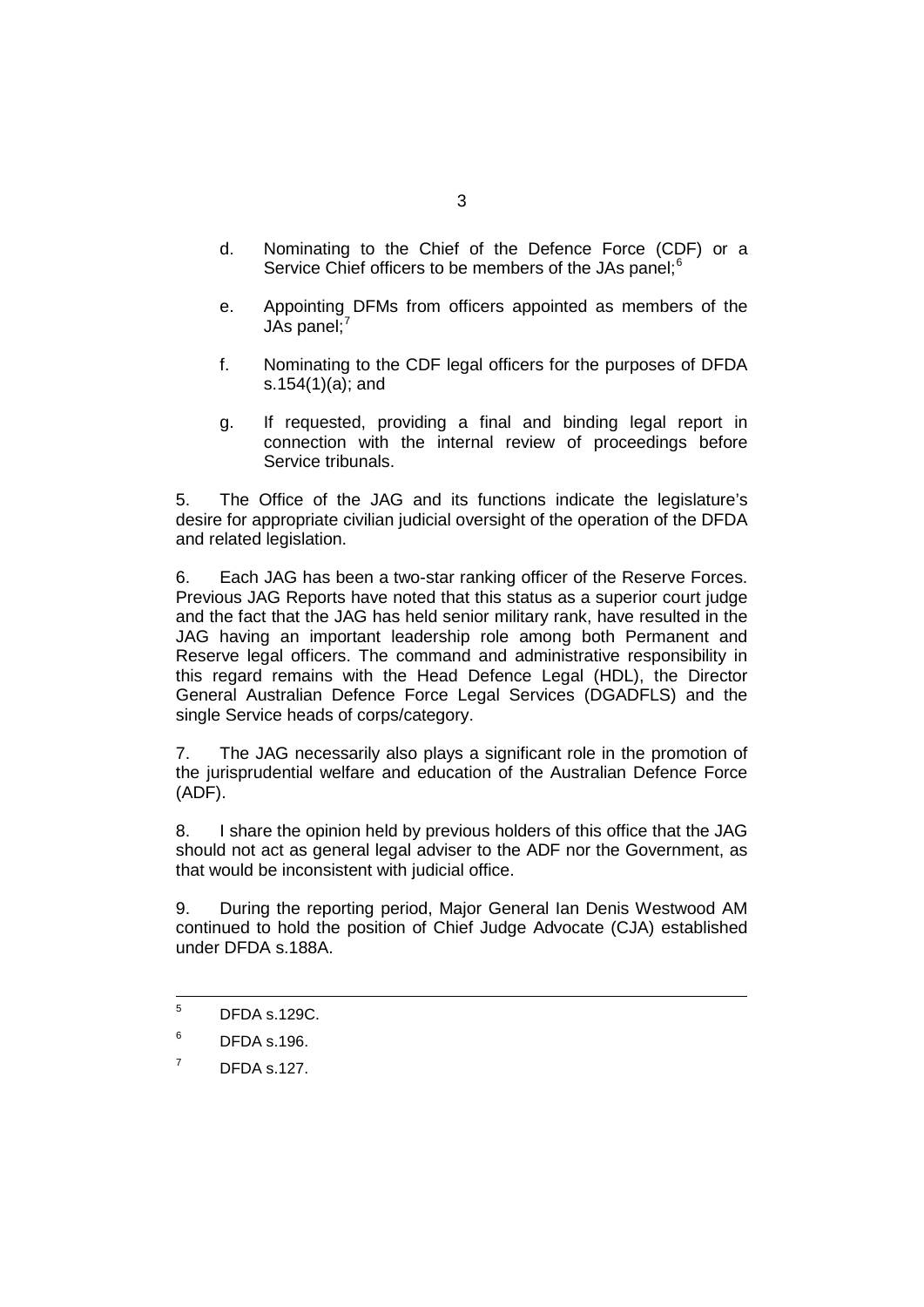10. As noted in my 2015 Report, Group Captain Ian Scott Henderson AM was appointed as a full time JA and DFM for twelve months commencing on 8 February 2016. In September 2016, his appointment was extended to 30 September 2017.

11. As foreshadowed in my 2015 Report, after a selection process in 2016, Major Michael Cowen QC, a reserve officer, was appointed, on promotion to lieutenant colonel, as a JA (on 30 June 2016) and DFM (on 03 August 2016) for three years. Lieutenant Colonel Cowen joins Captain the Hon Dennis Antill Cowdroy OAM, QC, RANR and Wing Commander Gregory Paul Lynham as the other two reserve officers appointed as JAs and DFMs, thereby continuing the desirable mix of skills and experience that JAs and DFMs drawn from both the permanent and reserve forces bring to the superior discipline system. $^8$  $^8$ 

12. Group Captain Nina Louise Harvey continued to serve as the Registrar of Military Justice (RMJ) established by DFDA s.188F.

13. The position of staff officer to the JAG and CJA was filled during the reporting period by Flight Lieutenant Kate Reece. On behalf of CJA and myself I formally record our gratitude to her for her diligent discharge of this role.

14. Funding for the Office of the JAG for the period of this report was provided by the Associate Secretary group of the Department of Defence.

15. Section 179 of the DFDA provides for the appointment of DJAGs, and the practice since commencement of the DFDA has been to have three, comprising one from each of the Services. The DJAGs during the reporting period were:

- a. Commodore J.T. Rush QC, RANR,<sup>[9](#page-9-1)</sup>
- b. Brigadier His Honour Judge S.G. Durward SC, and
- c. Air Commodore His Honour Judge M.J.F. Burnett RAAFSR.

<span id="page-9-0"></span><sup>&</sup>lt;sup>8</sup> See paragraph 40 of my 2015 Report.

<span id="page-9-1"></span> $9^9$  Resigned his appointment as a judge of the Supreme Court of Victoria with effect 31 January 2016 and returned to the Bar.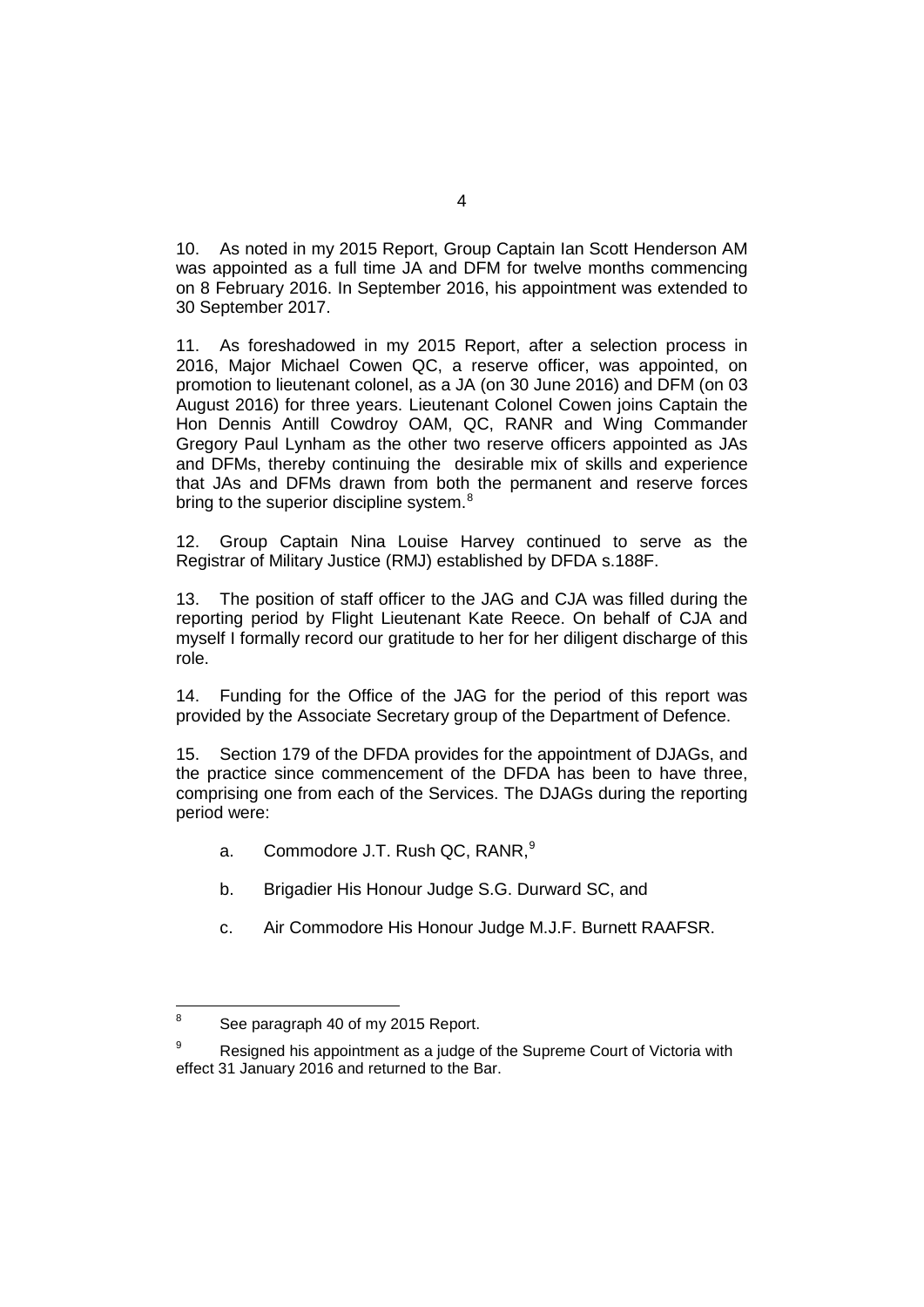16. I formally record my gratitude to them for their help, support and counsel.

17. Mr Mark Cunliffe PSM continued as HDL and Air Commodore Chris Hanna CSC and bar continued as DGADFLS. Mr Adrian D'Amico continued in the position of Defence General Counsel (DGC).

#### **OPERATION OF THE SUPERIOR MILITARY TRIBUNALS**

18. During the reporting period, trials by court martial and DFM continued in accordance with the provisions of the *Military Justice (Interim Measures) Act (No 1) 2009,* as amended by the *Military Justice (Interim Measures) Amendment Act 2011,* the *Military Justice (Interim Measures) Amendment Act 2013,* and *Defence Legislation (Enhancement of Military Justice) Act 2015*.

#### **STATISTICS**

19. Statistics for trials conducted under the DFDA during the reporting period are set out in Annexes to this report.

#### **APPOINTMENTS**

20. I have already detailed the terms of my own appointment.<sup>[10](#page-10-0)</sup> The interim measures instituted by the *Military Justice (Interim Measures) Act (No 1) 2009* included the appointment, by force of law, of the former Chief Military Judge and military judges as CJA and full time JAs respectively for a period of two years. In the event, the interim measures have continued beyond the two year point, and the terms of those appointments were varied to eight years following the passage of the *Defence Legislation (Enhancement of Military Justice) Act 2015*. With the resignation of Brigadier Jennifer Ann Woodward CSC in 2015,<sup>[11](#page-10-1)</sup> the only remaining appointment in force under the interim measures is that of the CJA.

21. The current position so far as the expiration of statutory appointments within my office are as follows:

<span id="page-10-0"></span><sup>&</sup>lt;sup>10</sup> Outside the reporting period, my appointment was extended on 9 March 2017 until 29 July 2021.

<span id="page-10-1"></span><sup>&</sup>lt;sup>11</sup> See paragraph 10 of my 2015 Report.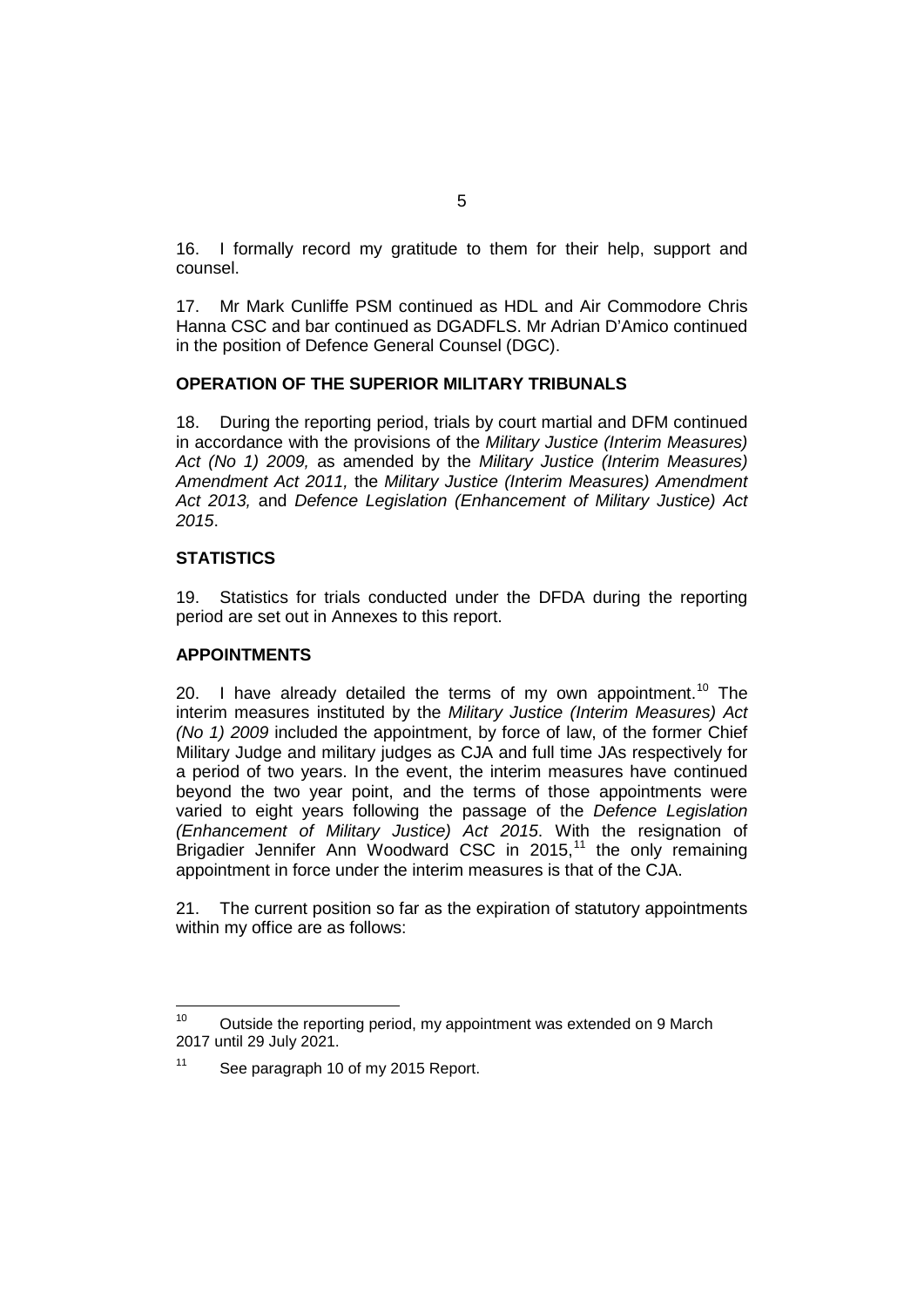- a. JAG, Rear Admiral Slattery, expiry date 29 July 2021;
- b. CJA, Major General Westwood, expiry date 21 September 2017;
- c. DJAG-Navy, Commodore Rush, expiry date 29 July 2019;
- d. DJAG-Army, Brigadier Durward, expiry date 9 March 2019;
- e. DJAG-Air Force, Air Commodore Burnett, expiry date 9 March 2017; and
- f. RMJ, Group Captain Harvey, expiry date 21 September 2017.

22. The officers appointed as JAs and DFMs and Section 154 officers within the reporting period are set out at Annex P.

## **APPEALS**

23. During the reporting period, there were three appeals determined by the Defence Force Discipline Appeal Tribunal (DFDAT), one by the Federal Court and one by the Full Federal Court. These were:

- a. *Angre v Chief of Navy (No 1)* [2016] ADFDAT 1
- b. *Angre v Chief of Navy (No 2)* [2016] ADFDAT 2
- c. *Williams v Chief of Army* [2016] ADFDAT 3
- d. *Rowley v Chief of Army* [2016] FCA 1209
- e. *Chief of Navy v Angre* [2016] FCAFC 171

24. In *Angre (No 1)*, Chief of Navy's application for a stay of the proceeding was refused. In *Angre (No 2)*, Able Seaman Angre's application to amend his grounds of appeal was refused. He was, however, granted leave to adduce and rely on certain evidence, exhibits and affidavits in his appeal. The latter aspect of the DFDAT decision in *Angre (No 2)* was appealed to the Full Court of the Federal Court of Australia in *Chief of Navy v Angre.* That appeal was dismissed.

25. In *Williams*, the appeal was dismissed.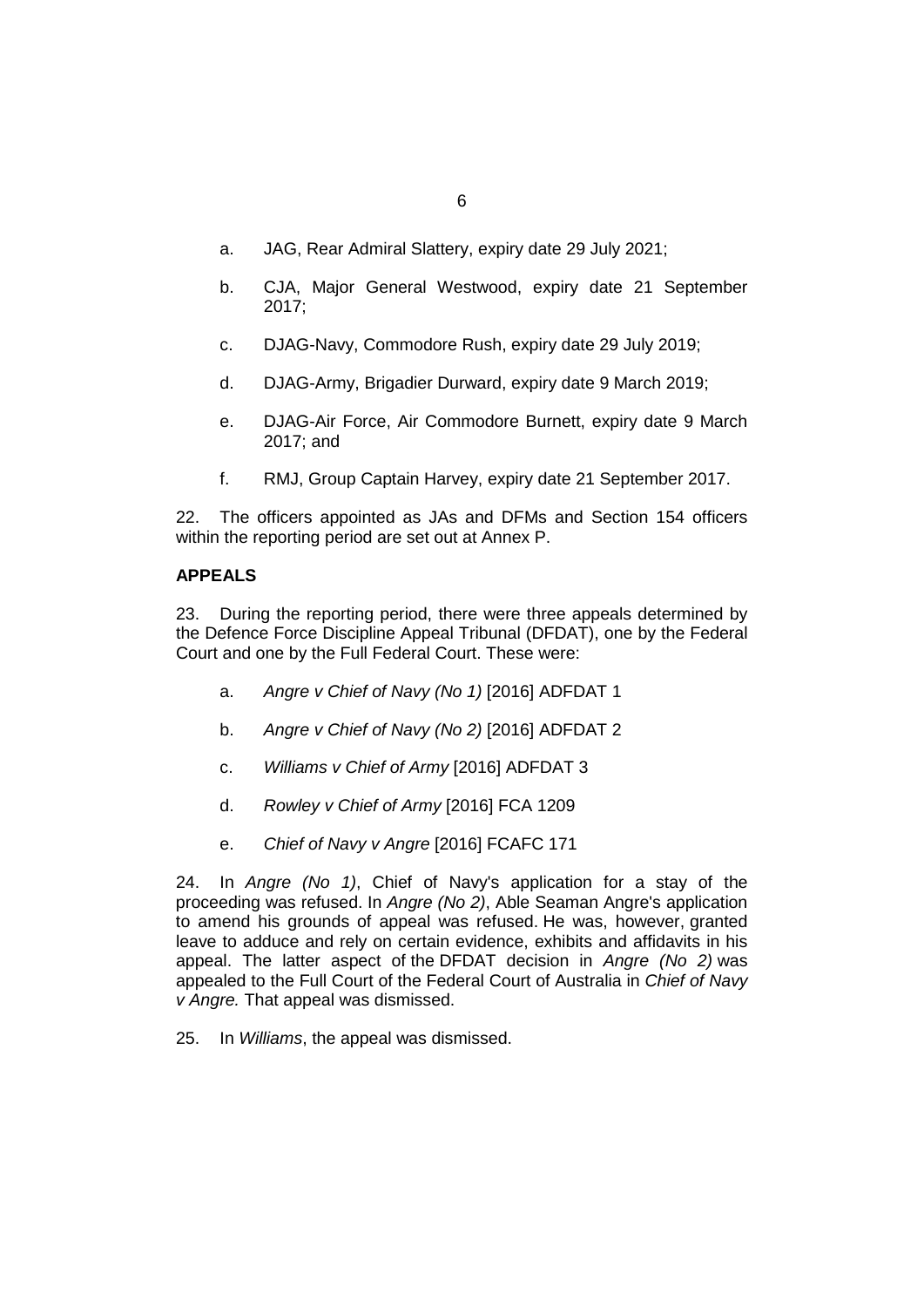26. In *Rowley*, the Federal Court vacated a previous interlocutory order which had restrained Chief of Army from dismissing or discharging 2LT Rowley from the ADF.

#### **LEGISLATION**

#### **Defence Act**

27. On 1 July 2016, the command arrangements for the ADF made by the *Defence Legislation Amendment (First Principles) Act 2015* (*First Principles Act*) came into force.<sup>[12](#page-12-0)</sup>

28. The *First Principles Act* makes five connected changes of relevance to discipline law. First, s.9 of the *Defence Act 1903* was amended to clarify that the CDF has overall command of the Defence Force. Second, s.9 of the *Defence Act* was further amended to explicitly provide that the Vice Chief of the Defence Force (VCDF) is the deputy of the CDF. Third, s.11 of the *Defence Act* was amended to provide for a single system of Defence Instructions issued jointly by the Secretary of the Department of Defence and CDF for the administration of the Defence Force. Fourth, s.21 and Schedule 1 of the *Defence Act* provides for the ranks and corresponding ranks of members (other than for chaplains) in the Defence Force. Finally, Schedule 3 of the *Defence Regulation 2016* repealed the *Defence Force Regulations 1952* and with it Part II concerning the command of different parts of the Defence Force acting together.

29. These amendments represent the most significant changes to the command arrangements for the Defence Force since the *Defence Force Reorganization Act 1975*. The CDF issued an order of the day on 1 July 2016 which outlined his expectations in relation to the broadening of command authority in the Defence Force. The most significant legal effects for the purposes of the DFDA were:

- a. Simplifying the basis for members of one Service to give a lawful command or promulgate a lawful order to a member of a different Service;
- b. The replacement of the system of Defence Instructions (General), Defence Instructions (Navy), Defence Instructions (Army) and Defence Instructions (Air Force) with a single

<span id="page-12-0"></span><sup>&</sup>lt;sup>12</sup> See paragraph 38 of the 2015 Report.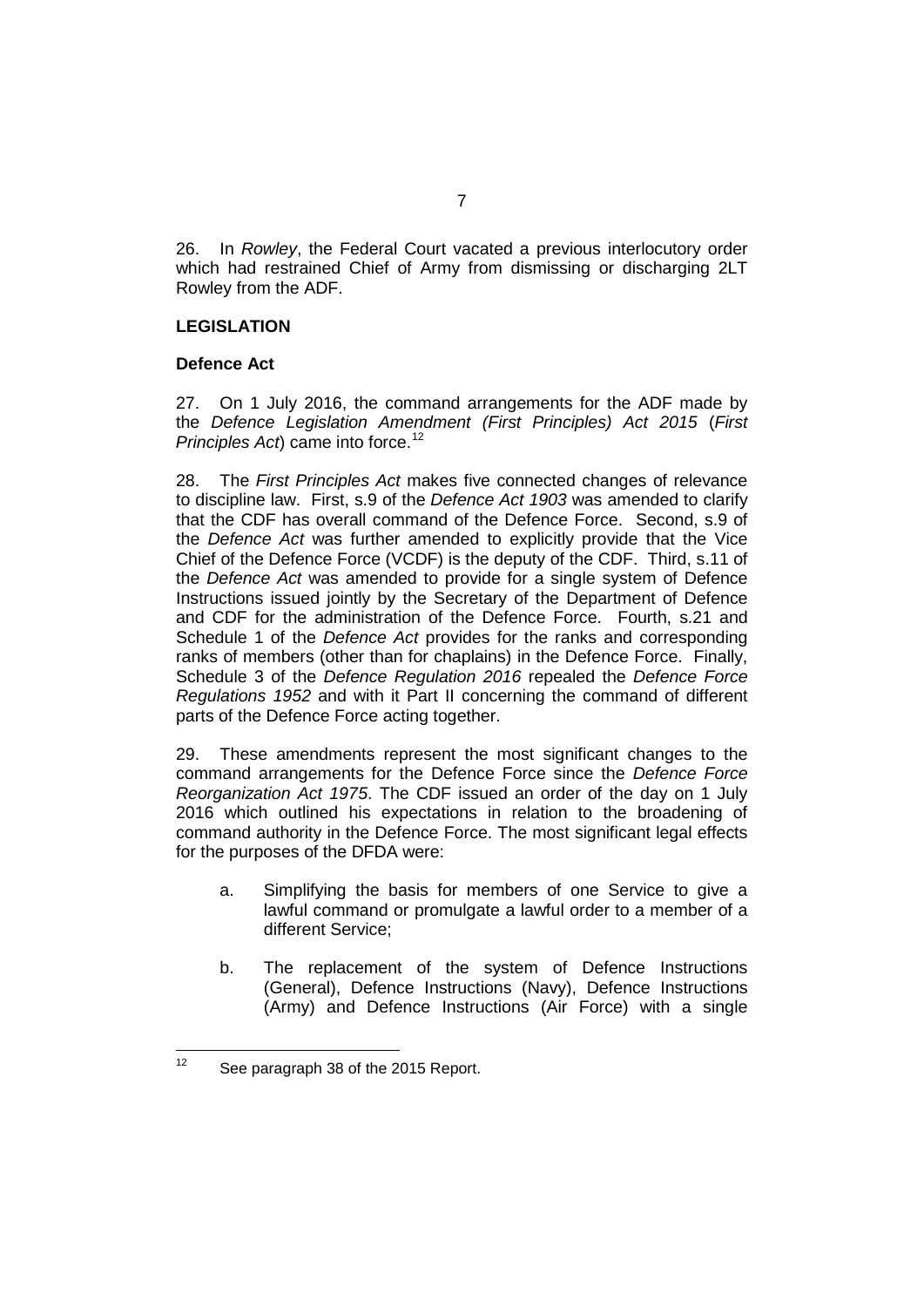system of Defence Instructions issued jointly by the Secretary and CDF.<sup>[13](#page-13-0)</sup>

30. The full effect of these changes will only become apparent with time. No unforseen issues concerning discipline appear to have arisen during the reporting period as a result of the changes wrought by the *First Principles Act*.

#### **DFDA**

31. There were no amendments of significance to the DFDA in 2016.

#### **Other legislative amendments**

32. On 7 December 2016 the *Criminal Code Amendment (War Crimes) Act 2016* amended Division 268 of the *Criminal Code Act 1995* to:

- a. Reflect the distinction that exists in international law between civilians and members of an organised armed group;
- b. Align Australian domestic law with the position at international law in relation to the incidental death of, or injury to, civilians in non-international armed conflict; and
- c. Exclude military personnel from the scope of paragraph 268.65(1)(a) ('human shields'), on the basis that the inclusion of this class of persons does not reflect the position at international law.[14](#page-13-1)

33. As the amended provisions are part of Australia's 'war crimes' legislation, the amendments affect potential prosecutions under DFDA, section 61.

34. On 20 September 2016 the *Defence Force Discipline Appeals Regulation 2016* (the Regulation) remade in substantially the same form the *Defence Force Discipline Appeals Regulations 1957*, which were due to

<span id="page-13-0"></span> $13$  Noting that the Services will still be able to promulgate orders for Serviceunique issues in other forms of documents.

<span id="page-13-1"></span><sup>14</sup> Criminal Code Amendment (War Crimes) Bill 2016, Explanatory Memorandum, pages 3–4.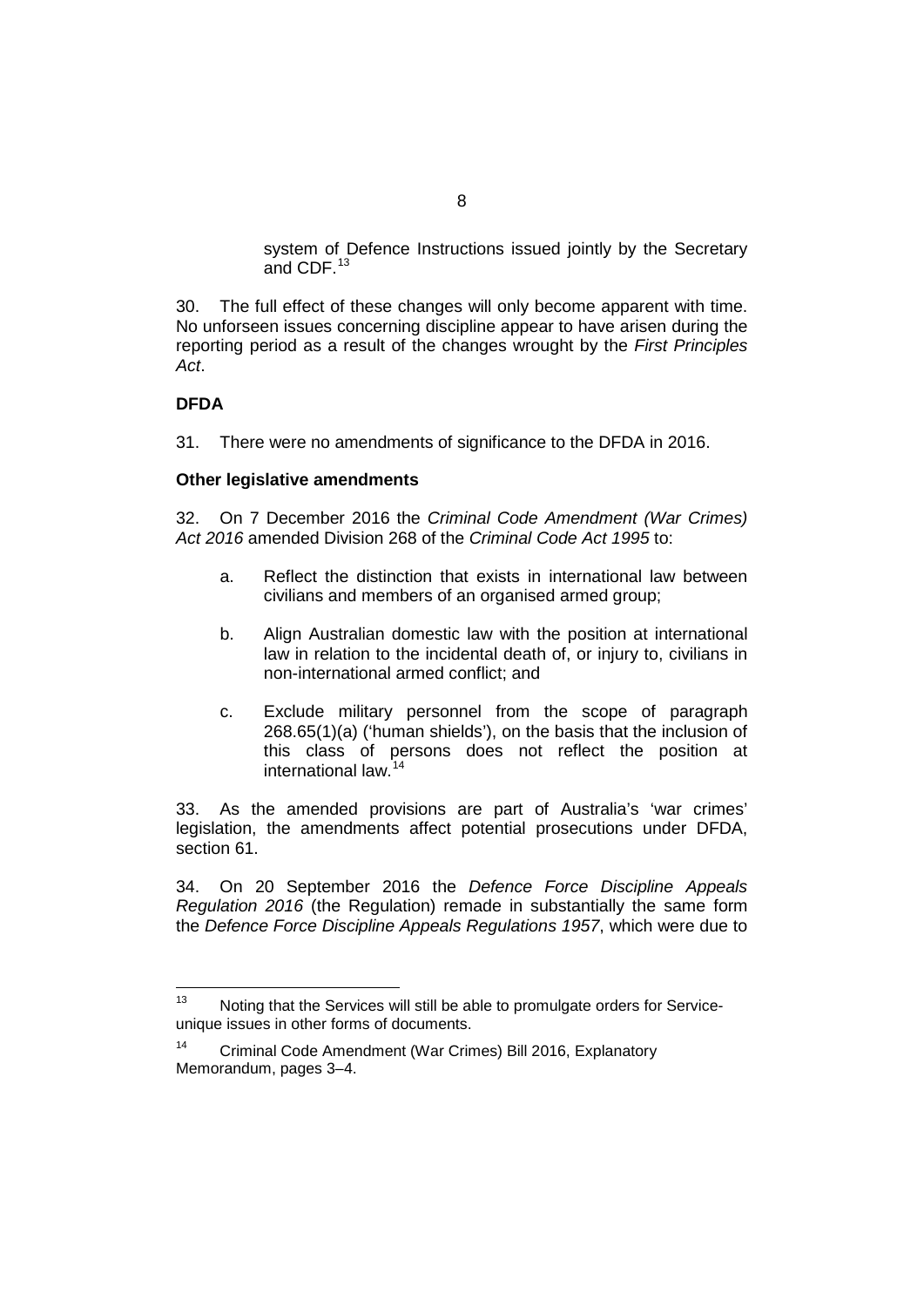expire on 1 October 2016. Minor modifications in the remade Regulation included provisions to:

- a. Update phrasing and references throughout the Regulation to conform to current drafting practices,
- b. Provide clarity by inserting a definition of naval vessel, part headings and transitional provisions,
- c. Modernise references to aspects of practice and procedure such as the keeping of records by the Registrar, and
- d. Otherwise preserve the existing arrangements and procedures of the Tribunal.<sup>[15](#page-14-0)</sup>

35. I am satisfied that there was appropriate consultation with my office on the Regulation.

36. If a person (other than a member of the Defence Force) is summonsed to appear as a witness before a Service tribunal, the person is paid such fees and allowances for expenses in relation to the person's attendance that are appropriate and are in accordance with the Public Works Committee Regulations as in force from time to time.<sup>[16](#page-14-1)</sup> On 29 November 2016, the Public Works Committee Regulations 1969 were remade as the *Public Works Committee Regulation 2016*. Consequential changes to the Summary Authority Rules are being progressed.

## **SUPERIOR TRIBUNAL SYSTEM — INTERIM MEASURES**

37. In my Report for 2015 I noted that the superior tribunal system is currently operating under interim measure legislation and that it was critical to maintaining confidence in the administration of military justice in the ADF that a decision be taken in the near term either to make the interim system permanent or to take some other clear legislative course to enhance the independence of judicial officers in the ADF. [17](#page-14-2) I also addressed this issue in

<span id="page-14-0"></span><sup>15</sup> Explanatory Statement to the *Defence Force Discipline Appeals Regulation 2016*, page 1.

<span id="page-14-1"></span><sup>&</sup>lt;sup>16</sup> Court Martial and Defence Force Magistrate Rules, rule 19; Summary Authority Rules, rule 71.

<span id="page-14-2"></span>See paragraphs 17, 39, 84 and 85 of the 2015 Report.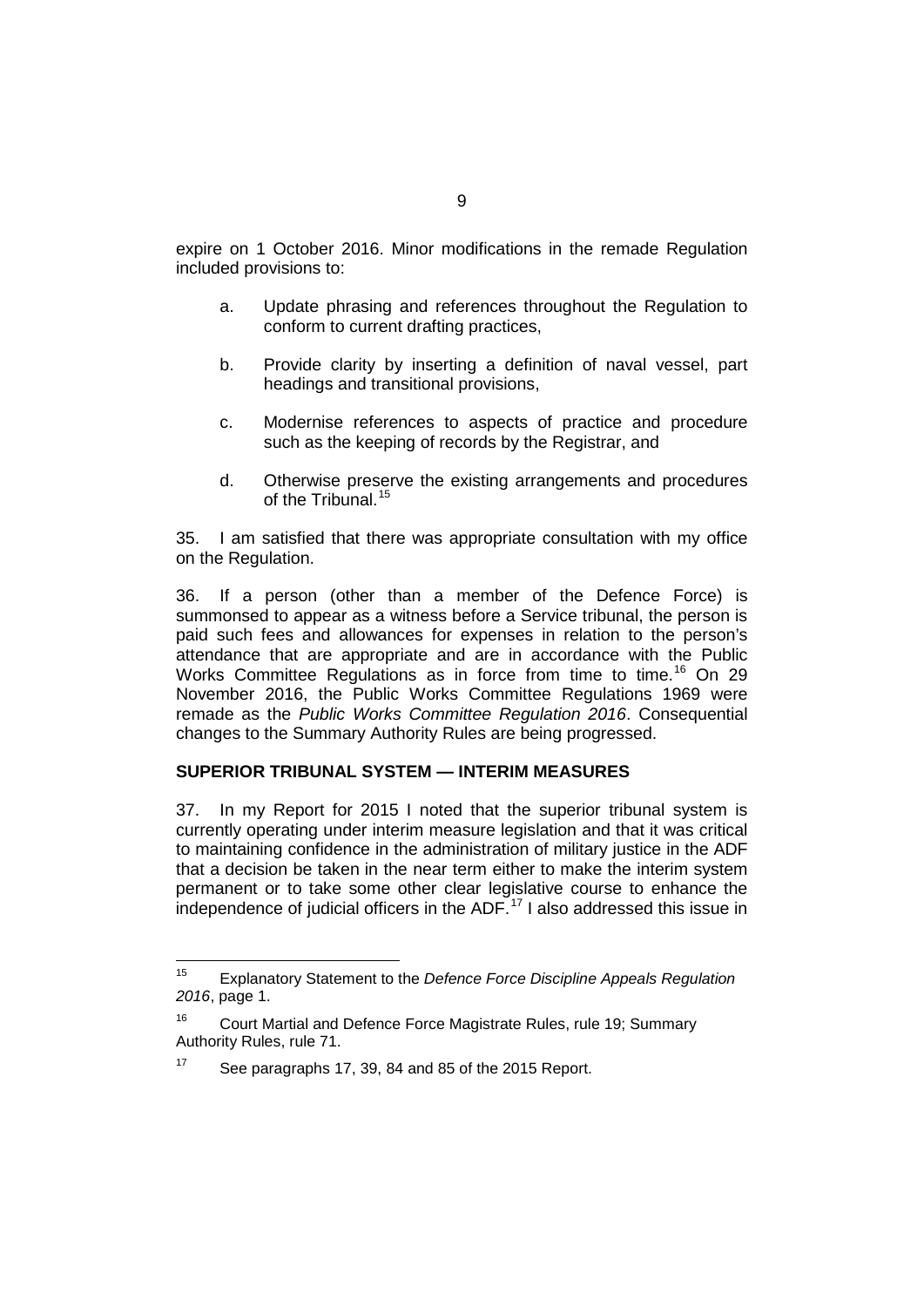my 2014 Report, and it has been raised to similar effect in the earlier JAG reports of Major General R.R.S. Tracey AM, RDF.

38. When Major General Westwood retires on 21 September 2017 the Interim Measures legislation, which has now for eight years extended the term of office of judicial officers under the former Australian Military Court, will finally cease to have any continuing practical effect. The DFDA provisions that survive past that date only provide for the appointment of a single judicial officer, the CJA, whose office carries the optimal safeguards of independence in execution of the duties of the office. For example, only the CJA will be appointed for a term of office longer than three years and only the CJA's remuneration will be fixed by the Commonwealth Remuneration Tribunal.

39. Public confidence in the administration of fair and impartial justice within the ADF's discipline system is critical. To promote such public confidence it is desirable that a number of other legal officers be appointed as JAs in the ADF with the benefit of these optimal safeguards of independence: long-term non-renewable appointments and remuneration fixed by the Commonwealth Remuneration Tribunal.

40. The DFDA continues to allow the CDF to appoint JAs upon the JAG's nomination. But the existing legislation does not provide optimal safeguards of the independence of such JA appointments: these other JA appointments are only for terms of three years, are renewable and lack the benefit of pay fixed by the Commonwealth Remuneration Tribunal.

41. The near-term passage through the Parliament of legislation supporting the independence of JAs in the discharge of their duties would justly merit the praise of all defence members affected by and who practise within our military discipline system.

#### **EFFICIENCY AND EFFECTIVENESS**

42. A number of the topics that are discussed below go directly to the efficiency and effectiveness of the military discipline system. While 'efficiency' and 'effectiveness' are two distinct concepts, for a discipline system to be both fair and just, they must also be considered together. I consider both 'efficiency' and 'effectiveness' to be issues that I am concerned about when reporting on the operation of the military discipline system. It is with that in mind that I welcome any consideration of how to improve timeliness, reduce cost and address unnecessary complexity. For my part, to further enable my monitoring of the operation of the military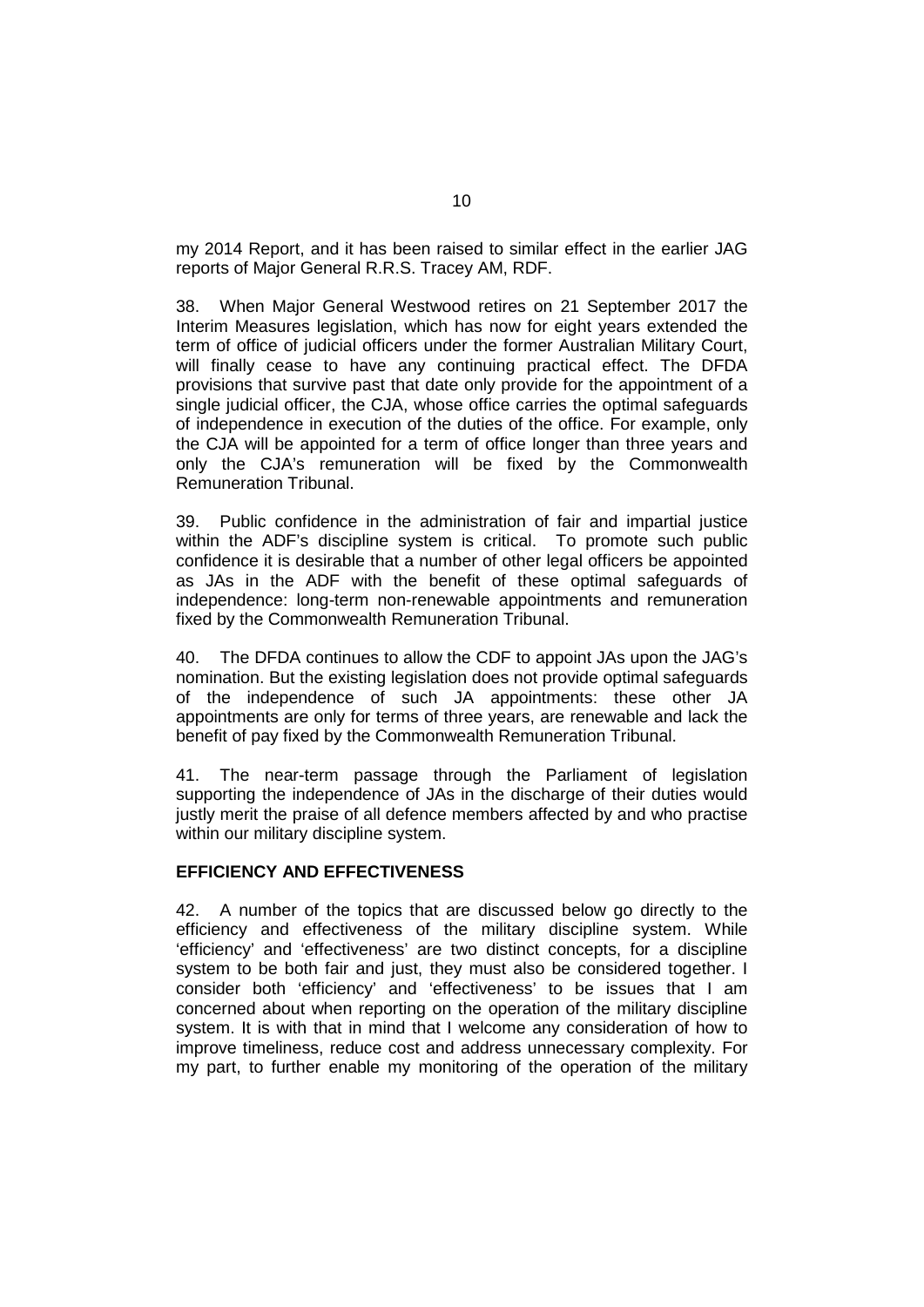discipline system, I have requested various appointments to assist me with the collection of additional data.

#### **Military Justice Coordination Committee**

43. As originally constituted, the Military Justice Coordination Committee (MJCC) brought together key military justice stakeholders, including statutory office holders. With time, an issue was identified that resulted in the MJCC not being as effective as hoped — namely, that the Services were usually represented by their legal staff. With the main exception of the Provost Marshal ADF (PM-ADF), the MJCC had become a meeting of senior lawyers and lacked direct command representation.

44. On 09 March 2016, the Chiefs of Staff Committee (COSC) agreed to reconstitute the MJCC as the forum for the development of military justice policy, with Head People Capability as its Chair. The other members of the renewed MJCC are:

- a. HDL,
- b. Inspector-General ADF (IGADF),
- c. Chief of Staff Navy Strategic Command,
- d. Chief of Staff Army Headquarters,
- e. Chief of Staff Air Force Headquarters,
- f. DGADFLS,
- g. DGC, and
- h. Director General Select Strategic Issues Management.

45. The expectation is that the MJCC will be the primary commandoriented body responsible for consideration of military discipline reform prior to presentation to COSC. The first meeting of the renewed MJCC occurred on 12 July 2016. At that meeting Command advanced an increasing perception of the delay, complexity, inaccessibility and the cost of superior and summary Service tribunals. The concerns Command has raised in this way must be rapidly addressed.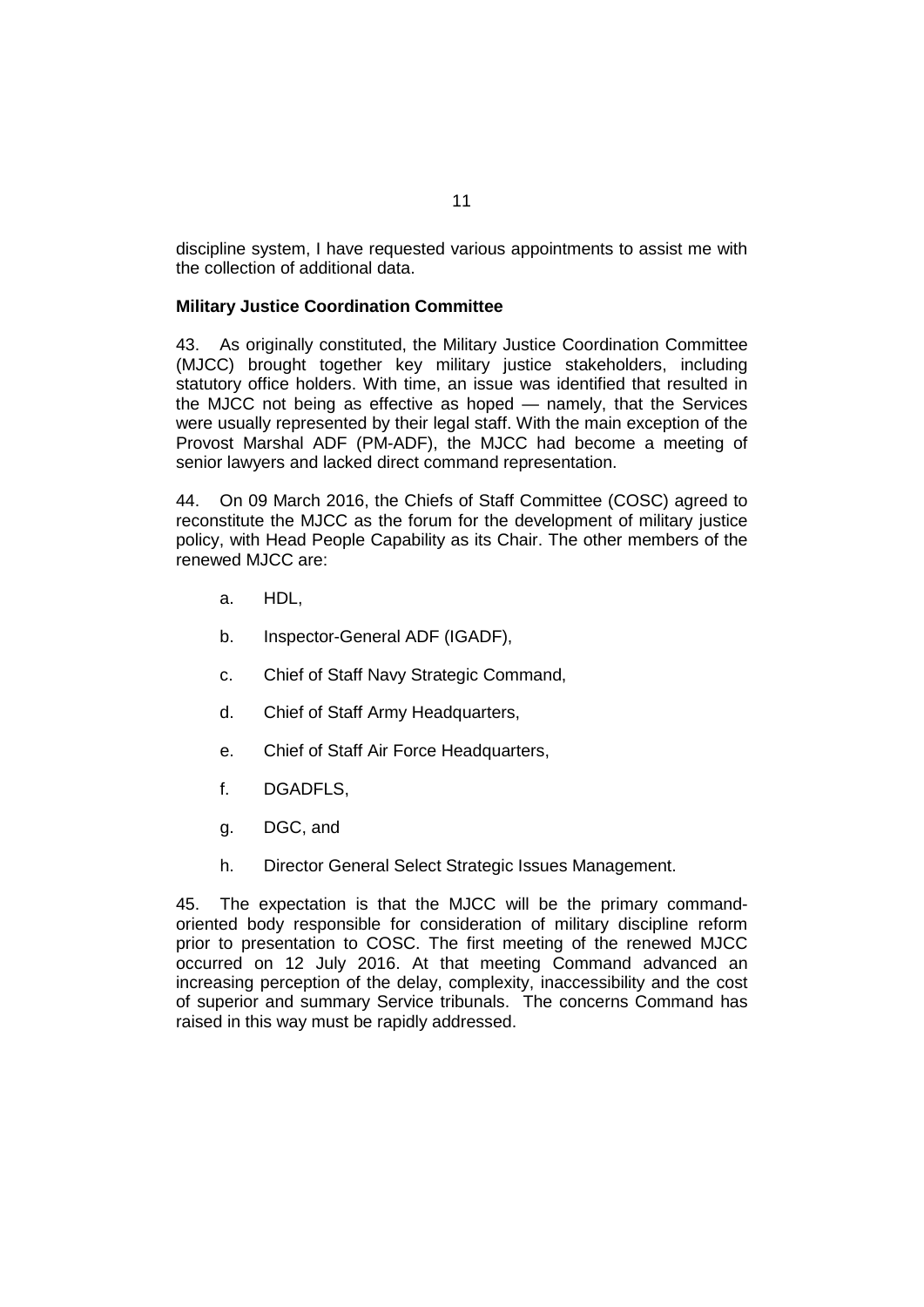46. As JAG I strongly welcome this renewal of the MJCC. The renewed Committee provides an effective vehicle for Command focus on reinvigorating the operations of the superior and summary military justice systems. I have already had detailed discussions with the Chair and other members of the MJCC. These discussions include possible changes the JAG can initiate to the Summary Rules and Court Martial and Defence Force Magistrate Rules and changes to practices that when made should improve access to and reduce delays, complexity and costs in all Service tribunals. I intend to remain closely engaged with the renewed MJCC as it undertakes its important work in the future.

47. To facilitate the work of the MJCC, and to also ensure a forum for the regular meeting of statutory office holders, HDL concurrently advised COSC of his intent to convene a separate forum for the periodic information exchange on military justice legal issues between relevant stakeholders. This separate forum is called the Military Justice Legal Forum (MJLF). The MJLF membership comprises the main statutory office holders and other interested legal stakeholders, as well as the PM-ADF.

48. The reconstituted MJCC and newly-formed MJLF are currently looking closely at the discipline system, examining the role that it plays in maintaining and enforcing Service discipline and ensuring that the discipline system is operating as effectively and efficiently as possible. The focus has been on ensuring that the system is: trusted, contemporary, effective, just and fair, simple, timely, transparent and cost-conscious. There have been two important initiatives flowing from this: improving the timeliness of court martial and DFM proceedings; and reviewing the summary system.

#### **Timeliness of Superior Tribunal Proceedings**

49. In response to Command's increased expression of the concerns already indicated, in the first half of 2016, the Registrar of Military Justice conducted a desk-top review of the timeliness of the superior tribunal system. The review looked at only those matters then visible to RMJ, the ones that proceeded to trial before a superior tribunal. Based on the available material, she identified that for about 70% of those matters it took about 23 months from the time a matter came to the attention of proper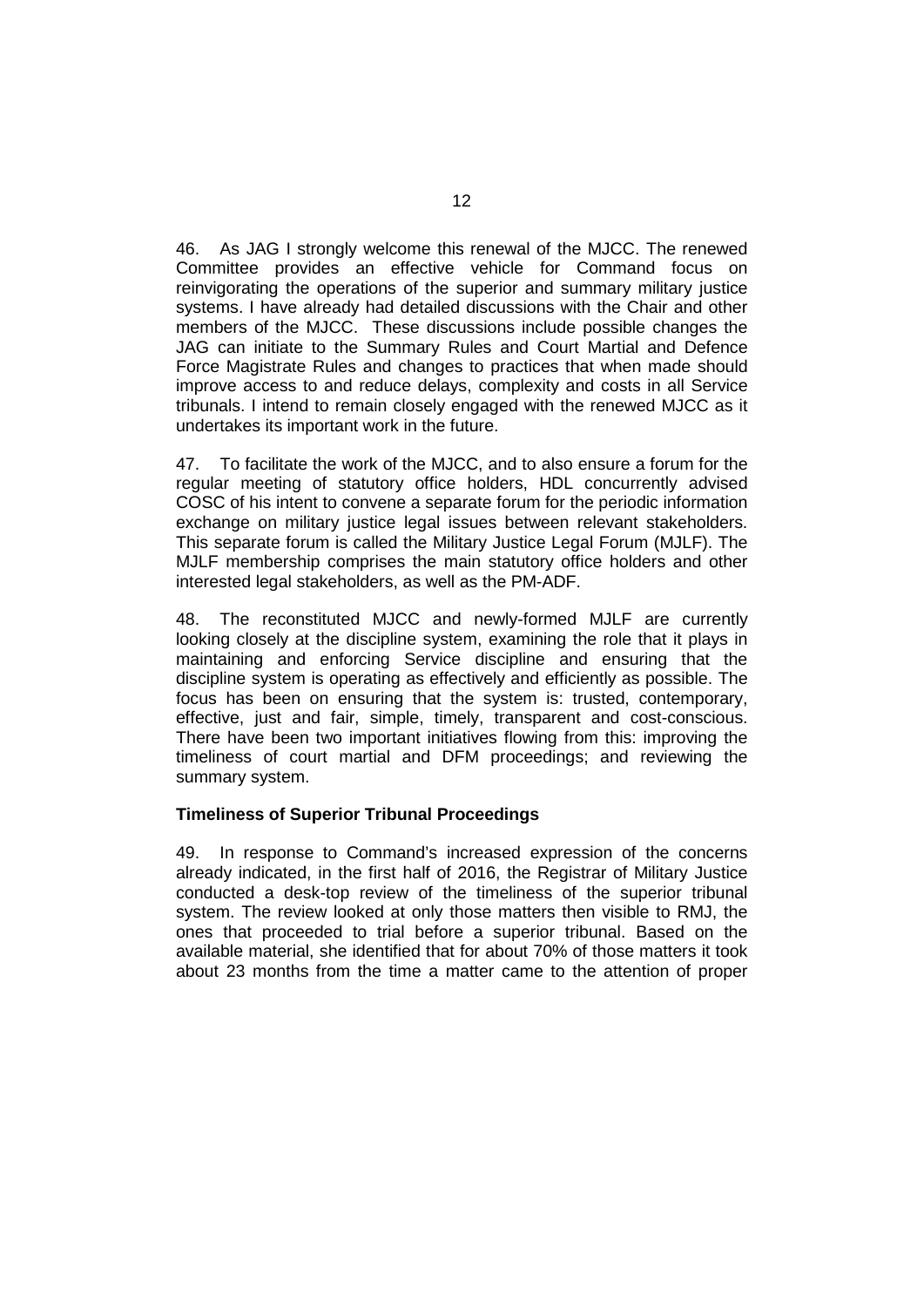authorities in Defence (for example, command or a Defence Investigative Authority) to initial completion.<sup>[18](#page-18-0)</sup>

50. This delay is wholly unsatisfactory. More demanding time standards are imperative for bringing matters to trial in superior tribunals and then completing them. In consultation with the MJCC, RMJ has developed a mechanism for testing tighter time standards. After comprehensive engagement with the Director of Military Prosecutions (DMP), the Director of Defence Counsel Services (DDCS), Defence Legal (DL) and the PM-ADF, CDF was briefed and his support obtained for a test period in which the goal would be to complete 70% of matters in 12 months. This test period commenced on 1 October 2016 and will run until 31 December 2017.

<span id="page-18-2"></span>51. While it is early in the test period, initial indications of increased timeliness are positive. The RMJ monthly report<sup>[19](#page-18-1)</sup> will be modified in 2017 to report against the new time standards and track progress. I firmly commend the Registrar for her proactive development of these new time standards and am pleased all other participants in the disciplinary system are working together to improve timeliness.

52. The issue of reducing delay in hearings and procedural efficiency in courts martial and DFM trials highlights my concern that the form of the DFDA legislation has fallen well behind civilian best practice. For example in New South Wales the *Criminal Procedure Act 1986* Chapter 3, Part 3, Division 3 makes extensive provision for steps to reduce delay and inefficiency in the conduct of criminal trials. Such provisions have long been used in civilian criminal courts and with appropriate adaptation to the Services can and should readily be included in the DFDA.

#### **Summary Discipline System Review**

53. An early outcome of the renewed MJCC was the identification that it would be timely, as an ongoing business improvement measure, to conduct a review of the efficiency and effectiveness of the summary discipline system — noting that the superior tribunal system had already been the

<span id="page-18-0"></span> $18$  Initial completion being either a dismissal or finding of not guilty on all charges, or completion of the automatic review of a guilty finding.

<span id="page-18-1"></span>See Annex P.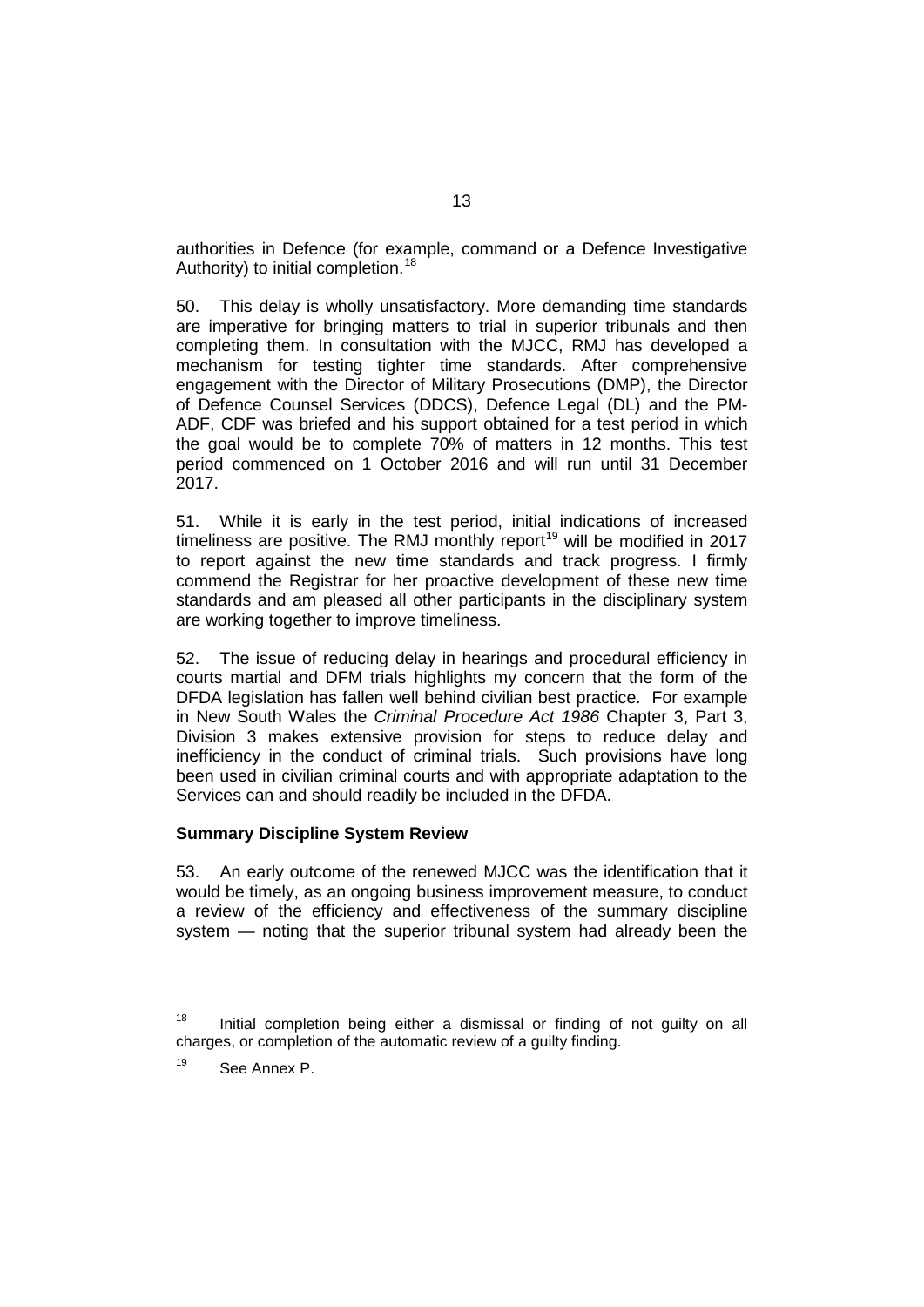subject of recent review and various policy proposals have been the subject of Ministerial correspondence in 2015 and 2016.

54. Commodore Nigel Perry, RANR has been appointed to lead a Summary Discipline System Review, with assigned staff and legal support. The Review is due to report to the MJCC by July 2017.

55. I was appropriately consulted during the preliminary phase to establish the Review. I have subsequently personally met with the Review team, as have the CJA, RMJ and Group Captain Ian Henderson. I have offered them my ongoing availability to consult with them to assist their Review in 2017.

#### **Reviews and Petitions of Guilty Findings**

56. Currently, all guilty findings are subject to automatic review by command. This is consistent with the purpose and constitutional basis for a military discipline system.

- 57. A member may:
	- a. Also lodge a petition for review by a reviewing authority, and
	- b. Request further review by either CDF or a Service Chief.

58. At each stage, a legal report is required. A member also has a right to appeal to the DFDAT, although only with respect to a conviction or prescribed acquittal (that is, not with respect to punishment or related orders).

59. I am concerned that three levels of internal review accompanied by an external appeal process no longer, if it ever did, represents best practice. I believe this is an issue that will need to be further considered. In the meantime, it is my intention to:

- a. Appoint additional legal officers of suitable experience to assist in the timely completion of legal reports on superior tribunal proceedings in connection with the automatic review process or on petition for review; and
- b. Where a petition concerning conviction at either the summary and superior tribunal level is being considered, encourage the timely lodging of petition so that a single reviewing authority can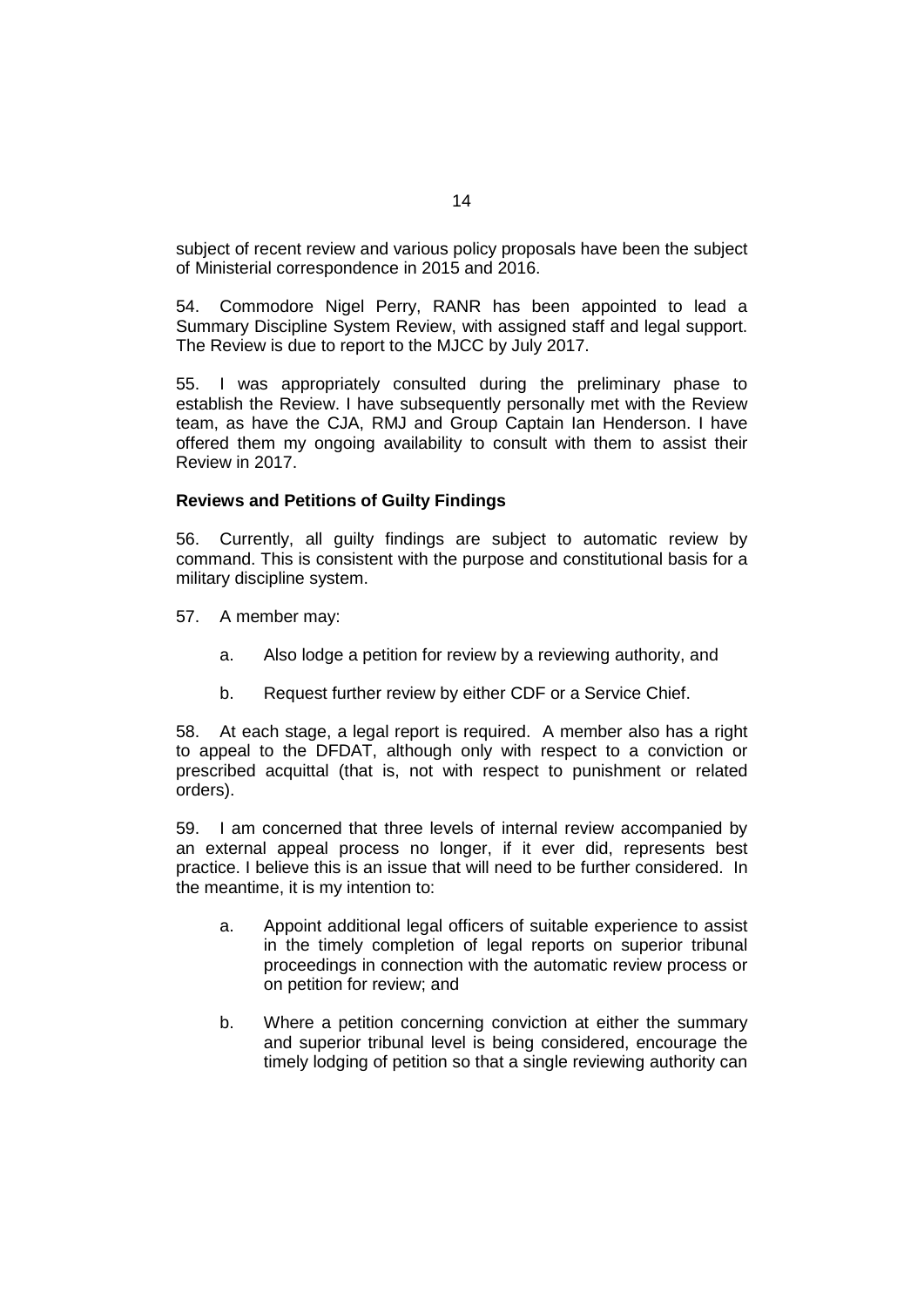complete both the automatic review and the petition, accompanied by a single legal report.

#### **REVIEW OF DFDA PART VI - INVESTIGATION OF SERVICE OFFENCES**

60. Part VI of the DFDA concerns the investigation of Service offences. Part VI was a late addition to the DFDA in 1984. The Defence Legislation Amendment Bill 1984 enacted into the DFDA provisions of the Criminal Investigation Bill 1981. It was originally intended that the provisions of the (expected to be legislated) *Criminal Investigation Act 1982* would apply by way of incorporation into the DFDA, subject to suitable modifications. This legislative approach potentially had numerous advantages, including that the DFDA provisions would automatically be amended as and when the incorporated legislation was amended.

61. Unfortunately the potential advantages never materialised as the Criminal Investigation Bill 1981 lapsed when Parliament was dissolved in 1983. In the intervening years, Part VI DFDA has not been significantly amended, with the result that both the investigative powers and authorities granted to investigating officers, and the safeguards granted to ADF members, have not necessarily kept pace with changes in comparable civilian jurisdictions.

62. DL and the PM-ADF are conducting a thorough review of Part VI. This is most welcome and has my support.

#### **DEVELOPMENTS OVERSEAS**

63. The Supreme Court of Canada continues to be a source of helpful comparative jurisprudence. In *R v Cawthorne*, 2016 SCC 32, the Supreme Court of Canada considered whether a power by the Minister of National Defence to appeal to the Court Martial Appeal Court of Canada or to the Supreme Court of Canada was unconstitutional. The main issue was whether such appeal powers under the National Defence Act were consistent with the Canadian Charter of Rights and Freedoms because they allow appeals to be initiated by the Minister of National Defence, whom it was alleged was not an 'independent prosecutor'.

- 64. Relevantly, the Supreme Court held that:
	- a. Prosecutors must not act for improper purposes, such as purely partisan motives; and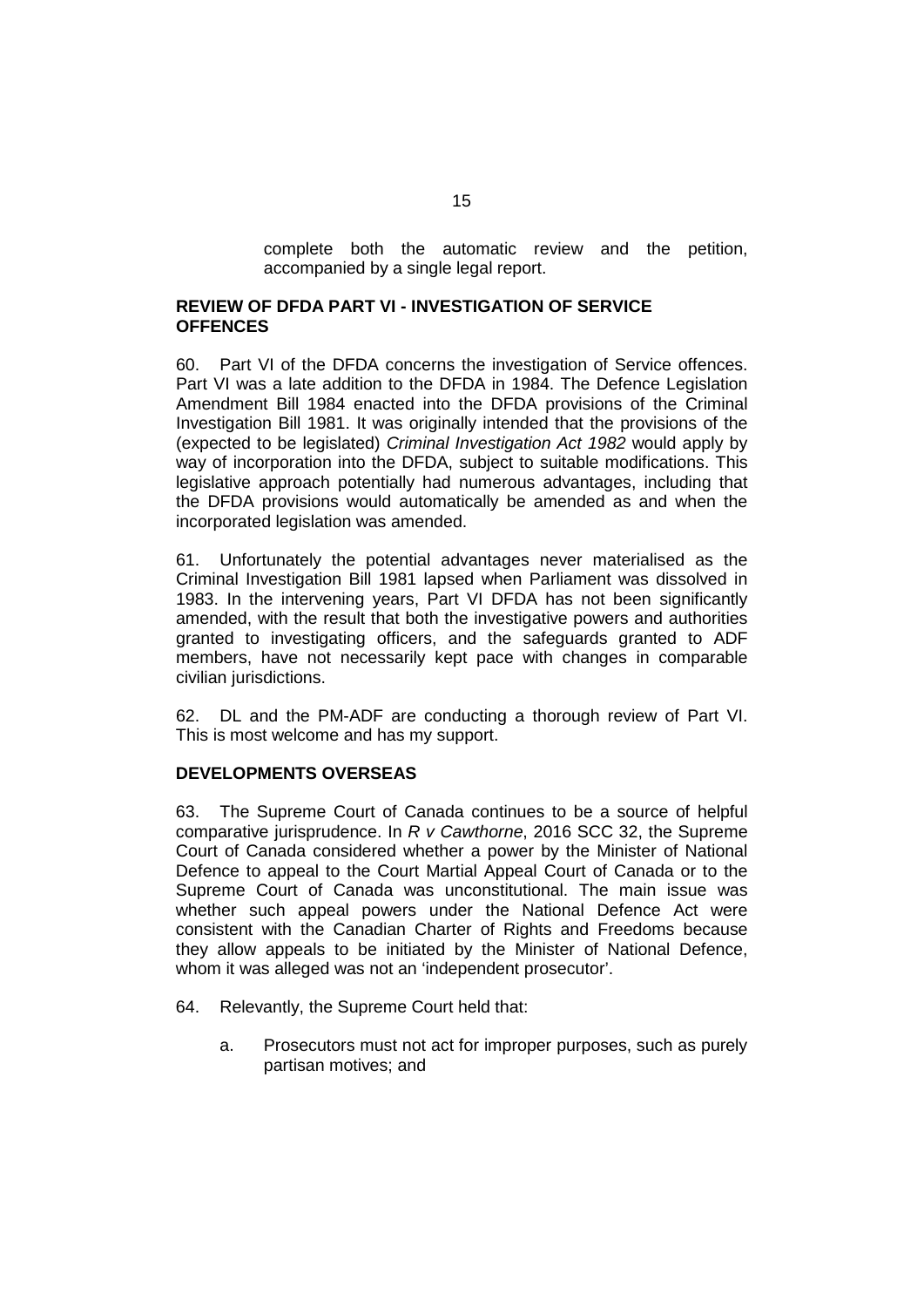b. There was nothing within the statutory scheme created by the National Defence Act, nor in evidence before the Court, to suggest that the Minister had acted, or was required to act, for any improper purposes that were not for the public good.

65. Accordingly, the decision affirmed the constitutionality of the current framework for 'Crown appeals' within the Canadian military justice system.

#### **Australian position**

66. There is currently no right of prosecution appeal from decisions at first-instance by a summary authority, court martial panel or DFM. There is a right for CDF or a Service Chief to appeal from decisions of the DFDAT to the Full Court of the Federal Court on a question of law.<sup>[20](#page-21-0)</sup> The usual right of appeal from a decision of the Federal Court to the High Court, with special leave, is also available.<sup>[21](#page-21-1)</sup>

67. As these rights of appeal by CDF or a Service Chief have never been the subject of legal challenge, the decision of the Supreme Court of Canada is a useful analysis of the legal issues associated with a right of appeal vested in someone other than a statutorily independent prosecutor or an attorney-general.

## **RMJ'S PERFORMANCE MEASURES**

68. The RMJ reports each month against formal performance measures for the listing and commencement of trials before court martial and DFM, and for the actioning of other requests to that office. The final report for 2016 is included at Annex  $Q^{22}$  $Q^{22}$  $Q^{22}$ 

69. As I indicated at paragraph [47,](#page-18-2) the RMJ monthly report will be modified in 2017 to report against the new timeline benchmarks and track progress during the 2017 test period.

<span id="page-21-0"></span><sup>20</sup> *Defence Force Discipline Appeals Act 1955*, s.33.

<span id="page-21-1"></span><sup>21</sup> *Federal Court of Australia Act 1976*, s.33.

<span id="page-21-2"></span> $22$  The apparent difference between these figures and the statistics forming part of this report is explained at paragraph [80.](#page-26-0)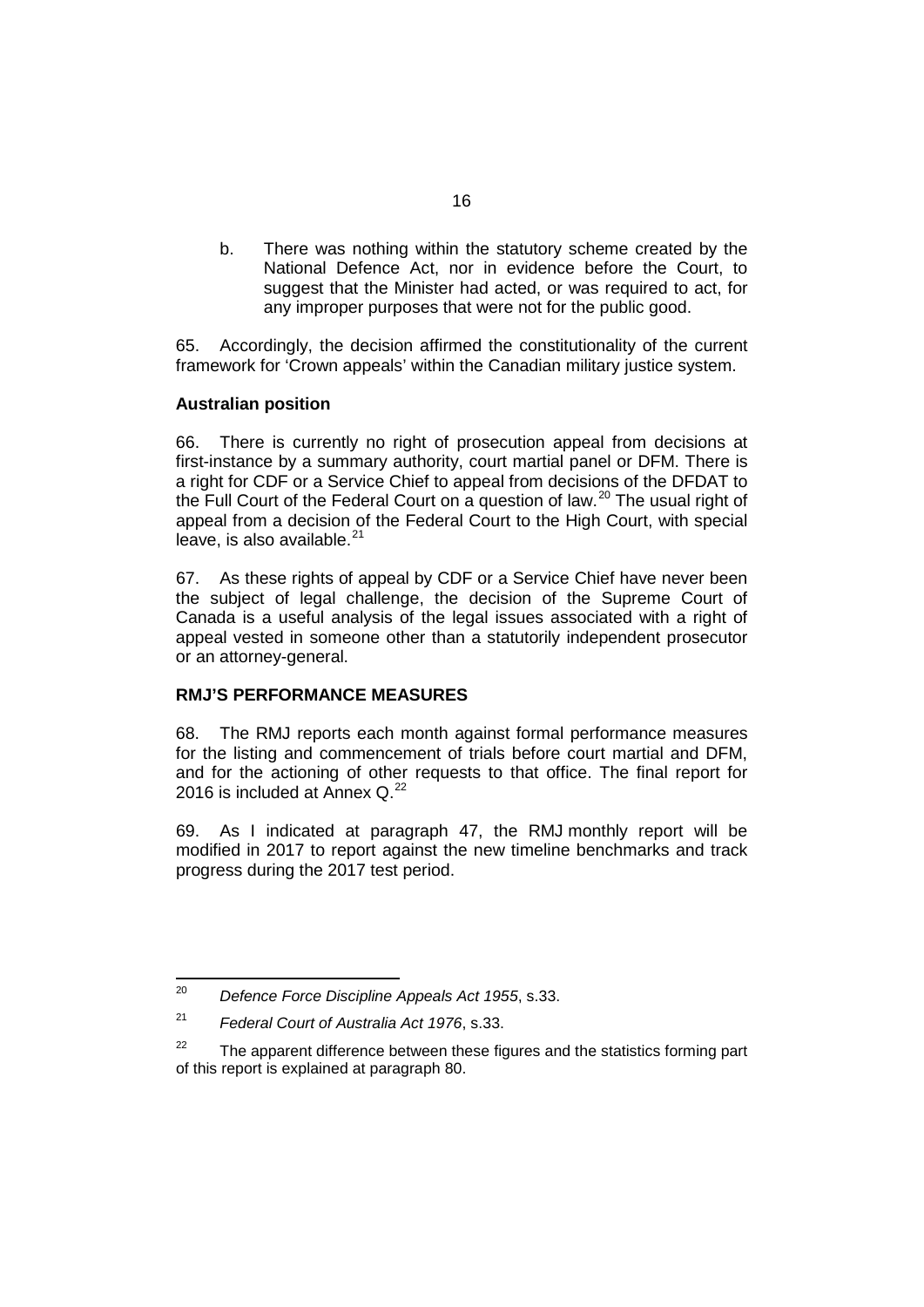## **DIRECTOR OF MILITARY PROSECUTIONS**

70. The DMP is appointed under DFDA s.188GF. Brigadier Woodward continued as DMP during the reporting period. The DMP reports separately.<sup>[23](#page-22-0)</sup>

## **DIRECTOR DEFENCE COUNSEL SERVICES**

71. As foreshadowed in my Report for  $2015$ ,  $24$  Colonel Arun Lambert CSC replaced Colonel Russell Pearce as the DDCS at the start of the reporting period. DDCS reports separately.

## **INSPECTOR GENERAL AUSTRALIAN DEFENCE FORCE**

72. In my 2015 Report,  $25$  I noted that Mr Geoff Earley AM completed his term as IGADF in December 2015 and that Brigadier James Morgan Gaynor CSC would be acting IGADF until a replacement was appointed. As it transpired, Brigadier Gaynor was subsequently selected and appointed, following his resignation from the Army, as IGADF with effect 1 December 2016. Mr Gaynor has extensive experience in discipline matters and I look forward to working with him in his new role.

## **DISCIPLINE LAW TRAINING**

## **Discipline law Training for ADF personnel**

73. The following paragraphs outline the discipline law training provided in the ADF in the reporting period.

## **Single-Service**

74. Primary delivery points for military justice in the Services are on initial appointment; subsequent promotion courses; and trade-specific training (for example, for Service Police and Coxswains). The broad breakdown of delivery is:

<span id="page-22-2"></span> $25$  Paragraph 66.

<span id="page-22-0"></span><sup>23</sup> DFDA s. 196B.

<span id="page-22-1"></span><sup>24</sup> Paragraph 64.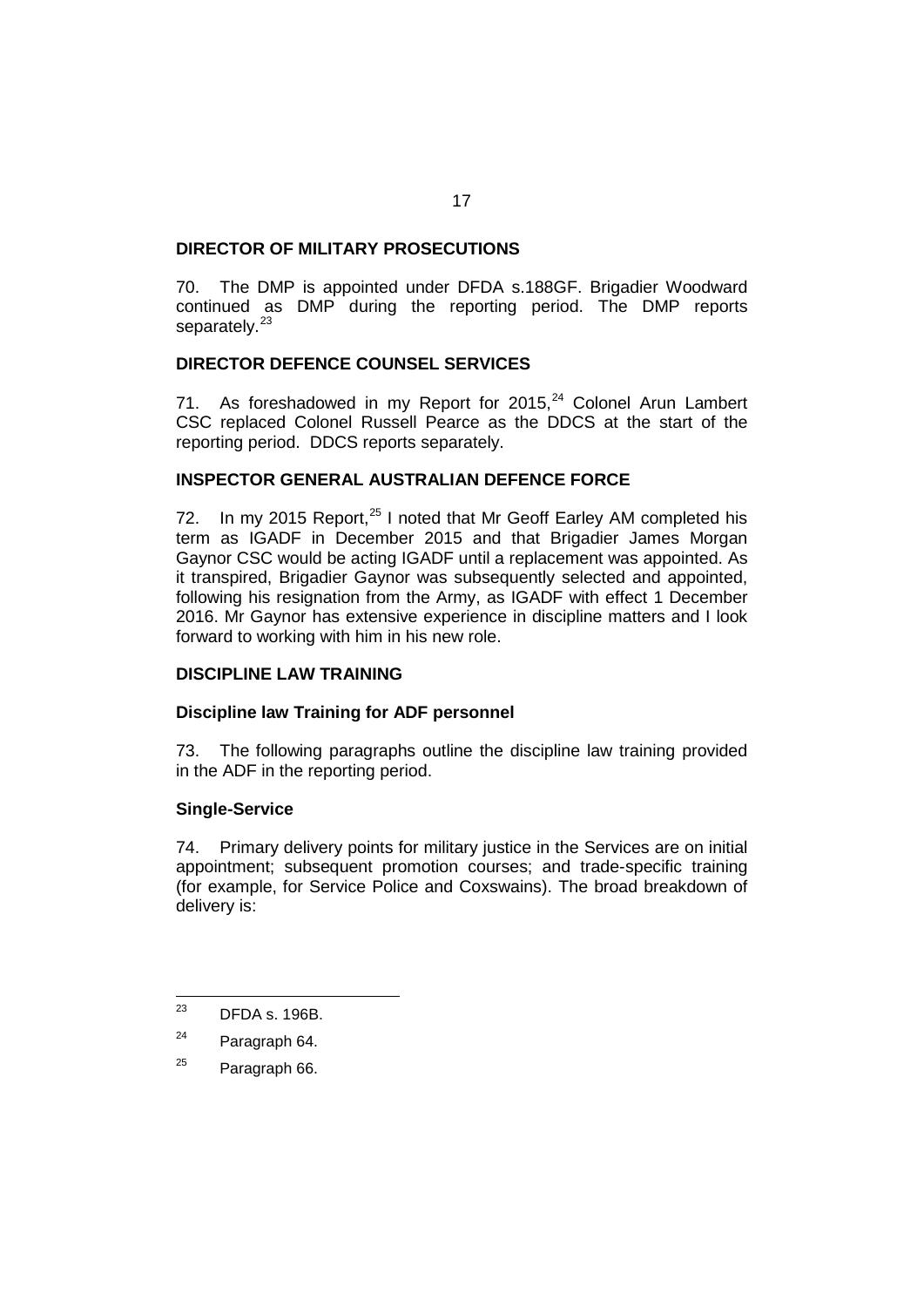- a. **Navy:** Military justice training occurs on recruit/initial officer courses and on promotion courses for both non-commissioned officers (NCOs) and officers.
- b. **Army:** Military justice training occurs on recruit/initial officer courses and on promotion courses for both NCOs and officers.
- c. **Air Force:** Military justice training occurs on recruit/initial officer courses, Professional Military Education and Training courses for both NCOs and officers, and as stand-alone training (for example, prosecuting/defending officer courses).

## **Pre-Command Training**

75. Prior to assuming 'command', the single-Services require Officers to complete their individual pre-command courses. Each pre-command course has a military justice component delivered by staff from the Military Law Centre (MLC). The Discipline Law course content covers: command responsibilities with respect to the DFDA and associated legislation, the procedures for the proper conduct of Summary Proceedings, DFDA investigations, jurisdiction of Service Tribunals, powers of punishment of Summary Authorities and the Discipline Officer scheme.

76. In 2016, the military justice training on pre-command course was as follows:

- a. **Navy**: Five courses instructed, with an approximate total of 92 students comprising officers appointed to Commanding Officer or Executive Officer positions (Major Fleet Units, Minor War Vessels and Shore appointments).
- b. **Army**: One course instructed, with an approximate total of 64 students comprising officers appointed to command units or formations.
- c. **Air Force**: Three courses instructed, with an approximate total of 58 students comprising officers appointed to command, Executive Officer, Detachment Commander, Chief instructor and Executive Warrant Officer positions.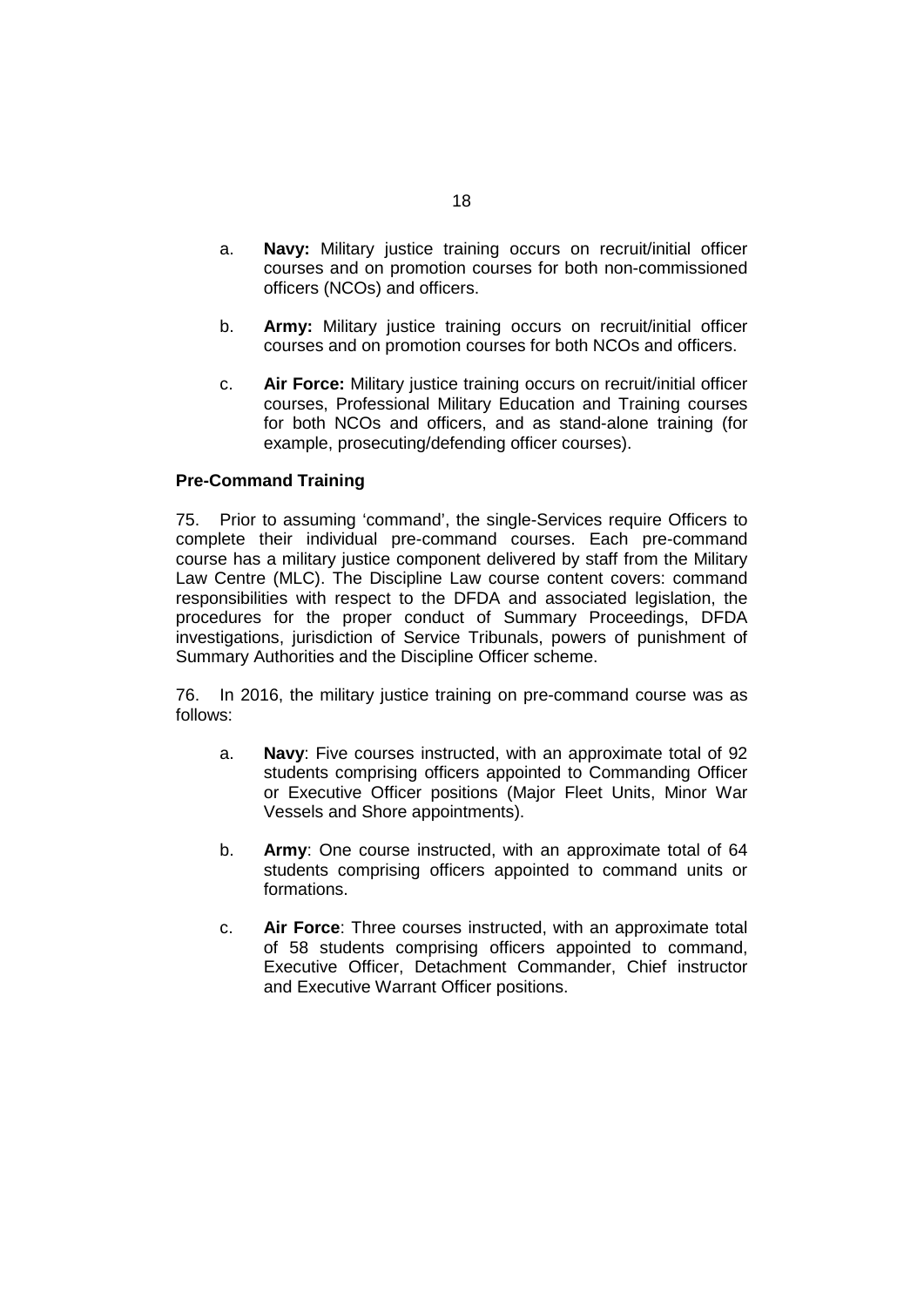#### **Vice Chief of the Defence Force Group**

77. The VCDF Group includes the Australian Defence College (ADC). Units of ADC include the Australian Defence Force Academy (ADFA) and Defence Learning Branch (DLB). Campus, the online learning tool, is part of DLB.

- a. **ADFA:** Military justice familiarisation training occurs at the commencement of a Trainee Officer's attendance at ADFA, and then more detailed training occurs during Year 1 and Years 2 and 3.
- b. **Campus**: Online DFDA training through the Campus system continued to be utilised in 2016 since its inception in 2011. There are eight online courses covering the range of DFDA roles. The training is scenario based and includes the use of high quality video to demonstrate the conduct of Discipline Officer and Summary Authority trials. In 2016 the following number of personnel completed online training:
	- (i) Clerk (course ID 00004077) 136 personnel
	- (ii) Defending Officer (course ID 00003925) 616 personnel
	- (iii) Discipline Officer (course ID 00004036) 680 personnel
	- (iv) Investigating Officer (course ID 00003491) 703 personnel
	- (v) Prosecuting Officer (course ID 00003933) 601 personnel
	- (vi) Recorder (course ID 00004022) 620 personnel
	- (vii) Relevant Officer (course ID 00004023) 664 personnel
	- (viii) Summary Authority (course ID 00003923) 502 personnel

#### **Training for ADF Legal Officers**

78. ADF legal officers receive specialist professional training in discipline law through attendance at three primary stages of their career.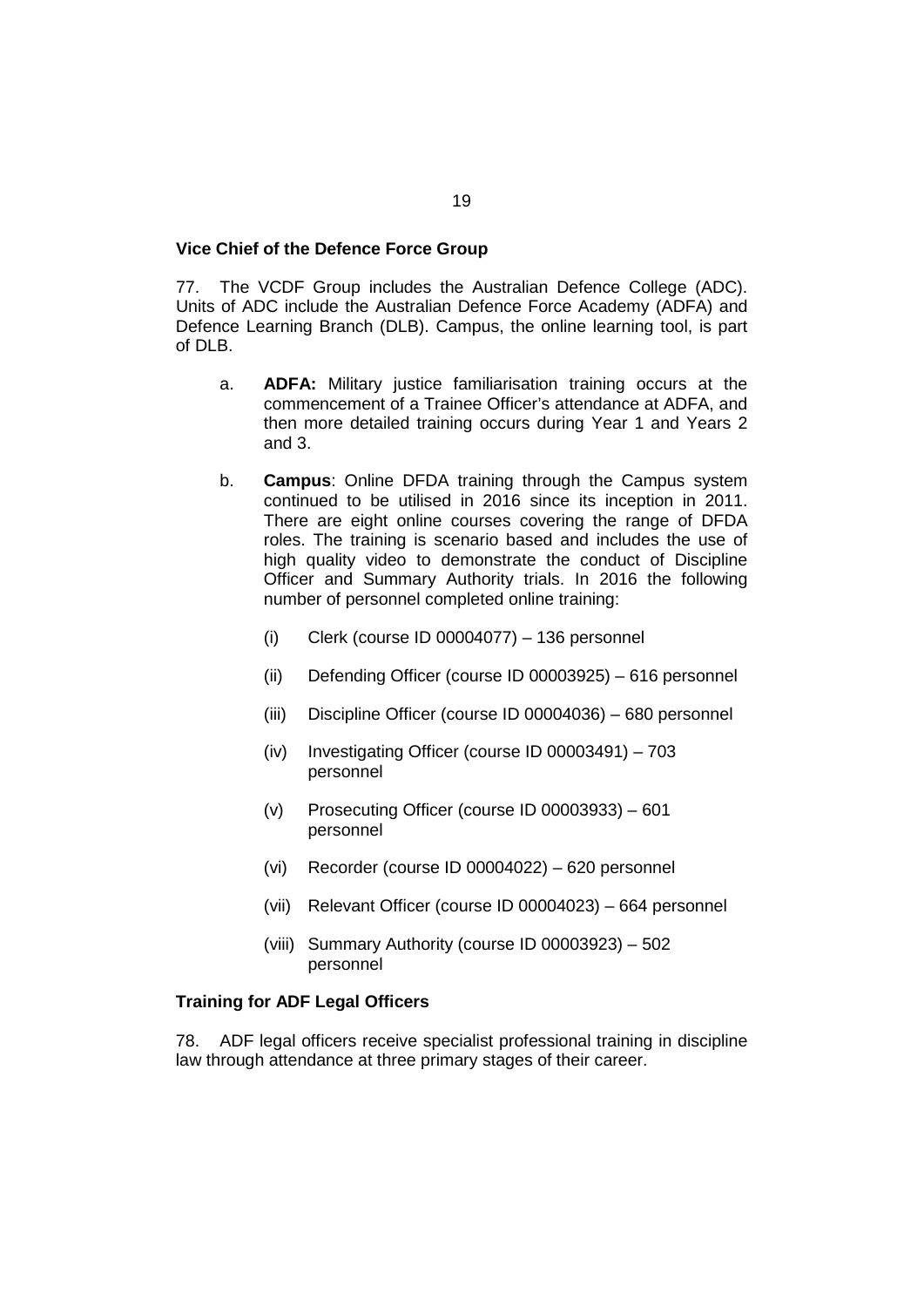79. **Legal Training Module 1 (LTM1).** This is the first course of legal training undertaken by ADF legal officers, and provides an introduction to discipline law aimed at the role of junior ADF legal officers. During 2016, 20 ADF legal officers attended the LTM1 course (as well as one graduate Australian Public Service (APS) lawyer, one administrative APS personnel and one overseas military legal officer, all from Defence Legal).

80. **Legal Training Module 2 (LTM2).** This is a graduate certificate level course undertaken by ADF legal officers, which is normally conducted within four years post LTM1. The course consists of four graduate level subjects (Military Discipline Law, Military Administrative Law, Military Operations Law, and Military Legal Practice). During the reporting period, 27 students completed the Military Discipline Law subject. Twenty four students completed the Military Legal Practice subject, which includes the practice of advocacy before Service tribunals.

81. **Legal Training Module 3 (LTM3).** This is a Masters level course undertaken by ADF legal officers, which is normally conducted within four years post LTM2. LTM3 consists of three core subjects (Advanced Military Discipline Law, Advanced Military Administrative Law and Advanced Military Operations Law) conducted biennially, plus permanent legal officers without an existing master of laws degree must complete a further four electives from an approved list. During the reporting period, the Advanced Military Discipline Law subject did not run. It will be run in 2017.

## **Ongoing Development of Discipline Law Training**

82. The MLC continually reviews discipline law training and assessment strategies and the Governance *of Military Justice Training Manual* to ensure discipline law training is relevant and up to date.

## **TRIALS UNDER THE DFDA**

83. The statistics for summary trials and the Discipline Officer scheme conducted by the three Services during 2016 are set out in Annexes A to I. As was indicated in the report for  $2005$ ,  $26$  responsibility for the Discipline Tracking and Case Flow Management System was transferred to the IGADF. Accordingly, IGADF has provided the statistics for the summary trials for this report.

<span id="page-25-0"></span><sup>26</sup> Paragraphs 95–6.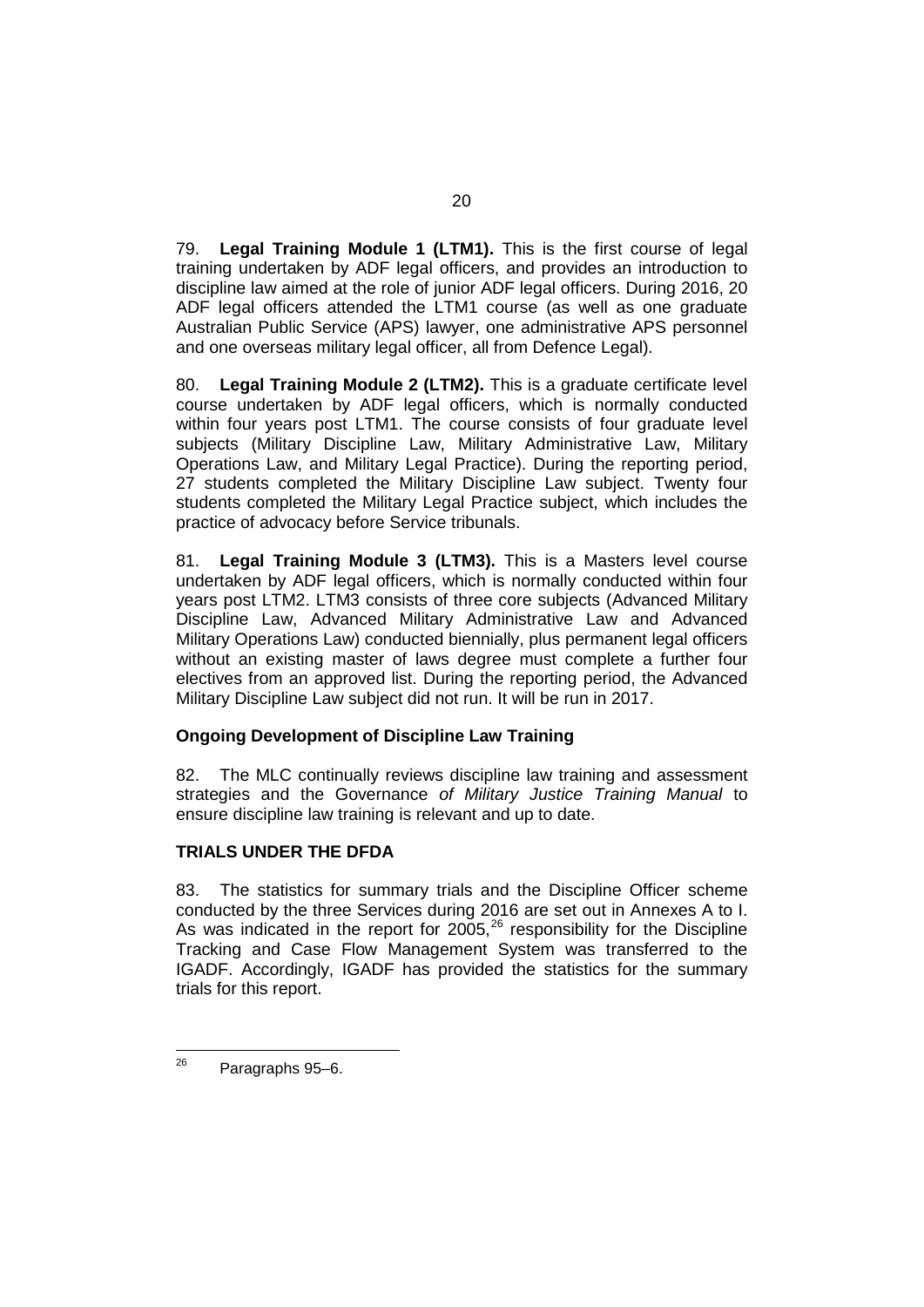84. Statistics for proceedings before courts martial and DFMs pursuant to the arrangements reinstated by the *Military Justice (Interim Measures) Act (No 1) 2009* appear at Annexes J to N.

<span id="page-26-0"></span>85. There is an apparent discrepancy between these figures and those recorded in the RMJ performance report. This is because the RMJ figures reflect the number of trials whereas the annual statistics reflect the number of accused persons. So, for instance, if three co-accused were to be tried by the one court martial, RMJ would reflect this as one trial whereas the main statistics will continue to show three matters proceeding to trial and results by rank and offence in connection with each accused.

#### **VISITS AND ACTIVITIES**

86. As in previous years, I had regular discussions with legal officers, both permanent and reserve, and senior commanders from the three Services. I also held the annual JAG Conference on Saturday 19 November 2016. Attendees included the CJA, DJAGs, JAs/DFMs and RMJ. The substance of the matters discussed is reflected elsewhere in this report.

#### **THE PANELS OF JUDGE ADVOCATES/DEFENCE FORCE MAGISTRATES AND SECTION 154 REVIEWING OFFICERS**

87. Details of the officers performing these functions appear at Annex P.

#### **CONCLUSION**

88. I am particularly gratified to see the work being done by the RMJ and others to monitor and improve the timeliness of superior tribunal proceedings. It is pleasing to see that significant good work continues on administering the discipline system, as well as making such improvements as can be made without legislative change. I am concerned, though, that the current interim arrangements for trial by court martial and DFM have not been resolved.

89. I have made a number of observations and comments about the interim arrangements in this and previous Reports. To date I have said that while the interim arrangements operated satisfactorily day-to-day, there was nonetheless an urgent need for a decision so as to move beyond the 'interim' system brought in back in 2009. As well as allowing Defence members to have confidence in the system, as I have kept noting, Major General Westwood's appointment as CJA expires on 21 September 2017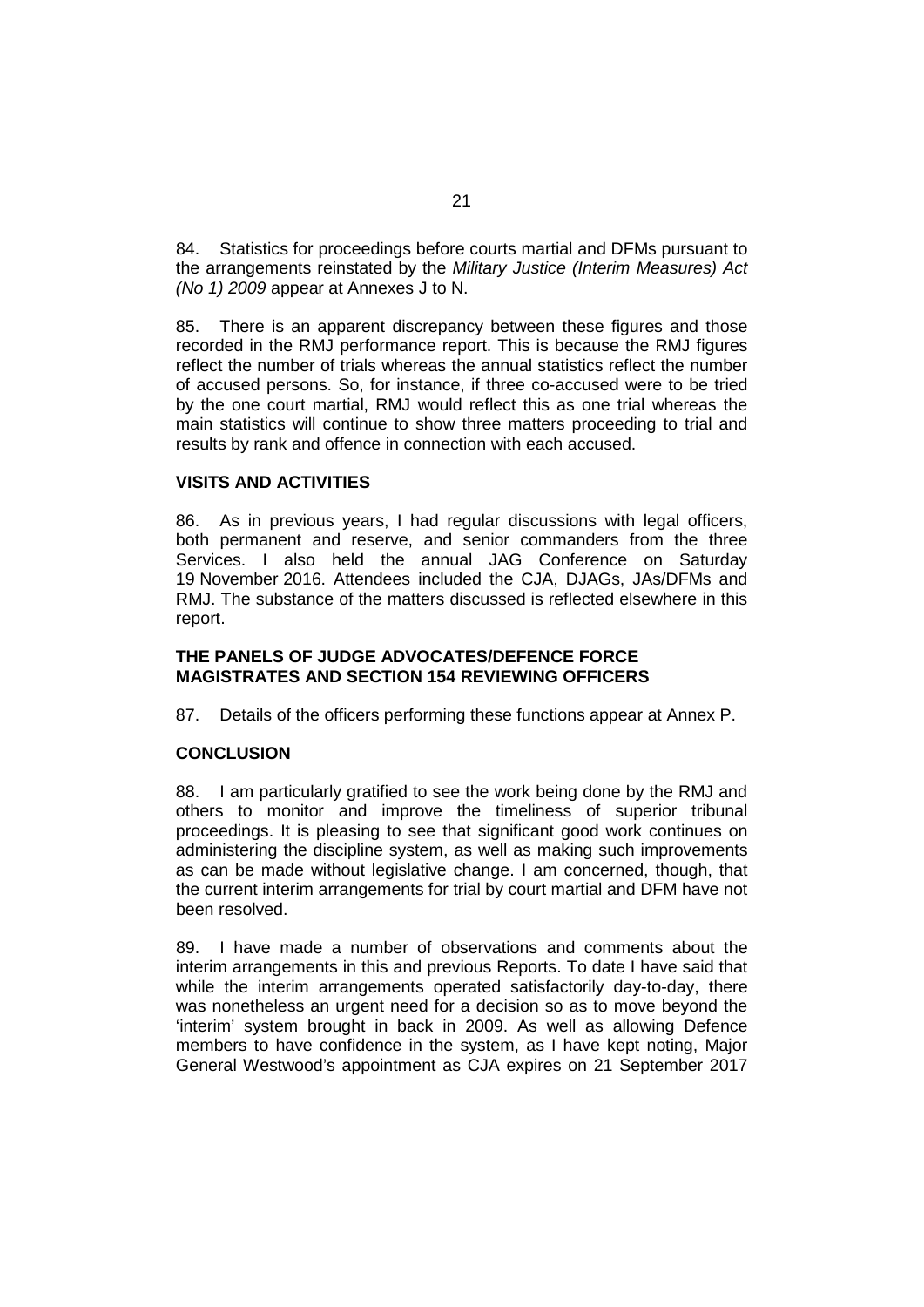and he cannot be extended.<sup>[27](#page-27-0)</sup> There is also a pressing need to appoint one or more full-time JAs and DFMs to maintain the preferable mix of permanent and reserve officers, and this is constrained until appropriate terms and conditions are enabled by legislation.

90. It is highly desirable for this issue to be addressed as a matter of priority.

<span id="page-27-0"></span> $27$  Indeed, previously he graciously agreed to continue serving beyond his own preferred retirement date to allow a proper process for succession.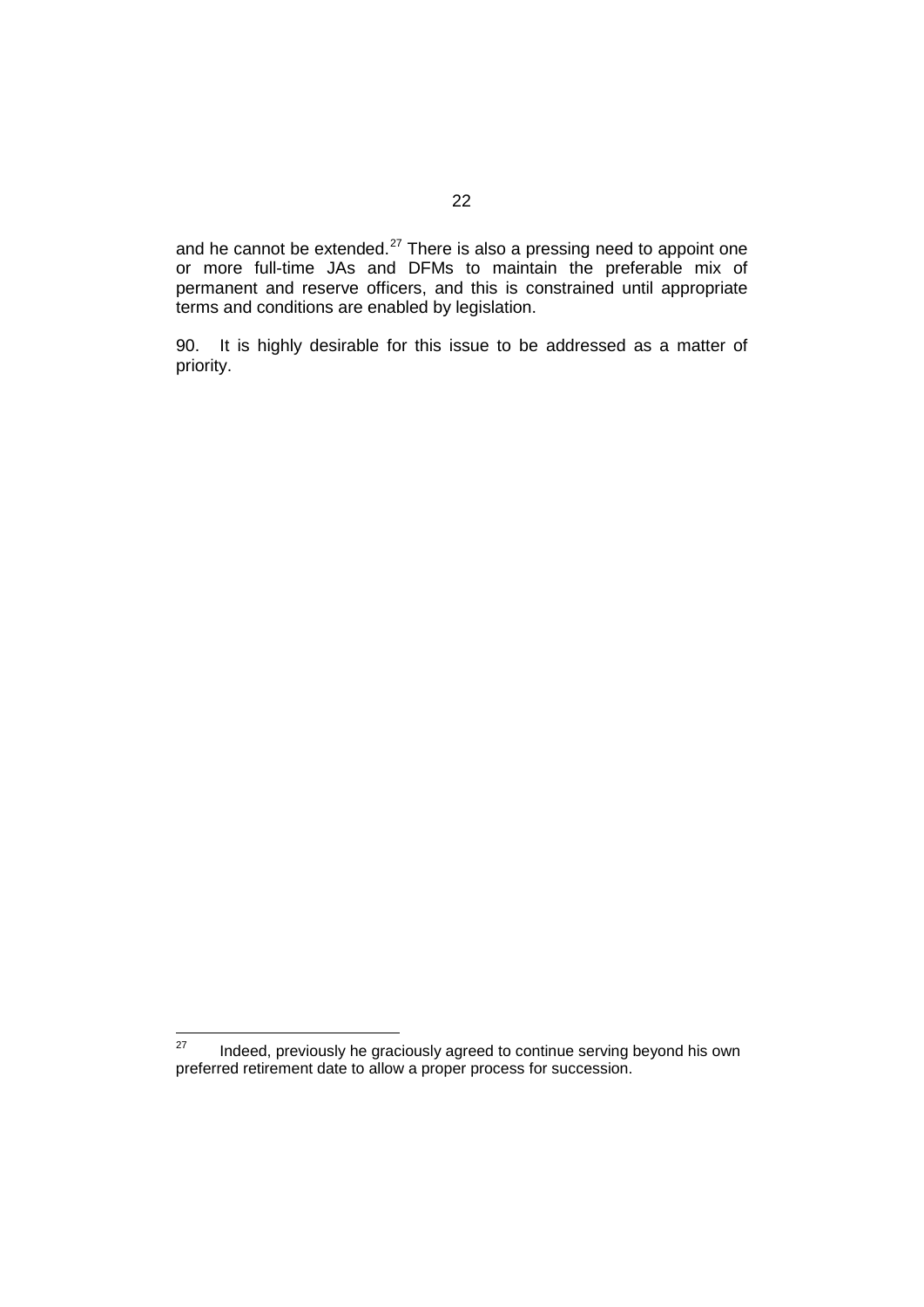## **TABLE OF ABBREVIATIONS USED IN REPORT**

| <b>Abbreviation</b> | <b>Description</b>                                                 |  |  |  |  |  |  |
|---------------------|--------------------------------------------------------------------|--|--|--|--|--|--|
| <b>ACT</b>          | <b>Australian Capital Territory</b>                                |  |  |  |  |  |  |
| <b>ADC</b>          | Australian Defence College                                         |  |  |  |  |  |  |
| <b>ADF</b>          | <b>Australian Defence Force</b>                                    |  |  |  |  |  |  |
| <b>ADFA</b>         | Australian Defence Force Academy                                   |  |  |  |  |  |  |
| <b>APS</b>          | <b>Australian Public Service</b>                                   |  |  |  |  |  |  |
| <b>CDF</b>          | Chief of the Defence Force                                         |  |  |  |  |  |  |
| <b>CJA</b>          | Chief Judge Advocate                                               |  |  |  |  |  |  |
| CO                  | <b>Commanding Officer</b>                                          |  |  |  |  |  |  |
| COSC                | <b>Chiefs of Staff Committee</b>                                   |  |  |  |  |  |  |
| <b>DDCS</b>         | <b>Director of Defence Counsel Services</b>                        |  |  |  |  |  |  |
| <b>DFDA</b>         | Defence Force Discipline Act 1982                                  |  |  |  |  |  |  |
| <b>DFDAT</b>        | Defence Force Discipline Appeal Tribunal                           |  |  |  |  |  |  |
| <b>DFM</b>          | Defence Force Magistrate                                           |  |  |  |  |  |  |
| <b>DGADFLS</b>      | Director General Australian Defence Force Legal<br><b>Services</b> |  |  |  |  |  |  |
| <b>DGC</b>          | <b>Defence General Counsel</b>                                     |  |  |  |  |  |  |
| <b>DJAG</b>         | Deputy Judge Advocate General                                      |  |  |  |  |  |  |
| <b>DL</b>           | Defence Legal                                                      |  |  |  |  |  |  |
| <b>DLB</b>          | Defence Learning Branch                                            |  |  |  |  |  |  |
| <b>DMP</b>          | <b>Director of Military Prosecutions</b>                           |  |  |  |  |  |  |
| <b>HDL</b>          | Head, Defence Legal                                                |  |  |  |  |  |  |
| <b>IGADF</b>        | Inspector General Australian Defence Force                         |  |  |  |  |  |  |
| JA                  | Judge Advocate                                                     |  |  |  |  |  |  |
| JAG                 | Judge Advocate General of the Australian Defence<br>Force          |  |  |  |  |  |  |
| LTM1                | <b>Legal Training Module 1</b>                                     |  |  |  |  |  |  |
| LTM <sub>2</sub>    | <b>Legal Training Module 2</b>                                     |  |  |  |  |  |  |
| LTM3                | <b>Legal Training Module 3</b>                                     |  |  |  |  |  |  |
| <b>MJCC</b>         | Military Justice Coordination Committee                            |  |  |  |  |  |  |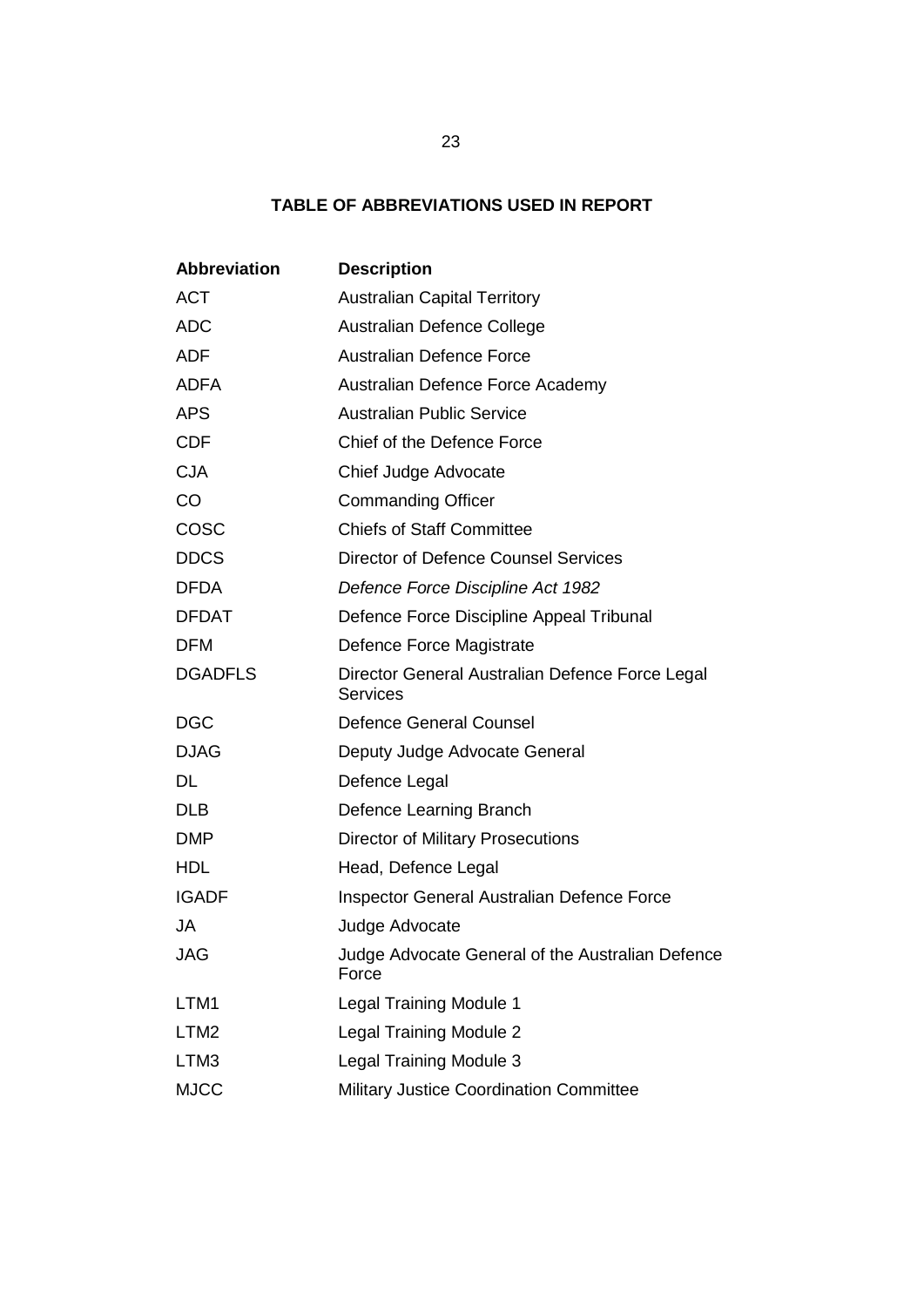| <b>MJLF</b>            | Military Justice Legal Forum             |
|------------------------|------------------------------------------|
| <b>MLC</b>             | <b>Military Law Centre</b>               |
| <b>NCO<sub>s</sub></b> | Non Commissioned Officers                |
| <b>PM-ADF</b>          | Provost Marshal Australian Defence Force |
| <b>RANR</b>            | Royal Australian Navy Reserve            |
| RMJ                    | <b>Registrar of Military Justice</b>     |
| VCDE                   | Vice Chief of the Defence Force          |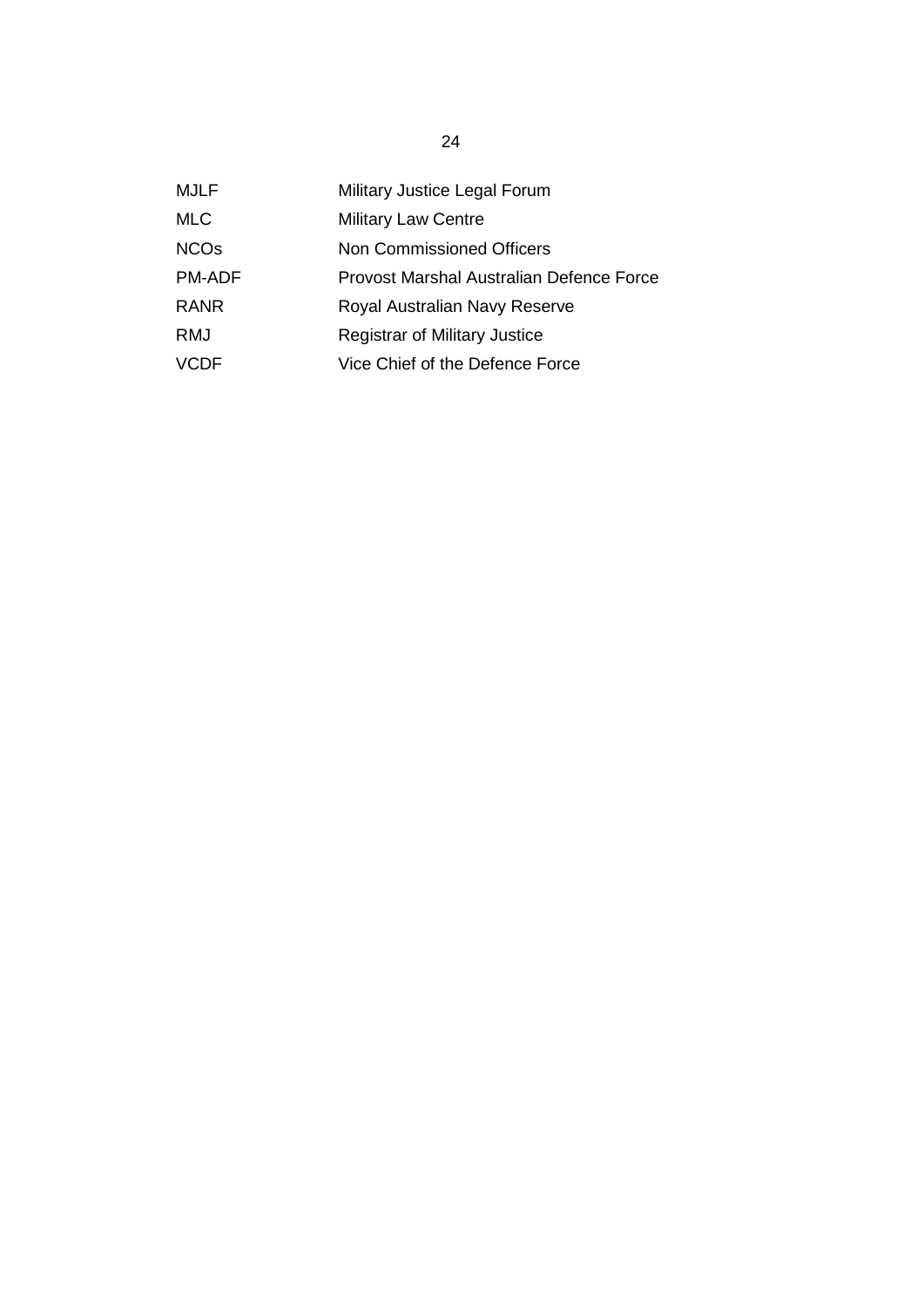## **COMPLIANCE INDEX OF REQUIRED INFORMATION FOR STATUTORY AUTHORITIES**

## **(Senate Hansard, 11 November 1982, pp. 2261 – 2262)**

| Enabling Legislation              | Defence Force Discipline Act 1982                                                                                                                                                         |
|-----------------------------------|-------------------------------------------------------------------------------------------------------------------------------------------------------------------------------------------|
| Responsible Minister              | <b>Minister for Defence</b>                                                                                                                                                               |
| Powers, functions &<br>objectives | Paragraphs: 3-8                                                                                                                                                                           |
| Membership and Staff              | Paragraph: 3, 9-13, 15, 20-22                                                                                                                                                             |
| Information Officer               | Jennifer Mackenzie<br>Paralegal to Chief Judge Advocate<br>Department of Defence<br>F-TS-OJAG (PO Box 7906)<br>CANBERRA BC ACT 2610<br>Telephone: 02 6127 4344<br>Facsimile: 02 6127 4399 |
| <b>Financial Statement</b>        | Paragraph: 14                                                                                                                                                                             |
| <b>Activities and Reports</b>     | Paragraphs: 80                                                                                                                                                                            |
| <b>Operational Problems</b>       | Paragraphs: 27-62                                                                                                                                                                         |
| <b>Subsidiaries</b>               | Not Applicable                                                                                                                                                                            |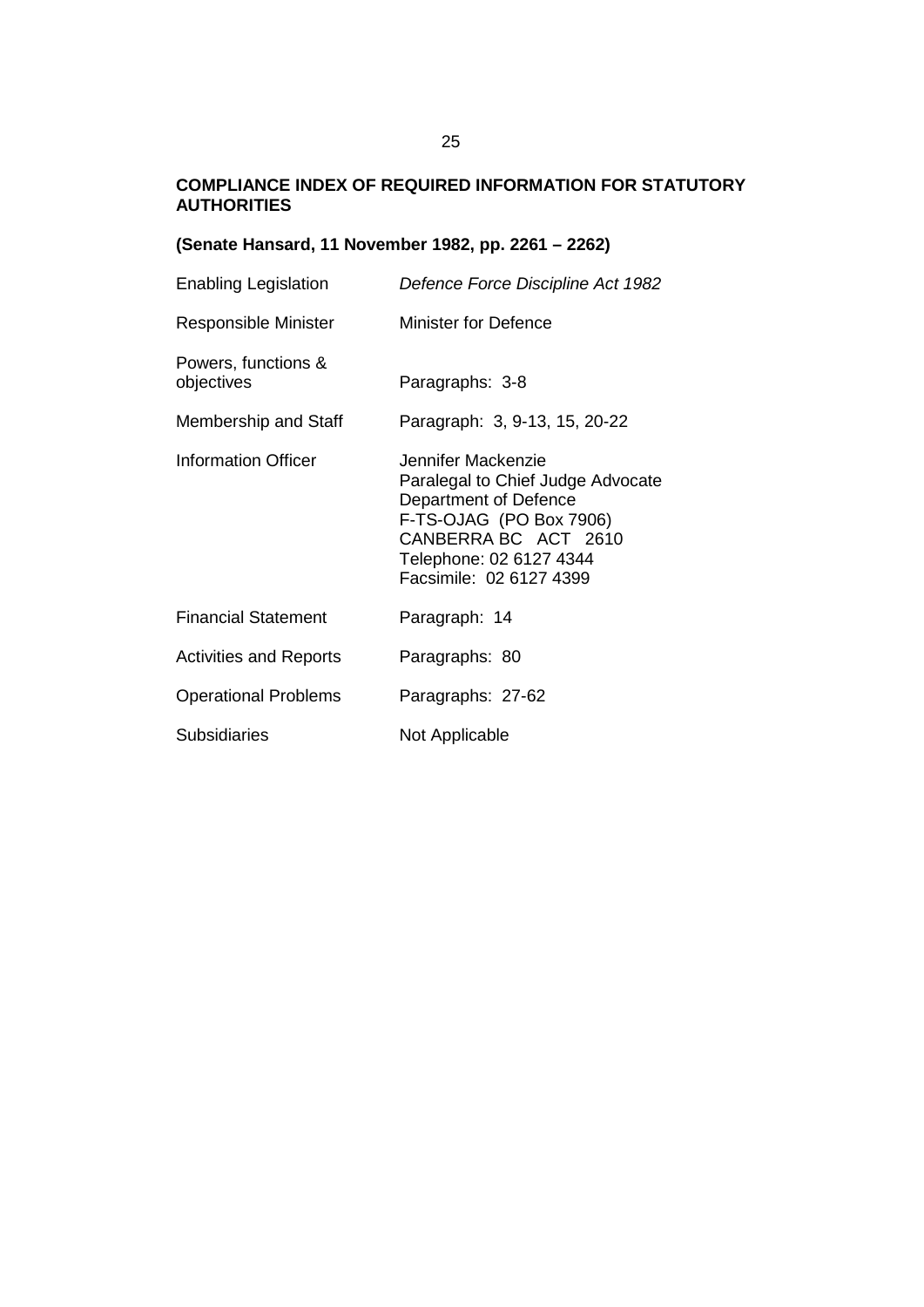## **NATURE AND JURISDICTION OF SUMMARY AUTHORITIES**

- 1. There are three levels of summary authorities created under the DFDA:
	- a. superior summary authorities**;**
	- b. commanding officers; and
	- c. subordinate summary authorities.

#### **Superior Summary Authorities**

2. Superior summary authorities (SUPSAs) are appointed by instrument by certain senior officers pursuant to the DFDA. SUPSAs are usually themselves senior officers within a command.

#### **Commanding Officers**

3. The power of a commanding officer to hear a matter under the Act is derived from his/her position in command and there is no separate discipline appointment required, although an officer may be appointed by instrument as a commanding officer for disciplinary purposes.

#### **Subordinate Summary Authorities**

4. Subordinate summary authorities (SUBSAs) are appointed by instrument by commanding officers pursuant to the DFDA to assist them in the enforcement of discipline within their command. Their jurisdiction and powers of punishment are substantially less than those of a commanding officer.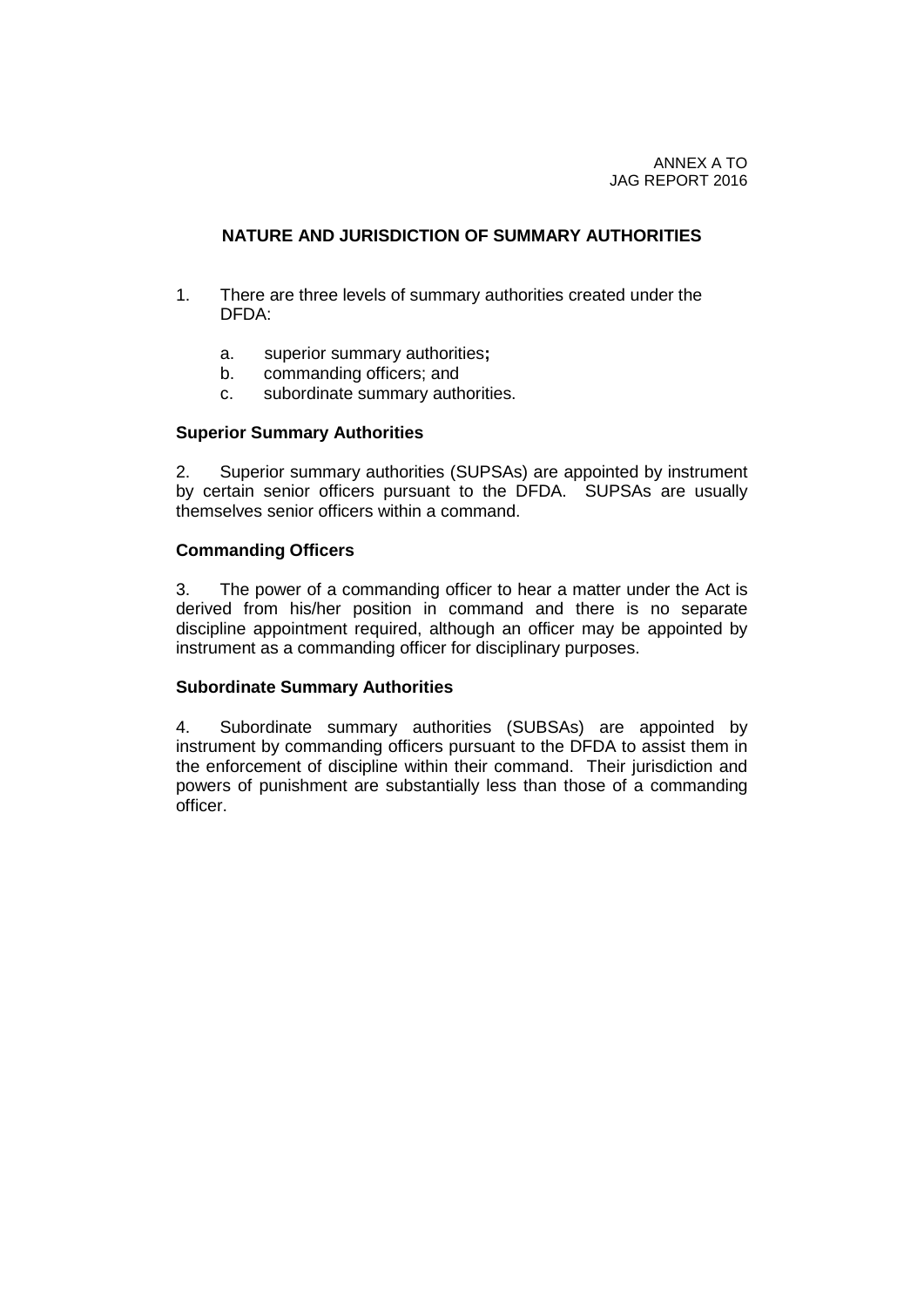#### **JANUARY-DECEMBER 2016 NAVY**

#### **STATISTICS OF TRIALS AND OUTCOMES FOR MEMBERS OF THE NAVY BEFORE SUMMARY AUTHORITIES**

|                  | <b>SUPERIOR SUMMARY AUTHORITY</b>         |                      |             |                |                                                  | <b>COMMANDING OFFICER</b> |                 |                |                                                  | <b>SUBORDINATE SUMMARY AUTHORITY</b> |             |                |
|------------------|-------------------------------------------|----------------------|-------------|----------------|--------------------------------------------------|---------------------------|-----------------|----------------|--------------------------------------------------|--------------------------------------|-------------|----------------|
|                  | <b>NUMBER</b><br>OF TRIALS<br><b>HELD</b> | <b>CHARGES TRIED</b> |             | <b>QUASHED</b> | <b>NUMBER</b><br><b>OF TRIALS</b><br><b>HELD</b> | <b>CHARGES TRIED</b>      |                 | <b>QUASHED</b> | <b>NUMBER</b><br><b>OF TRIALS</b><br><b>HELD</b> | <b>CHARGES TRIED</b>                 |             | <b>QUASHED</b> |
|                  |                                           | <b>GUILTY</b>        | <b>N.G.</b> |                |                                                  | <b>GUILTY</b>             | <b>N.G.</b>     |                |                                                  | <b>GUILTY</b>                        | <b>N.G.</b> |                |
| January          |                                           |                      |             |                |                                                  |                           |                 |                |                                                  |                                      |             |                |
| February         |                                           |                      |             |                |                                                  | 18 <sub>1</sub>           |                 |                |                                                  |                                      |             |                |
| <b>March</b>     |                                           |                      |             |                | 18                                               | 22                        |                 |                | 13 <sub>1</sub>                                  | 13                                   |             |                |
| <b>April</b>     |                                           |                      |             |                |                                                  | 18                        |                 |                |                                                  | 8                                    |             |                |
| <b>May</b>       |                                           |                      |             |                |                                                  | 5                         |                 |                | 12                                               | 9                                    |             |                |
| June             |                                           |                      |             |                |                                                  | 5                         |                 |                | 15                                               | 14                                   |             |                |
| July             |                                           |                      |             |                |                                                  | 20                        |                 |                | 11                                               | 12                                   |             |                |
| <b>August</b>    |                                           |                      |             |                |                                                  | 13                        |                 |                | 17                                               | 19                                   |             |                |
| <b>September</b> |                                           |                      |             |                |                                                  | 10 <sup>1</sup>           |                 |                |                                                  |                                      |             |                |
| October          |                                           |                      |             |                |                                                  | 61                        |                 |                | 11                                               | 13                                   |             |                |
| <b>November</b>  |                                           |                      |             |                | 10 <sub>1</sub>                                  | q                         | 6               |                | 10                                               | 12                                   |             |                |
| <b>December</b>  |                                           |                      |             |                |                                                  |                           |                 |                |                                                  | 6                                    |             |                |
| <b>TOTAL</b>     | $\mathbf{0}$                              | $\mathbf{0}$         | 01          | 01             | 91                                               | 136                       | 14 <sub>1</sub> |                | 119                                              | 123                                  | 16          | 9              |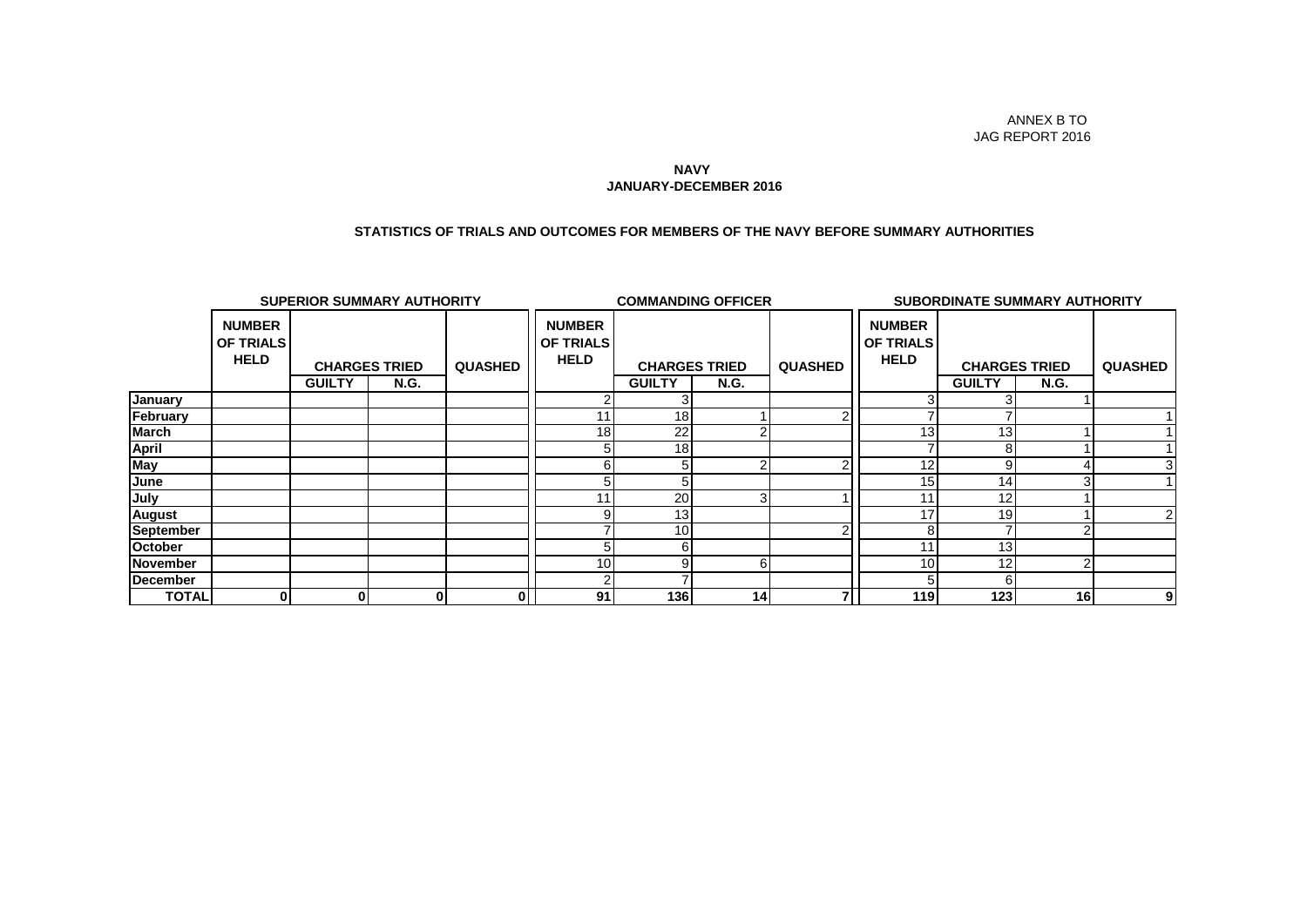## **CONVICTIONS FOR OFFENCES COMMITTED BY RANK FOR MEMBERS OF THE NAVY**

#### **BEFORE SUMMARY AUTHORITIES**

|                 | <b>Officer</b> | <b>Officer</b><br>Cadet | $\overline{WO1}$<br>WO<br>WOFF FSGT | WO <sub>2</sub><br><b>CPO</b> | <b>SSGT</b>             | <b>SGT</b><br>PO | <b>CPL</b><br><b>LS</b> | <b>LCPL</b>             | $\boldsymbol{\mathsf{A}\mathsf{B}}$<br><b>LAC</b> | <b>PTE</b><br><b>SMN</b><br><b>AC</b> |
|-----------------|----------------|-------------------------|-------------------------------------|-------------------------------|-------------------------|------------------|-------------------------|-------------------------|---------------------------------------------------|---------------------------------------|
| Sect 23         |                |                         |                                     |                               |                         |                  |                         |                         |                                                   | 25                                    |
| $\overline{24}$ | $\overline{2}$ | $\overline{2}$          |                                     |                               |                         | $\mathbf{1}$     | $\overline{6}$          |                         |                                                   | 46                                    |
| $\overline{25}$ |                |                         |                                     |                               |                         |                  |                         |                         |                                                   |                                       |
|                 |                |                         |                                     |                               |                         |                  |                         |                         |                                                   | $\overline{3}$                        |
| $\overline{26}$ |                |                         |                                     |                               |                         | $\overline{1}$   |                         |                         |                                                   | 12                                    |
| $\overline{27}$ |                | $\overline{2}$          |                                     |                               |                         |                  | $\overline{2}$          |                         |                                                   | $\overline{4}$                        |
| 29              | $\overline{3}$ | $\overline{2}$          |                                     | $\overline{9}$                |                         | $\overline{6}$   | $\overline{\mathbf{8}}$ |                         |                                                   | 43                                    |
| 30              |                |                         |                                     |                               |                         |                  |                         |                         |                                                   |                                       |
| $\overline{31}$ |                |                         |                                     |                               |                         |                  |                         |                         |                                                   |                                       |
| 32              |                |                         |                                     |                               |                         |                  | $\overline{1}$          |                         |                                                   |                                       |
| 33(a)           |                |                         |                                     |                               |                         | $\overline{1}$   |                         |                         |                                                   | $\overline{4}$                        |
| 33(b)           |                |                         |                                     |                               |                         |                  |                         |                         |                                                   | $\overline{1}$                        |
| 33(c)           |                |                         |                                     |                               |                         |                  |                         |                         |                                                   |                                       |
| 33(d)           |                |                         |                                     |                               |                         |                  |                         |                         |                                                   |                                       |
| 34              |                |                         |                                     |                               |                         |                  | $\overline{1}$          |                         |                                                   |                                       |
| 35              |                |                         |                                     |                               |                         |                  |                         |                         |                                                   | $\overline{1}$                        |
| 36              |                |                         |                                     |                               |                         |                  |                         |                         |                                                   |                                       |
| 36A             |                |                         |                                     |                               |                         |                  |                         |                         |                                                   |                                       |
| 36B             | $\overline{1}$ | $\overline{2}$          |                                     |                               |                         |                  |                         |                         |                                                   |                                       |
| 37              |                |                         |                                     |                               |                         | $\mathbf{1}$     |                         |                         |                                                   | $\overline{4}$                        |
| 38              |                |                         |                                     |                               |                         |                  |                         |                         |                                                   |                                       |
| 39              |                |                         |                                     |                               |                         |                  |                         |                         |                                                   |                                       |
| 40              |                |                         |                                     |                               |                         |                  |                         |                         |                                                   |                                       |
| 40A             |                |                         |                                     |                               |                         |                  |                         |                         |                                                   | $\frac{2}{2}$                         |
| 40B             |                |                         |                                     |                               |                         |                  |                         |                         |                                                   |                                       |
| 40C             |                |                         |                                     |                               |                         |                  |                         |                         |                                                   |                                       |
|                 |                |                         |                                     |                               |                         |                  |                         |                         |                                                   |                                       |
| 40D             |                |                         |                                     |                               |                         |                  | $\mathbf{1}$            |                         |                                                   | $\overline{7}$                        |
| 41              |                |                         |                                     |                               |                         |                  |                         |                         |                                                   |                                       |
| 42              |                |                         |                                     |                               |                         |                  |                         |                         |                                                   |                                       |
| 43              |                |                         |                                     |                               |                         |                  |                         |                         |                                                   | $\overline{2}$                        |
| 44              |                |                         |                                     |                               |                         |                  |                         |                         |                                                   |                                       |
| 45              |                |                         |                                     |                               |                         |                  |                         |                         |                                                   | $\overline{1}$                        |
| 46              |                |                         |                                     |                               |                         |                  |                         |                         |                                                   |                                       |
| 47C             | $\overline{2}$ |                         |                                     |                               |                         |                  |                         |                         |                                                   |                                       |
| 47P             |                |                         |                                     |                               |                         |                  |                         |                         |                                                   |                                       |
| 47Q             |                |                         |                                     |                               |                         |                  |                         |                         |                                                   | $\overline{4}$                        |
| 48              |                |                         |                                     |                               |                         |                  |                         |                         |                                                   |                                       |
| 49              |                |                         |                                     |                               |                         |                  |                         |                         |                                                   |                                       |
| 50              |                |                         |                                     |                               |                         |                  |                         |                         |                                                   |                                       |
| 51              |                |                         |                                     |                               |                         |                  |                         |                         |                                                   |                                       |
| 53              |                |                         |                                     |                               |                         |                  |                         |                         |                                                   |                                       |
| $\overline{54}$ |                |                         |                                     |                               |                         |                  |                         |                         |                                                   |                                       |
| 54A             |                |                         |                                     |                               |                         |                  |                         |                         |                                                   |                                       |
| 55              |                |                         |                                     |                               |                         | $\overline{2}$   |                         |                         |                                                   | 3                                     |
| 56              |                |                         |                                     |                               |                         |                  |                         |                         |                                                   |                                       |
| 57              |                |                         |                                     |                               |                         |                  |                         |                         |                                                   |                                       |
| 58              |                |                         |                                     |                               |                         |                  |                         |                         |                                                   |                                       |
| 59              |                |                         |                                     |                               |                         |                  |                         |                         |                                                   |                                       |
| 60              | $\overline{3}$ |                         |                                     | $\overline{1}$                |                         | $\overline{3}$   | $\overline{3}$          |                         |                                                   | 26                                    |
| 61              |                |                         |                                     | $\overline{1}$                |                         |                  |                         |                         |                                                   | $\mathbf{1}$                          |
|                 |                |                         |                                     |                               |                         |                  |                         |                         |                                                   |                                       |
| <b>TOTAL</b>    | 11             | $\overline{\mathbf{8}}$ | $\overline{\mathbf{0}}$             | $\overline{11}$               | $\overline{\mathbf{0}}$ | 15               | 22                      | $\overline{\mathbf{0}}$ | $\overline{\mathbf{0}}$                           | 191                                   |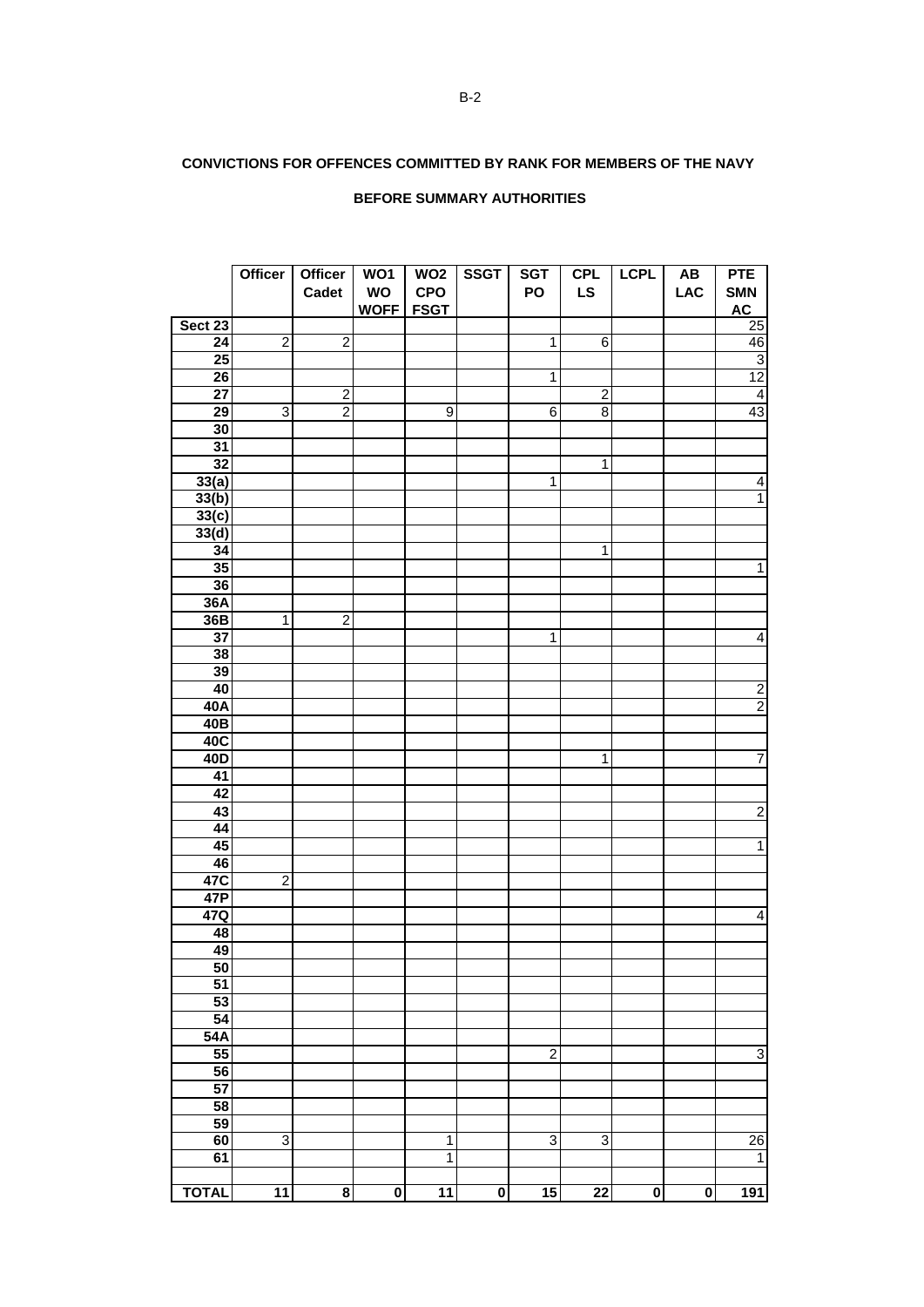|                                                 | <b>Officer</b>  | <b>Officer</b> | WO <sub>1</sub> | WO <sub>2</sub> | <b>SSGT</b> | <b>SGT</b> | <b>CPL</b>     | <b>LCPL</b> | AB         | <b>PTE</b>     |
|-------------------------------------------------|-----------------|----------------|-----------------|-----------------|-------------|------------|----------------|-------------|------------|----------------|
|                                                 |                 | Cadet          | <b>WO</b>       | <b>CPO</b>      |             | <b>PO</b>  | LS             |             | <b>LAC</b> | <b>SMN</b>     |
|                                                 |                 |                | WOFF            | <b>FSGT</b>     |             |            |                |             |            | <b>AC</b>      |
| Reprimand                                       |                 |                |                 |                 |             | ⌒          | 5              |             |            | 31             |
| Conditional conviction without punishment       |                 |                |                 |                 |             |            |                |             |            | 4              |
| Unconditional conviction without punishment     |                 |                |                 |                 |             |            | 2              |             |            | 4              |
| Severe reprimand                                |                 |                |                 |                 |             |            | 3 <sub>l</sub> |             |            | 18             |
| <b>Extra duties</b>                             |                 |                |                 |                 |             |            |                |             |            | $\overline{7}$ |
| <b>Extra Drill</b>                              |                 |                |                 |                 |             |            |                |             |            | $\mathbf{1}$   |
| <b>Stoppage of leave</b>                        |                 | 3              |                 |                 |             |            |                |             |            | 16             |
| <b>Restriction of privileges</b>                |                 |                |                 |                 |             |            |                |             |            | 65             |
| <b>Suspended fine</b>                           |                 |                |                 |                 |             |            |                |             |            | 8              |
| Fine Less than 14 Days Pay                      | 10 <sub>l</sub> | 8              |                 | 3               |             | 8          | 11             |             |            | 85             |
| Fine More than 14 Days Pay                      |                 |                |                 |                 |             |            |                |             |            |                |
| Forfeiture of service for purposes of promotion |                 |                |                 |                 |             |            |                |             |            |                |
| <b>Forfeiture of seniority</b>                  |                 |                |                 |                 |             |            | 2              |             |            |                |
| <b>Reduction in rank</b>                        |                 |                |                 |                 |             |            | 4              |             |            |                |
| <b>Suspended detention</b>                      |                 |                |                 |                 |             |            |                |             |            |                |
| <b>Committed detention</b>                      |                 |                |                 |                 |             |            |                |             |            | 9              |

**TOTAL 15 12 0 13 0 16 29 0 0 248**

#### **PUNISHMENTS IMPOSED BY RANK ON MEMBERS OF THE NAVY BEFORE SUMMARY AUTHORITIES**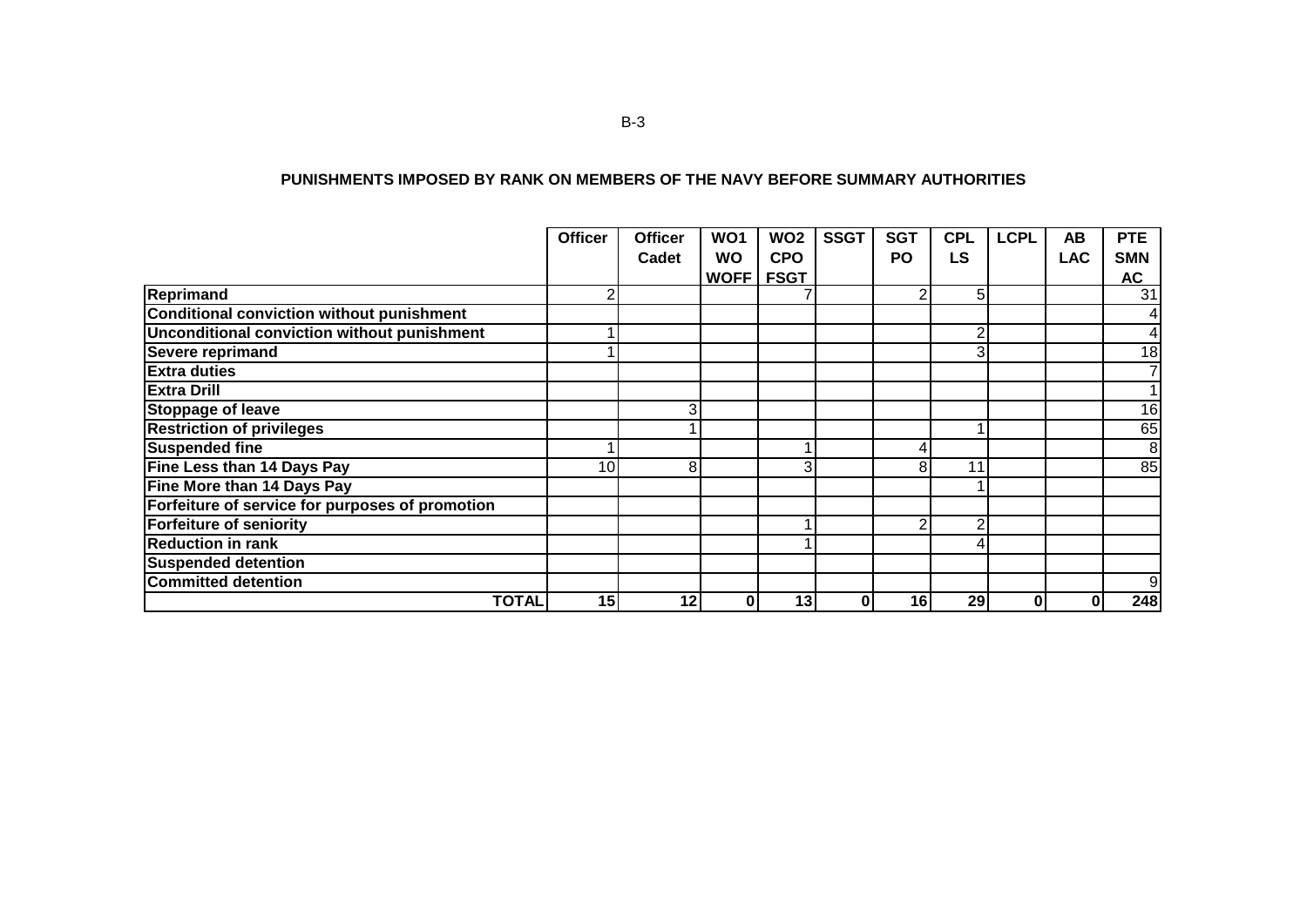#### **JANUARY-DECEMBER 2016 ARMY**

#### **STATISTICS OF TRIALS AND OUTCOMES FOR MEMBERS OF THE ARMY BEFORE SUMMARY AUTHORITIES**

|                  | <b>SUPERIOR SUMMARY AUTHORITY</b>                |                |                      |                |                                                  | <b>COMMANDING OFFICER</b> |                 |                |                                                  | <b>SUBORDINATE SUMMARY AUTHORITY</b> |             |                |  |
|------------------|--------------------------------------------------|----------------|----------------------|----------------|--------------------------------------------------|---------------------------|-----------------|----------------|--------------------------------------------------|--------------------------------------|-------------|----------------|--|
|                  | <b>NUMBER</b><br><b>OF TRIALS</b><br><b>HELD</b> |                | <b>CHARGES TRIED</b> | <b>QUASHED</b> | <b>NUMBER</b><br><b>OF TRIALS</b><br><b>HELD</b> | <b>CHARGES TRIED</b>      |                 | <b>QUASHED</b> | <b>NUMBER</b><br><b>OF TRIALS</b><br><b>HELD</b> | <b>CHARGES TRIED</b>                 |             | <b>QUASHED</b> |  |
|                  |                                                  | <b>GUILTY</b>  | <b>N.G.</b>          |                |                                                  | <b>GUILTY</b>             | <b>N.G.</b>     |                |                                                  | <b>GUILTY</b>                        | <b>N.G.</b> |                |  |
| <b>January</b>   |                                                  |                |                      |                |                                                  |                           |                 |                | 10                                               | 14                                   |             |                |  |
| February         |                                                  |                |                      |                |                                                  |                           |                 |                | 24                                               | 25                                   |             |                |  |
| <b>March</b>     |                                                  |                |                      |                | 10 <sup>1</sup>                                  | 14                        |                 |                | 54                                               | 61                                   |             |                |  |
| <b>April</b>     |                                                  |                |                      |                | 18                                               | 21                        |                 |                | 63                                               | 65                                   |             |                |  |
| <b>May</b>       |                                                  | 3 <sup>1</sup> |                      |                | 17                                               | 19                        |                 |                | 62                                               | 69                                   |             |                |  |
| June             |                                                  |                |                      |                | 15                                               | 21                        | 6               |                | 56                                               | 72                                   |             |                |  |
| July             |                                                  |                |                      |                | 10 <sup>1</sup>                                  | 12                        |                 |                | 44                                               | 47                                   |             |                |  |
| <b>August</b>    |                                                  |                |                      |                | 22                                               | 35                        |                 |                | 71                                               | 78                                   |             |                |  |
| <b>September</b> |                                                  |                |                      |                | 16                                               | 18 <sub>1</sub>           |                 |                | 75                                               | 86                                   |             |                |  |
| <b>October</b>   |                                                  |                |                      |                | 25 <sub>l</sub>                                  | 36                        |                 |                | 68                                               | 76                                   |             |                |  |
| <b>November</b>  |                                                  |                |                      |                | 30 <sub>l</sub>                                  | 43                        |                 |                | 80                                               | 89                                   | 6           |                |  |
| December         |                                                  |                |                      |                | 10 <sub>1</sub>                                  | 12                        |                 |                | 51                                               | 60                                   |             |                |  |
| <b>TOTAL</b>     | 8                                                | 8              | 0                    | 0              | 181                                              | 242                       | 10 <sup>1</sup> |                | 658                                              | 742                                  | 17          | 14             |  |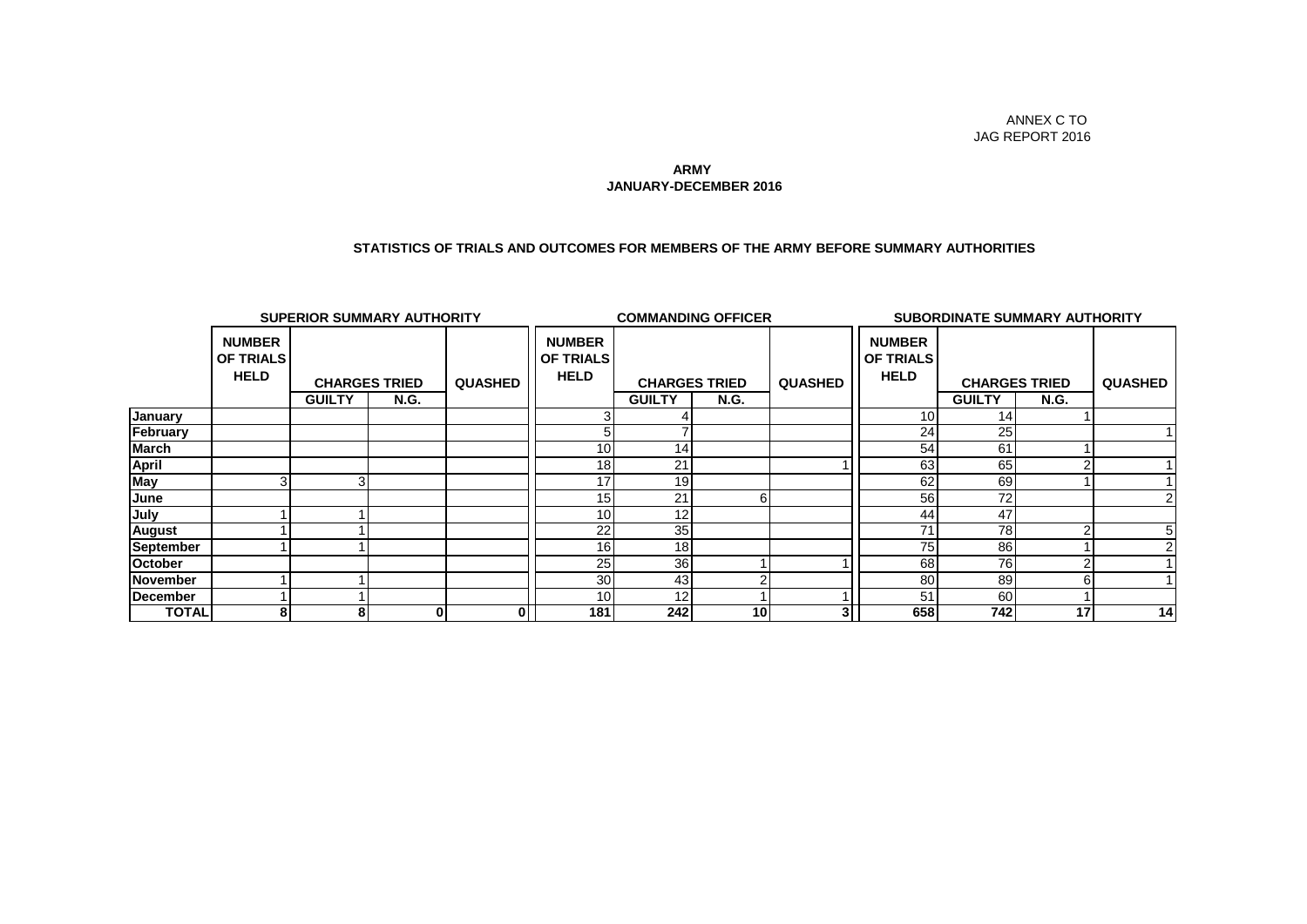## **CONVICTIONS FOR OFFENCES COMMITTED BY RANK FOR MEMBERS OF THE ARMY**

#### **BEFORE SUMMARY AUTHORITIES**

|                 | Officer         | Officer<br>Cadet | WO1<br>WO<br>WOFF FSGT | WO <sub>2</sub><br><b>CPO</b> | <b>SSGT</b> | <b>SGT</b><br>PO        | <b>CPL</b><br><b>LS</b> | <b>LCPL</b>      | AB<br><b>LAC</b> | <b>PTE</b><br><b>SMN</b><br>AC |
|-----------------|-----------------|------------------|------------------------|-------------------------------|-------------|-------------------------|-------------------------|------------------|------------------|--------------------------------|
| Sect 23         |                 | $\overline{5}$   |                        |                               |             |                         | $\overline{3}$          | 1                |                  | 16                             |
| $\overline{24}$ |                 | $\overline{2}$   |                        |                               |             | 1                       | $\overline{7}$          | $\overline{4}$   |                  | 62                             |
| 25              |                 |                  |                        |                               |             |                         |                         |                  |                  | $\overline{5}$                 |
| 26              |                 |                  |                        |                               |             | $\mathbf 1$             | 11                      | $\overline{c}$   |                  | 48                             |
| $\overline{27}$ |                 | $\overline{c}$   |                        |                               |             | $\mathbf{1}$            | $\overline{9}$          | $\overline{2}$   |                  | 60                             |
| 29              | $\overline{12}$ | $\overline{32}$  | $\mathbf{1}$           | ω                             |             | $\overline{\mathbf{4}}$ | 36                      | 14               |                  | 161                            |
| 30              |                 |                  |                        |                               |             |                         |                         |                  |                  |                                |
| 31              |                 |                  |                        |                               |             |                         |                         |                  |                  | $\overline{1}$                 |
| $\overline{32}$ |                 |                  |                        |                               |             |                         |                         |                  |                  | $\overline{7}$                 |
| 33(a)           |                 |                  |                        |                               |             |                         |                         |                  |                  | $\overline{4}$                 |
| 33(b)           |                 |                  |                        |                               |             | $\overline{1}$          | $\overline{1}$          |                  |                  | $\overline{4}$                 |
| 33(c)           |                 |                  |                        |                               |             |                         |                         |                  |                  |                                |
| 33(d)           |                 |                  |                        |                               |             | $\mathbf 1$             | $\mathbf{1}$            | $\boldsymbol{2}$ |                  |                                |
| 34              | $\overline{2}$  |                  | $\mathbf{1}$           | 1                             |             |                         |                         |                  |                  | $\mathbf{1}$                   |
| 35              |                 | 1                |                        |                               |             |                         | $\overline{4}$          | 1                |                  | 10                             |
| 36              |                 |                  |                        |                               |             |                         |                         | 1                |                  |                                |
| 36A             |                 | 1                |                        |                               |             |                         | $\mathbf 1$             | 1                |                  | $\overline{4}$                 |
| 36B             | 13              | 32               | $\overline{1}$         | $\mathbf{1}$                  |             | $\overline{5}$          | $\overline{7}$          | 12               |                  | 182                            |
| $\overline{37}$ |                 | $\overline{2}$   |                        |                               |             |                         |                         |                  |                  | $\overline{8}$                 |
| 38              |                 |                  |                        |                               |             |                         |                         |                  |                  |                                |
| 39              |                 |                  |                        |                               |             |                         |                         |                  |                  |                                |
| 40              | $\overline{1}$  |                  |                        |                               |             |                         |                         |                  |                  |                                |
| 40A             |                 |                  |                        |                               |             |                         |                         |                  |                  | $\overline{2}$                 |
| 40 <sub>B</sub> |                 |                  |                        |                               |             |                         |                         |                  |                  |                                |
| 40C             |                 |                  |                        |                               |             | $\mathbf{1}$            | $\mathbf{1}$            |                  |                  | $\mathbf{1}$                   |
| 40D             |                 |                  |                        |                               |             | $\overline{1}$          | $\overline{1}$          |                  |                  | $\overline{3}$                 |
| $\overline{41}$ |                 |                  |                        |                               |             |                         |                         |                  |                  |                                |
| 42              |                 |                  |                        |                               |             |                         |                         |                  |                  |                                |
| 43              |                 |                  |                        |                               |             |                         | $\mathbf{1}$            |                  |                  | $\overline{7}$                 |
| 44              |                 |                  |                        |                               |             |                         |                         |                  |                  | $\frac{3}{2}$                  |
| 45              |                 |                  |                        |                               |             |                         |                         | 1                |                  |                                |
| 46              |                 |                  |                        |                               |             |                         |                         |                  |                  |                                |
| 47C             |                 |                  |                        |                               |             |                         |                         |                  |                  | $\overline{4}$                 |
| 47P             |                 |                  |                        |                               |             |                         |                         |                  |                  |                                |
| 47Q             |                 |                  |                        |                               |             |                         | $\overline{1}$          |                  |                  | $\overline{1}$                 |
| 48              |                 |                  |                        |                               |             |                         |                         |                  |                  |                                |
| 49              |                 |                  |                        |                               |             |                         |                         |                  |                  |                                |
| 50              |                 |                  |                        |                               |             |                         |                         |                  |                  |                                |
| $\overline{51}$ |                 |                  |                        |                               |             |                         |                         |                  |                  |                                |
| 53              |                 |                  |                        |                               |             |                         |                         |                  |                  |                                |
| $\overline{54}$ |                 |                  |                        |                               |             |                         |                         |                  |                  |                                |
| 54A             |                 |                  |                        |                               |             |                         |                         |                  |                  |                                |
| $\overline{55}$ |                 |                  |                        |                               |             | $\overline{\mathbf{c}}$ | $\overline{\mathbf{c}}$ | 1                |                  | $\boldsymbol{9}$               |
| 56              |                 |                  |                        |                               |             | $\overline{1}$          | $\overline{1}$          |                  |                  |                                |
| 57              |                 |                  |                        |                               |             |                         |                         |                  |                  |                                |
| 58              |                 |                  |                        |                               |             |                         |                         |                  |                  |                                |
| 59              |                 |                  |                        |                               |             |                         | 1                       |                  |                  | $\mathbf{1}$                   |
| 60              | $\overline{2}$  | 3                |                        |                               |             | $\overline{9}$          | $\overline{18}$         | $\overline{7}$   |                  | $\overline{84}$                |
| 61              |                 |                  |                        |                               |             |                         |                         |                  |                  | $\mathbf 1$                    |
|                 |                 |                  |                        |                               |             |                         |                         |                  |                  |                                |
| <b>TOTAL</b>    | 30              | 80               | 3                      | $\overline{\mathbf{5}}$       | $\pmb{0}$   | 28                      | 106                     | 49               | $\pmb{0}$        | 691                            |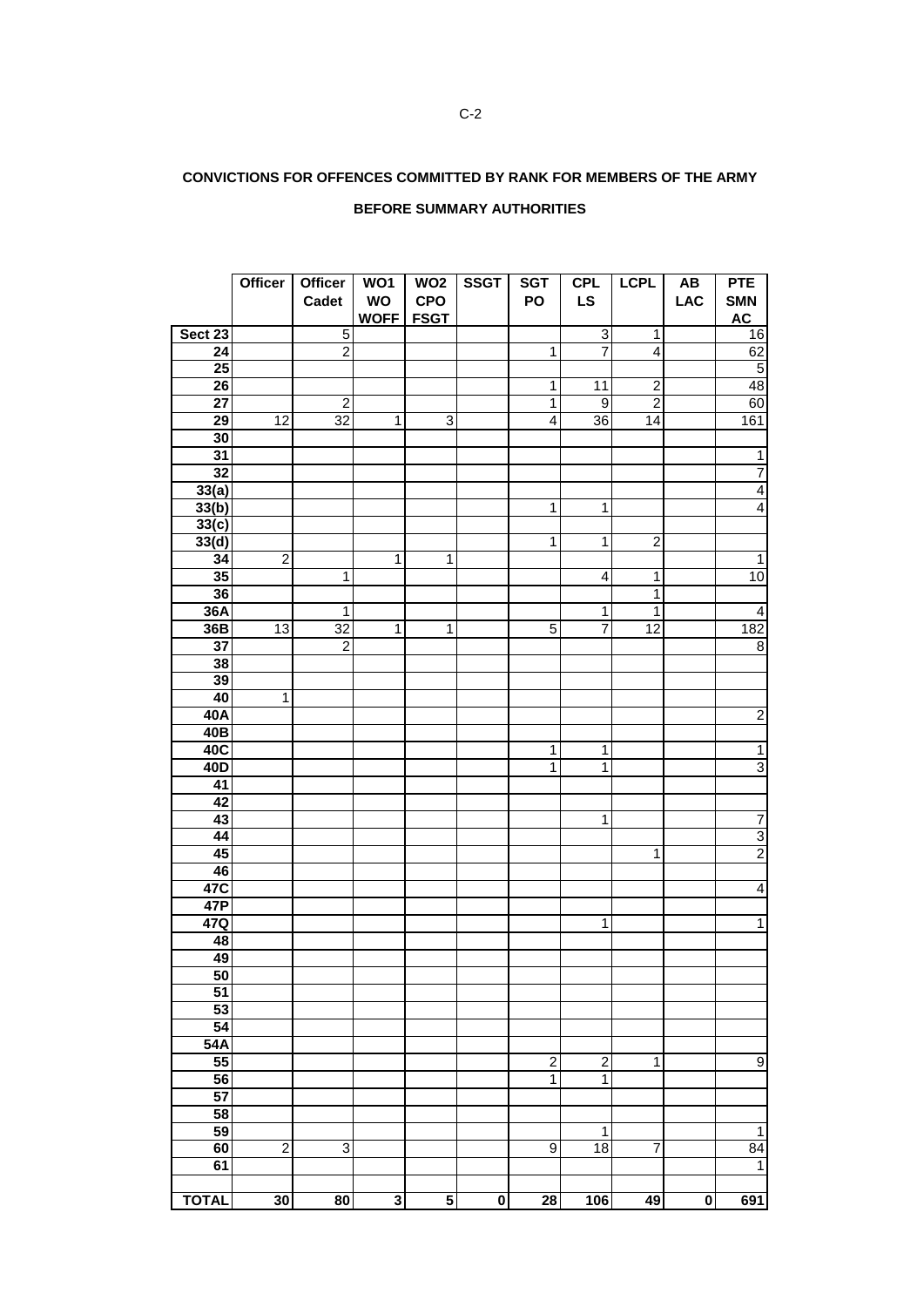| PUNISHMENTS IMPOSED BY RANK ON MEMBERS OF THE ARMY BEFORE SUMMARY AUTHORITIES |  |
|-------------------------------------------------------------------------------|--|
|-------------------------------------------------------------------------------|--|

|                                                 | <b>Officer</b> | <b>Officer</b> | WO <sub>1</sub> | WO <sub>2</sub> | <b>SSGT</b> | <b>SGT</b> | <b>CPL</b>      | <b>LCPL</b> | AB         | <b>PTE</b>     |
|-------------------------------------------------|----------------|----------------|-----------------|-----------------|-------------|------------|-----------------|-------------|------------|----------------|
|                                                 |                | Cadet          | <b>WO</b>       | <b>CPO</b>      |             | PO         | <b>LS</b>       |             | <b>LAC</b> | <b>SMN</b>     |
|                                                 |                |                | <b>WOFF</b>     | <b>FSGT</b>     |             |            |                 |             |            | AC             |
| Reprimand                                       | 12             |                |                 |                 |             | 8          | 27              | 10          |            | 47             |
| Conditional conviction without punishment       |                | 3              |                 |                 |             |            | 61              |             |            | 11             |
| Unconditional conviction without punishment     |                |                |                 |                 |             |            |                 |             |            |                |
| Severe reprimand                                |                |                |                 |                 |             | 4          | 15 <sup>1</sup> | 4           |            | 18             |
| <b>Extra duties</b>                             |                |                |                 |                 |             |            |                 |             |            | 38             |
| <b>Extra drill</b>                              |                |                |                 |                 |             |            |                 |             |            | 19             |
| <b>Stoppage of leave</b>                        |                | 10             |                 |                 |             |            |                 |             |            | 37             |
| <b>Restriction of privileges</b>                |                | 52             |                 |                 |             |            | ົ               |             |            | 334            |
| <b>Suspended fine</b>                           |                |                |                 |                 |             | ⌒          |                 | 4           |            | 8              |
| <b>Fine Less than 14 Days Pay</b>               | 26             | 27             | 3 <sup>1</sup>  | 5               |             | 15         | 55              | 35          |            | 342            |
| Fine More than 14 Days Pay                      |                |                |                 |                 |             |            |                 |             |            |                |
| Forfeiture of service for purposes of promotion |                |                |                 |                 |             |            |                 |             |            |                |
| <b>Forfeiture of seniority</b>                  |                |                |                 |                 |             |            | 5               |             |            |                |
| <b>Reduction in rank</b>                        |                |                |                 |                 |             |            | 9               | 4           |            | 3 <sub>l</sub> |
| <b>Suspended detention</b>                      |                |                |                 |                 |             |            |                 |             |            |                |
| <b>Committed detention</b>                      |                |                |                 |                 |             |            |                 |             |            | 19             |
| <b>TOTAL</b>                                    | 40             | 95             | 5 <sub>1</sub>  | 6               |             | 35         | 123             | 58          | 0          | 879            |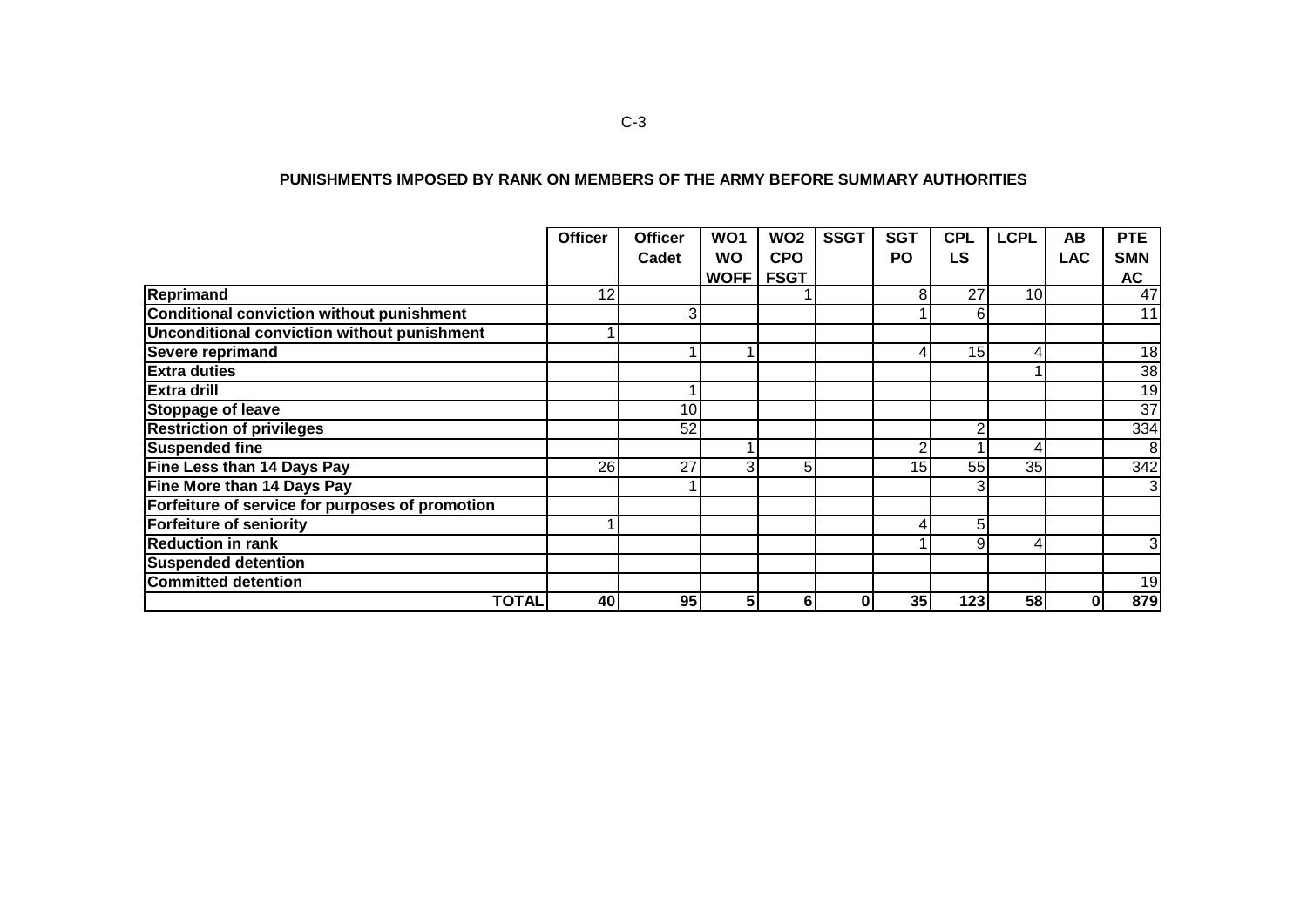#### **JANUARY-DECEMBER 2016 AIR FORCE**

#### **STATISTICS OF TRIALS AND OUTCOMES FOR MEMBERS OF THE AIR FORCE BEFORE SUMMARY AUTHORITIES**

| <b>SUPERIOR SUMMARY AUTHORITY</b> |                                                  |                      |             |                |                                                  | <b>COMMANDING OFFICER</b> |             |                |                                                  |               | <b>SUBORDINATE SUMMARY AUTHORITY</b> |                |
|-----------------------------------|--------------------------------------------------|----------------------|-------------|----------------|--------------------------------------------------|---------------------------|-------------|----------------|--------------------------------------------------|---------------|--------------------------------------|----------------|
|                                   | <b>NUMBER</b><br><b>OF TRIALS</b><br><b>HELD</b> | <b>CHARGES TRIED</b> |             | <b>QUASHED</b> | <b>NUMBER</b><br><b>OF TRIALS</b><br><b>HELD</b> | <b>CHARGES TRIED</b>      |             | <b>QUASHED</b> | <b>NUMBER</b><br><b>OF TRIALS</b><br><b>HELD</b> |               | <b>CHARGES TRIED</b>                 | <b>QUASHED</b> |
|                                   |                                                  | <b>GUILTY</b>        | <b>N.G.</b> |                |                                                  | <b>GUILTY</b>             | <b>N.G.</b> |                |                                                  | <b>GUILTY</b> | <b>N.G.</b>                          |                |
| January                           |                                                  |                      |             |                |                                                  |                           |             |                |                                                  |               |                                      |                |
| February                          |                                                  |                      |             |                |                                                  |                           |             |                |                                                  |               |                                      |                |
| <b>March</b>                      |                                                  |                      |             |                | 6                                                |                           |             |                |                                                  | 6             |                                      |                |
|                                   |                                                  |                      |             |                |                                                  |                           |             |                |                                                  | 5             | 6                                    |                |
| April<br>May                      |                                                  |                      |             |                |                                                  |                           |             |                |                                                  |               |                                      |                |
| June                              |                                                  |                      |             |                |                                                  |                           |             |                | 10                                               | 15            |                                      |                |
| July                              |                                                  |                      |             |                |                                                  |                           |             |                |                                                  |               |                                      |                |
| <b>August</b>                     |                                                  |                      |             |                |                                                  |                           |             |                |                                                  |               |                                      |                |
| <b>September</b>                  |                                                  |                      |             |                |                                                  |                           |             |                |                                                  | 8             | 2                                    |                |
| October                           |                                                  |                      |             |                |                                                  |                           |             |                |                                                  |               |                                      |                |
| <b>November</b>                   |                                                  |                      |             |                |                                                  |                           |             |                |                                                  |               |                                      |                |
| <b>December</b>                   |                                                  |                      |             |                |                                                  |                           |             |                |                                                  |               |                                      |                |
| <b>TOTAL</b>                      | $\mathbf{0}$                                     | $\overline{0}$       | 0           | 0              | 25                                               | 35                        | 6           | $\mathbf{0}$   | 47                                               | 54            | 10 <sub>l</sub>                      |                |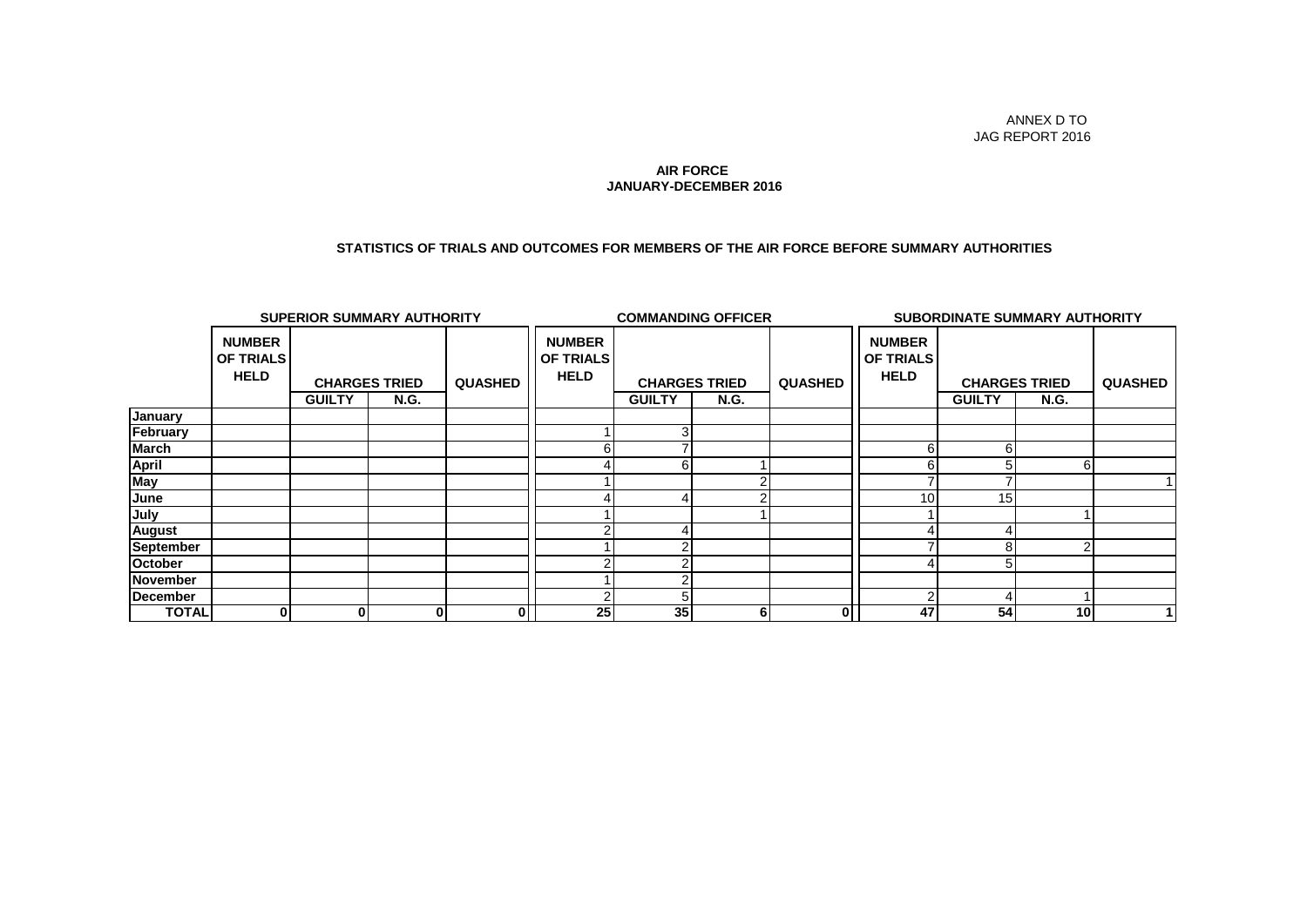| CONVICTIONS FOR OFFENCES COMMITTED BY RANK FOR MEMBERS OF THE AIR FORCE |  |
|-------------------------------------------------------------------------|--|
| <b>BEFORE SUMMARY AUTHORITIES</b>                                       |  |

|                 | <b>Officer</b>          | Officer                 | WO1         | WO <sub>2</sub>         | <b>SSGT</b>             | <b>SGT</b>              | <b>CPL</b>              | <b>LCPL</b>             | $\boldsymbol{\mathsf{A}\mathsf{B}}$ | <b>PTE</b>      |
|-----------------|-------------------------|-------------------------|-------------|-------------------------|-------------------------|-------------------------|-------------------------|-------------------------|-------------------------------------|-----------------|
|                 |                         | Cadet                   | WO          | <b>CPO</b>              |                         | PO                      | <b>LS</b>               |                         | <b>LAC</b>                          | <b>SMN</b>      |
|                 |                         |                         | <b>WOFF</b> | <b>FSGT</b>             |                         |                         |                         |                         |                                     | <b>AC</b>       |
| Sect 23         |                         |                         |             |                         |                         |                         |                         |                         |                                     | $\overline{1}$  |
| 24              |                         |                         |             |                         |                         |                         | $\overline{1}$          |                         |                                     | $6\overline{}$  |
| 25              |                         |                         |             |                         |                         |                         |                         |                         |                                     | $\overline{1}$  |
| 26              |                         |                         |             |                         |                         |                         | $\overline{2}$          |                         |                                     | $\overline{1}$  |
| $\overline{27}$ |                         | 1                       |             |                         |                         |                         |                         |                         |                                     | $\overline{4}$  |
| 29              |                         | $\overline{2}$          |             |                         |                         | 4                       | $\overline{2}$          |                         |                                     | $\overline{27}$ |
| 30              |                         |                         |             |                         |                         |                         |                         |                         |                                     |                 |
| $\overline{31}$ |                         |                         |             |                         |                         |                         |                         |                         |                                     |                 |
| 32              |                         |                         |             |                         |                         |                         |                         |                         |                                     |                 |
| 33(a)           |                         |                         |             |                         |                         |                         |                         |                         |                                     | $\mathbf{1}$    |
| 33(b)           |                         |                         |             |                         |                         |                         |                         |                         |                                     | $\overline{3}$  |
| 33(c)           |                         |                         |             |                         |                         |                         |                         |                         |                                     |                 |
| 33(d)           |                         |                         |             |                         |                         |                         |                         |                         |                                     |                 |
| $\overline{34}$ |                         |                         |             |                         |                         |                         |                         |                         |                                     |                 |
| 35              |                         |                         |             |                         |                         |                         |                         |                         |                                     |                 |
| 36              |                         |                         |             |                         |                         |                         |                         |                         |                                     |                 |
| 36A             |                         |                         |             |                         |                         |                         |                         |                         |                                     | $\overline{1}$  |
| 36B             | $\overline{2}$          | 5                       |             |                         |                         |                         | $\mathbf 1$             |                         |                                     |                 |
| 37              | $\overline{1}$          |                         |             |                         |                         |                         | $\overline{1}$          |                         |                                     |                 |
|                 |                         |                         |             |                         |                         |                         |                         |                         |                                     |                 |
| 38<br>39        |                         |                         |             |                         |                         |                         |                         |                         |                                     |                 |
| 40              |                         |                         |             |                         |                         |                         |                         |                         |                                     |                 |
|                 |                         |                         |             |                         |                         |                         |                         |                         |                                     | $\mathbf 1$     |
| 40A             |                         |                         |             |                         |                         |                         |                         |                         |                                     | $\overline{1}$  |
| 40 <sub>B</sub> |                         |                         |             |                         |                         |                         |                         |                         |                                     |                 |
| 40C             |                         |                         |             |                         |                         |                         |                         |                         |                                     |                 |
| 40D             |                         |                         |             |                         |                         |                         |                         |                         |                                     |                 |
| 41              |                         |                         |             |                         |                         |                         |                         |                         |                                     |                 |
| 42              |                         |                         |             |                         |                         |                         |                         |                         |                                     |                 |
| 43              | $\mathbf{1}$            |                         |             |                         |                         |                         |                         |                         |                                     | $\overline{2}$  |
| 44              |                         |                         |             |                         |                         | $\mathbf{1}$            |                         |                         |                                     |                 |
| 45              |                         |                         |             |                         |                         |                         |                         |                         |                                     |                 |
| 46              |                         |                         |             |                         |                         |                         |                         |                         |                                     |                 |
| 47C             |                         |                         |             |                         |                         |                         |                         |                         |                                     |                 |
| 47P             |                         |                         |             |                         |                         |                         |                         |                         |                                     |                 |
| 48              |                         |                         |             |                         |                         |                         |                         |                         |                                     |                 |
| 49              |                         |                         |             |                         |                         |                         |                         |                         |                                     |                 |
| 50              |                         |                         |             |                         |                         |                         |                         |                         |                                     |                 |
| $\overline{51}$ |                         |                         |             |                         |                         |                         |                         |                         |                                     |                 |
| 53              |                         |                         |             |                         |                         |                         |                         |                         |                                     |                 |
| 54              |                         |                         |             |                         |                         |                         |                         |                         |                                     |                 |
| 54A             |                         |                         |             |                         |                         |                         |                         |                         |                                     |                 |
| 55              |                         |                         |             |                         |                         |                         |                         |                         |                                     |                 |
| 56              |                         |                         |             |                         |                         |                         |                         |                         |                                     |                 |
| 57              |                         |                         |             |                         |                         |                         |                         |                         |                                     |                 |
| 58              |                         |                         |             |                         |                         |                         |                         |                         |                                     |                 |
| 59              |                         |                         |             |                         |                         |                         |                         |                         |                                     |                 |
| 60              |                         |                         |             |                         |                         |                         |                         |                         |                                     |                 |
| 61              |                         |                         |             |                         |                         | $\overline{2}$          | $\overline{1}$          |                         |                                     | 13              |
|                 |                         |                         |             |                         |                         |                         |                         |                         |                                     |                 |
| <b>TOTAL</b>    | $\overline{\mathbf{4}}$ | $\overline{\mathbf{8}}$ | $\pmb{0}$   | $\overline{\mathbf{0}}$ | $\overline{\mathbf{0}}$ | $\overline{\mathbf{7}}$ | $\overline{\mathbf{8}}$ | $\overline{\mathbf{0}}$ | $\overline{\mathbf{0}}$             | 62              |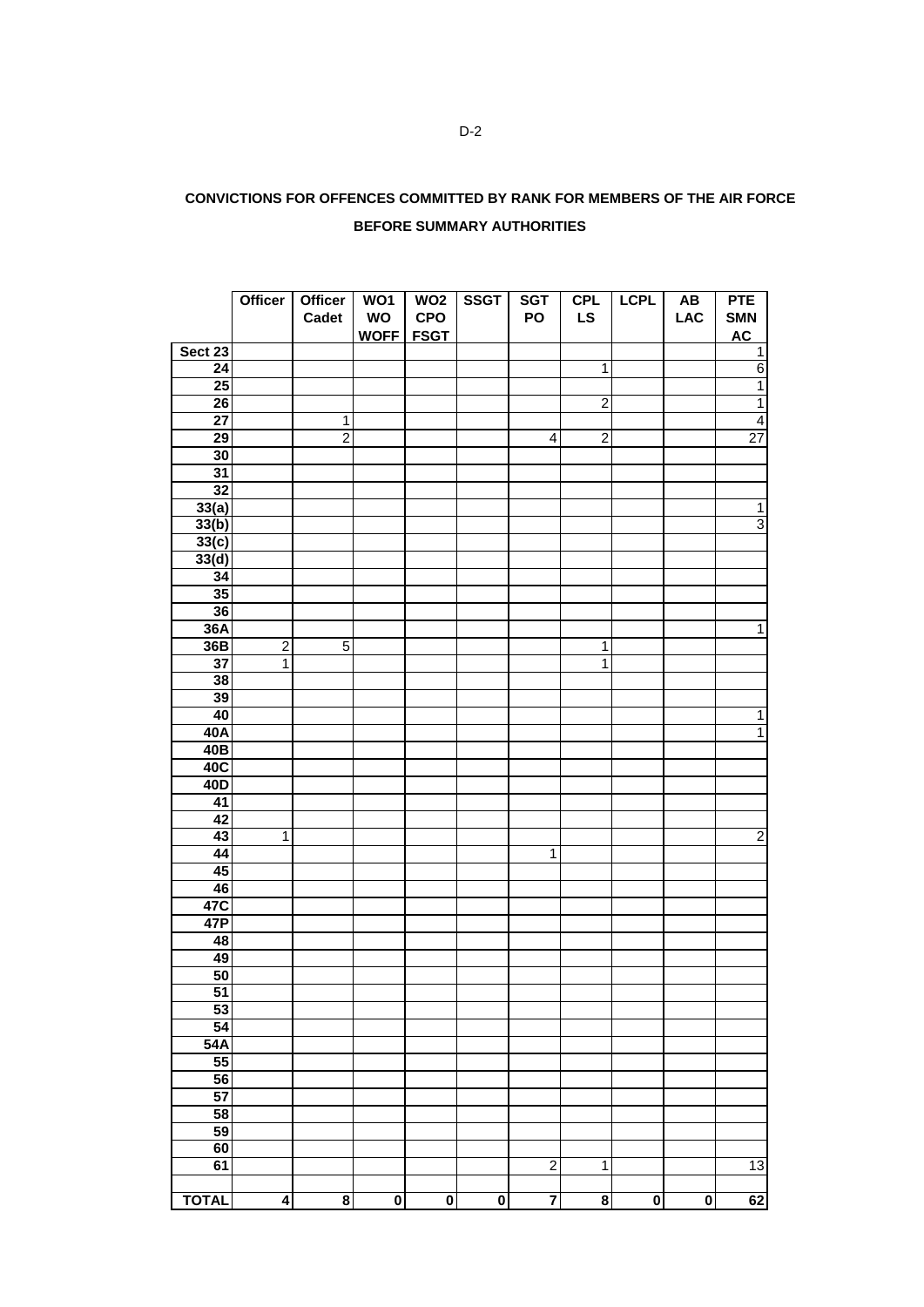#### **PUNISHMENTS IMPOSED BY RANK ON MEMBERS OF THE AIR FORCE BEFORE SUMMARY AUTHORITIES**

|                                                 | <b>Officer</b> | <b>Officer</b> | WO <sub>1</sub> | WO <sub>2</sub> | <b>SSGT</b> | <b>SGT</b> | <b>CPL</b> | <b>LCPL</b> | AB         | <b>PTE</b>      |
|-------------------------------------------------|----------------|----------------|-----------------|-----------------|-------------|------------|------------|-------------|------------|-----------------|
|                                                 |                | Cadet          | <b>WO</b>       | <b>CPO</b>      |             | <b>PO</b>  | LS         |             | <b>LAC</b> | <b>SMN</b>      |
|                                                 |                |                | <b>WOFF</b>     | <b>FSGT</b>     |             |            |            |             |            | AC              |
| Reprimand                                       |                |                |                 |                 |             |            | 41         |             |            | 6               |
| Conditional conviction without punishment       |                |                |                 |                 |             |            |            |             |            |                 |
| Unconditional conviction without punishment     |                |                |                 |                 |             |            |            |             |            | 6               |
| <b>Severe reprimand</b>                         |                |                |                 |                 |             | 2          |            |             |            | 5               |
| <b>Extra duties</b>                             |                |                |                 |                 |             |            |            |             |            |                 |
| <b>Extra drill</b>                              |                | 2              |                 |                 |             |            |            |             |            |                 |
| Stoppage of leave                               |                |                |                 |                 |             |            |            |             |            | 6               |
| <b>Restriction of privileges</b>                |                |                |                 |                 |             |            |            |             |            | $1\overline{4}$ |
| <b>Suspended fine</b>                           |                |                |                 |                 |             |            | ົ          |             |            |                 |
| Fine Less than 14 Days Pay                      | 3              | 6              |                 |                 |             | 6          |            |             |            | $\overline{24}$ |
| Fine More than 14 Days Pay                      |                |                |                 |                 |             |            |            |             |            |                 |
| Forfeiture of service for purposes of promotion |                |                |                 |                 |             |            |            |             |            |                 |
| <b>Forfeiture of seniority</b>                  |                |                |                 |                 |             |            |            |             |            |                 |
| <b>Reduction in rank</b>                        |                |                |                 |                 |             |            |            |             |            |                 |
| <b>Suspended detention</b>                      |                |                |                 |                 |             |            |            |             |            |                 |
| <b>Committed detention</b>                      |                |                |                 |                 |             |            |            |             |            |                 |
| <b>TOTAL</b>                                    | 3              | 14             | $\pmb{0}$       | 0               |             | 9          | 11         | 0           | 0          | 66              |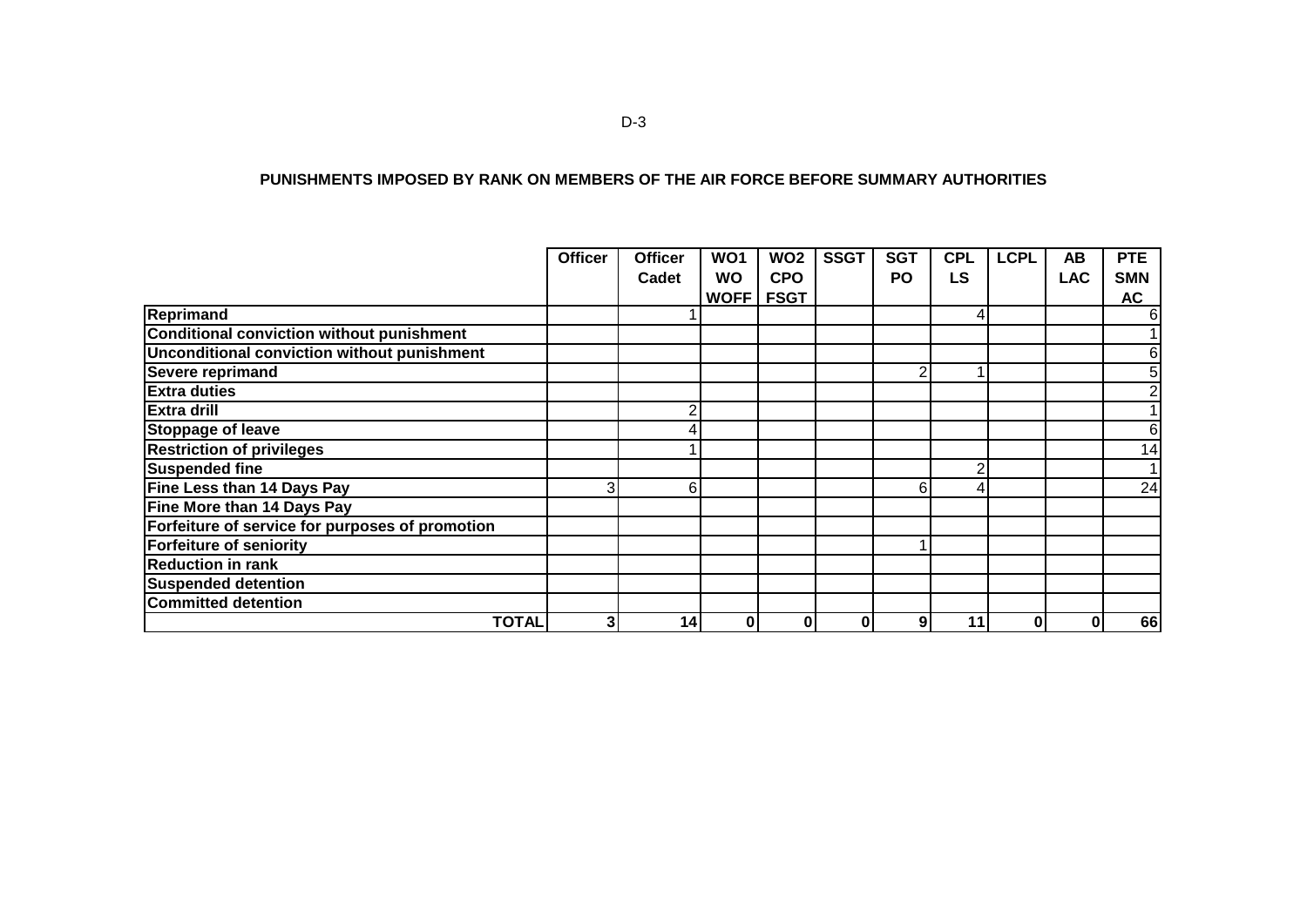#### **COMBINED STATISTICS OF TRIALS AND OUTCOMES FOR MEMBERS BEFORE SUMMARY AUTHORITIES**

| <b>SUPERIOR SUMMARY AUTHORITY</b> |                                                  |                      |             | <b>COMMANDING OFFICER</b> |                                           |                      |                 | SUBORDINATE SUMMARY AUTHORITY |                                                  |                      |             |                |
|-----------------------------------|--------------------------------------------------|----------------------|-------------|---------------------------|-------------------------------------------|----------------------|-----------------|-------------------------------|--------------------------------------------------|----------------------|-------------|----------------|
|                                   | <b>NUMBER</b><br><b>OF TRIALS</b><br><b>HELD</b> | <b>CHARGES TRIED</b> |             | <b>QUASHED</b>            | <b>NUMBER</b><br>OF TRIALS<br><b>HELD</b> | <b>CHARGES TRIED</b> |                 | <b>QUASHED</b>                | <b>NUMBER</b><br><b>OF TRIALS</b><br><b>HELD</b> | <b>CHARGES TRIED</b> |             | <b>QUASHED</b> |
|                                   |                                                  | <b>GUILTY</b>        | <b>N.G.</b> |                           |                                           | <b>GUILTY</b>        | <b>N.G.</b>     |                               |                                                  | <b>GUILTY</b>        | <b>N.G.</b> |                |
| January                           |                                                  |                      |             |                           |                                           |                      |                 |                               | 13                                               | 17                   |             |                |
| February                          |                                                  |                      |             |                           | 47                                        | 28                   |                 |                               | 31                                               | 32                   |             |                |
| March                             |                                                  |                      |             |                           | 34                                        | 43                   |                 |                               | 73                                               | 80                   |             |                |
| April                             |                                                  |                      |             |                           | 27                                        | 45                   |                 |                               | 76                                               | 78                   |             |                |
| May                               |                                                  |                      |             |                           | 24                                        | 24                   |                 |                               | 81                                               | 85                   |             |                |
| June                              |                                                  |                      |             |                           | 24                                        | 30                   | 8               |                               | 81                                               | 101                  |             |                |
| July                              |                                                  |                      |             |                           | 22                                        | 32                   |                 |                               | 56                                               | 59                   |             |                |
| <b>August</b>                     |                                                  |                      |             |                           | 33                                        | 52                   |                 |                               | 92                                               | 101                  |             |                |
| September                         |                                                  |                      |             |                           | 24                                        | 30                   |                 |                               | 90                                               | 101                  |             |                |
| October                           |                                                  |                      |             |                           | 32                                        | 44                   |                 |                               | 83                                               | 94                   |             |                |
| November                          |                                                  |                      |             |                           | 4 <sup>1</sup>                            | 54                   | 8               |                               | 90                                               | 101                  | ŏ           |                |
| <b>December</b>                   |                                                  |                      |             |                           | 14                                        | 24                   |                 |                               | 58                                               | 70                   |             |                |
| <b>TOTAL</b>                      | 8                                                | 8                    | 0           | 0                         | 297                                       | 413                  | 30 <sup>1</sup> | 10I                           | 824                                              | 919                  | 43          | 24             |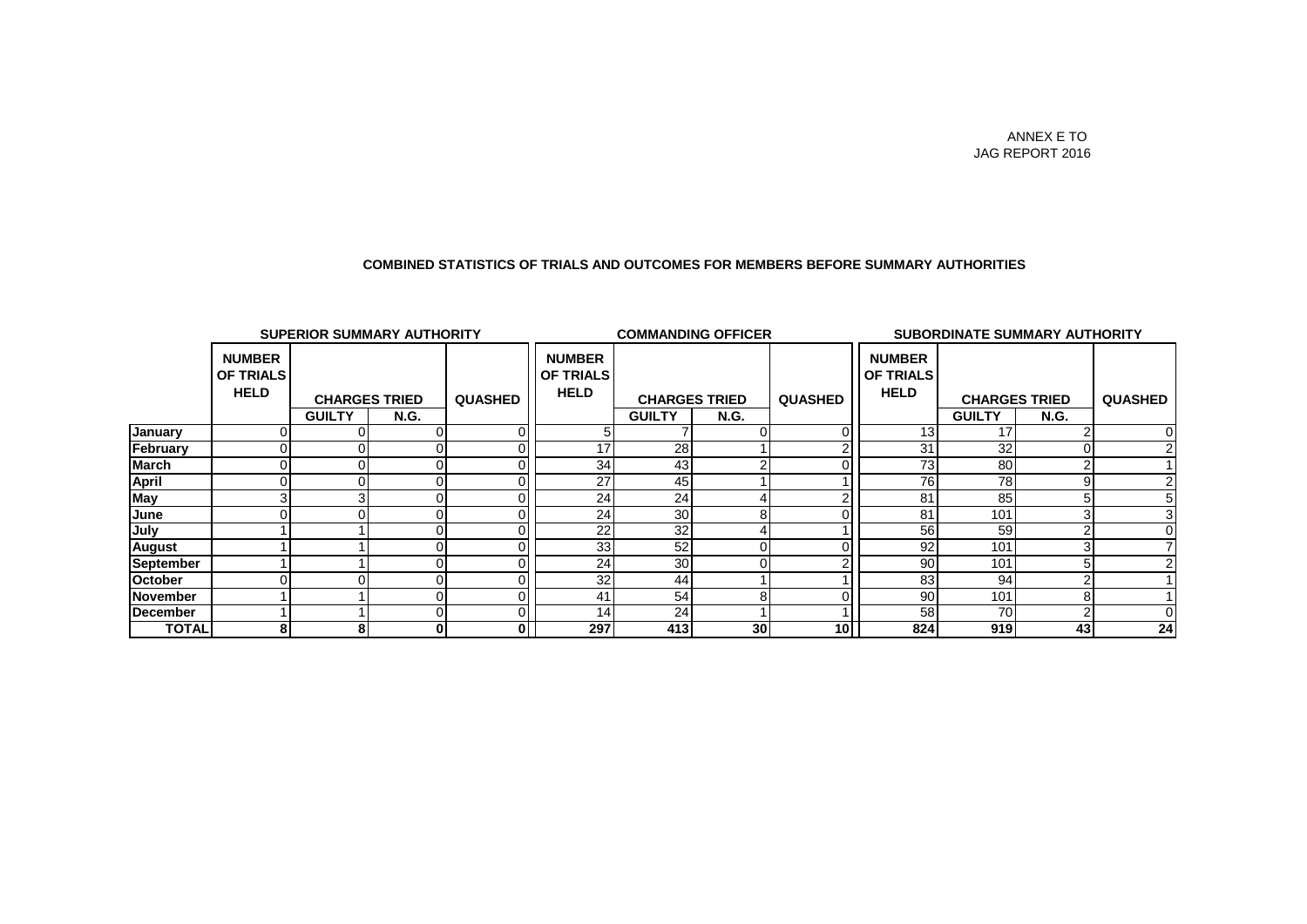#### **NATURE AND JURISDICTION OF DISCIPLINE OFFICERS**

1. Discipline officers are able to deal with minor disciplinary infringements by defence members below the rank of lieutenant in the Navy, captain in the Army and flight lieutenant in the Air Force.

2. A commanding officer may appoint an officer or warrant officer to be a discipline officer by instrument under the DFDA. There is no trial before a discipline officer and the member must elect to be dealt with by a discipline officer. The procedure is used where the commission of the infringement is not in dispute and the role of the discipline officer is only to award a punishment.

3. Discipline officers have jurisdiction to deal with a limited number of offences and to award limited punishments under the DFDA.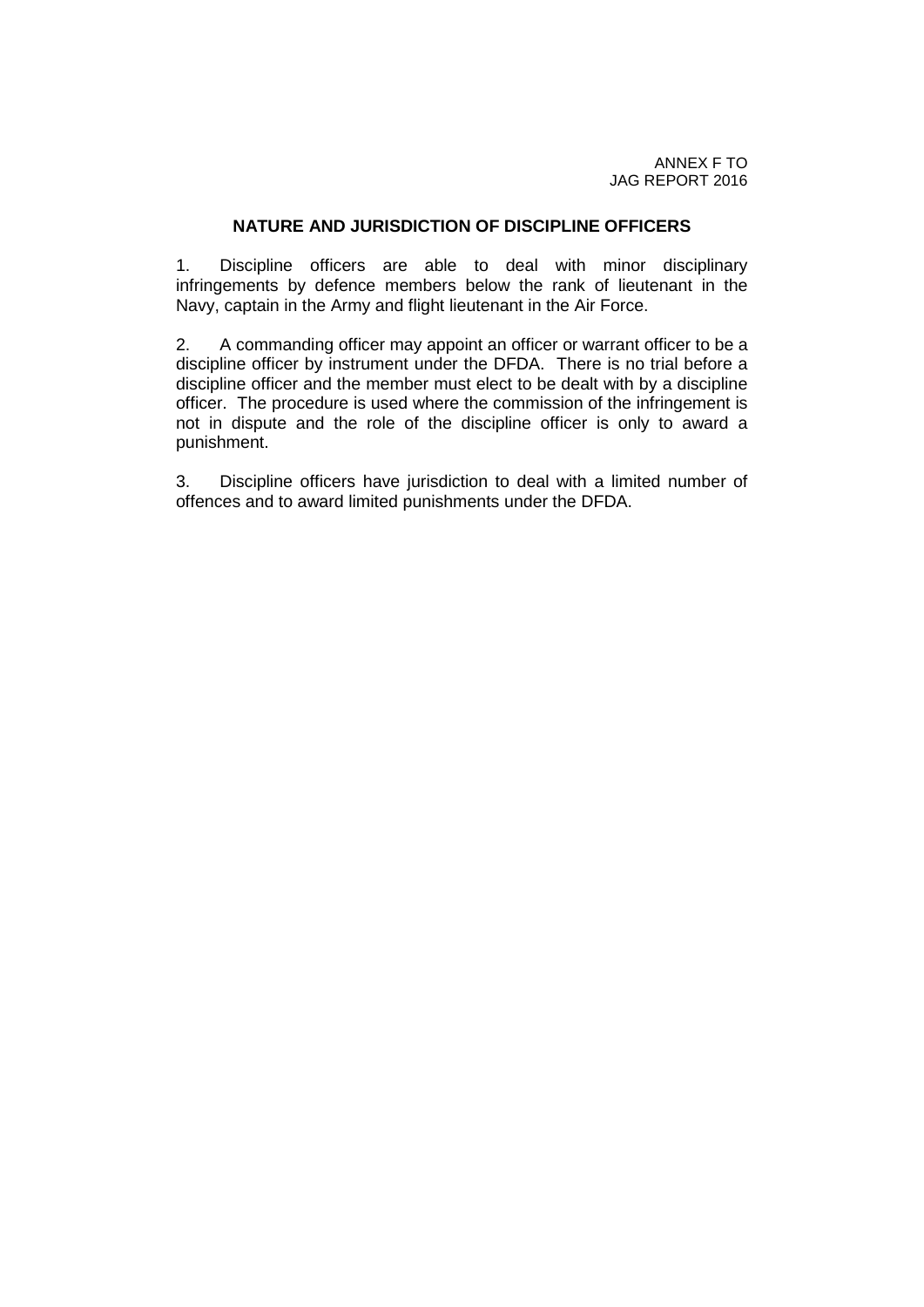ANNEX G TO JAG REPORT 2016

#### **NAVY JANUARY-DECEMBER 2016**

#### **DISCIPLINE OFFICER STATISTICS**

| Infringement | <b>Number</b>     |
|--------------|-------------------|
| Section 23   | $\frac{309}{176}$ |
| 24           |                   |
| 27           | 167               |
| 29           |                   |
| 32(1)        | 3                 |
| 35           | 27                |
| 60           |                   |
| TOTAL (1)    | 164               |

| <b>Action Taken</b>                     | <b>Number</b> |
|-----------------------------------------|---------------|
| <b>Punishment Imposed - Fine</b>        | 328           |
| <b>ROP</b>                              | 171           |
| SOL                                     | 226           |
| <b>Extra Duties</b>                     | 208           |
| <b>Extra Drill</b>                      |               |
| Reprimand                               | 598           |
| <b>No Punishment Imposed</b>            | 89            |
| <b>Referred to an Authorised Member</b> | 10            |
| TOTAL (1)                               |               |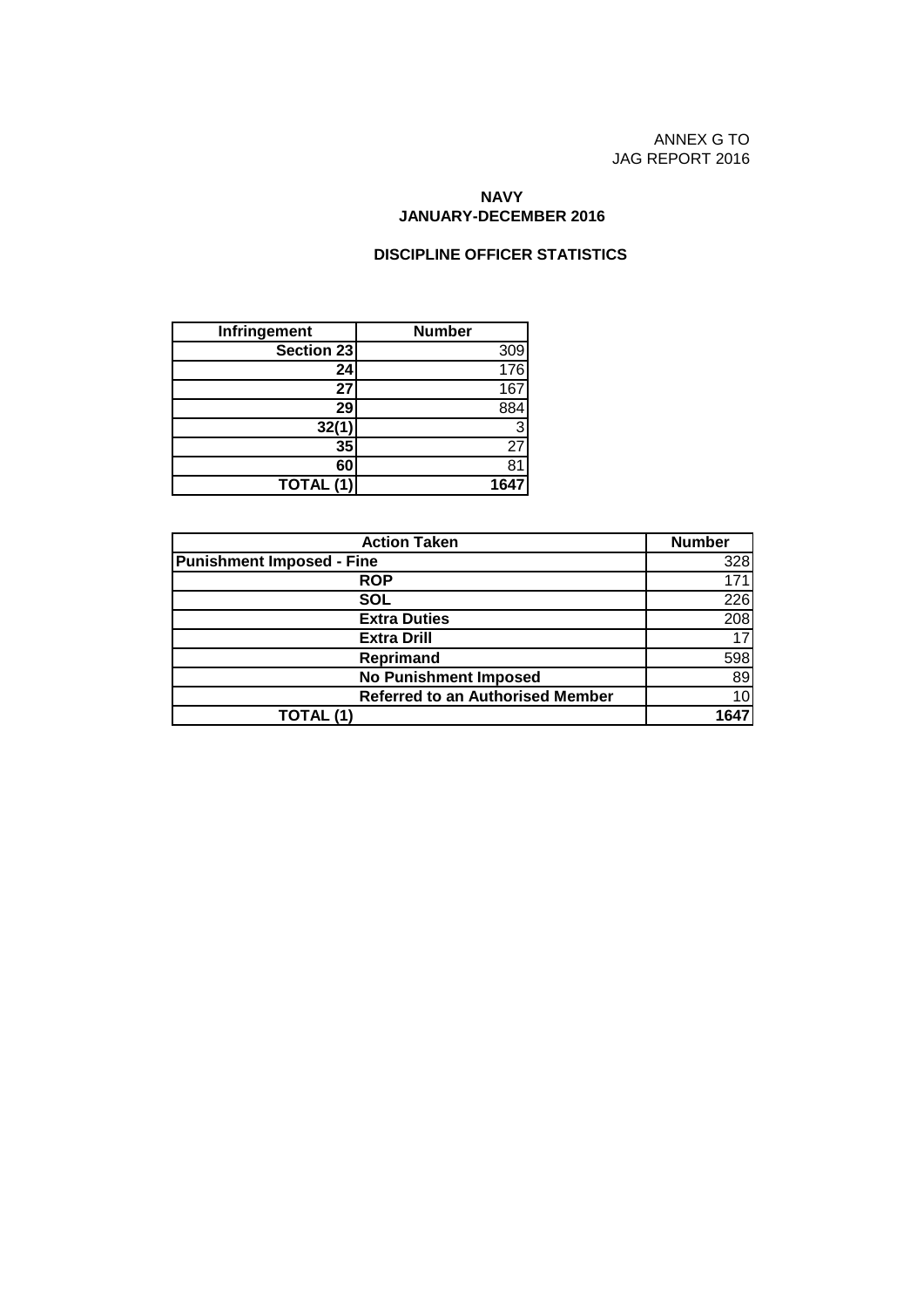ANNEX H TO JAG REPORT 2016

#### **ARMY JANUARY-DECEMBER 2016**

#### **DISCIPLINE OFFICER STATISTICS**

| Infringement | <b>Number</b> |
|--------------|---------------|
| Section 23   | <u>263</u>    |
| 24           | 266           |
| 27           | 624           |
| 29           | 1319          |
| 32(1)        | 31            |
| 35           | 95            |
| 60           | 310           |
| TOTAL (1)    | 2908          |

| <b>Action Taken</b>                     | <b>Number</b> |
|-----------------------------------------|---------------|
| <b>Punishment Imposed - Fine</b>        | 309           |
| <b>ROP</b>                              | 1157          |
| SOL                                     | 383           |
| <b>Extra Duties</b>                     | 364           |
| <b>Extra Drill</b>                      | 202           |
| Reprimand                               | 384           |
| <b>No Punishment Imposed</b>            | 87            |
| <b>Referred to an Authorised Member</b> | 22            |
| TOTAL (1)                               |               |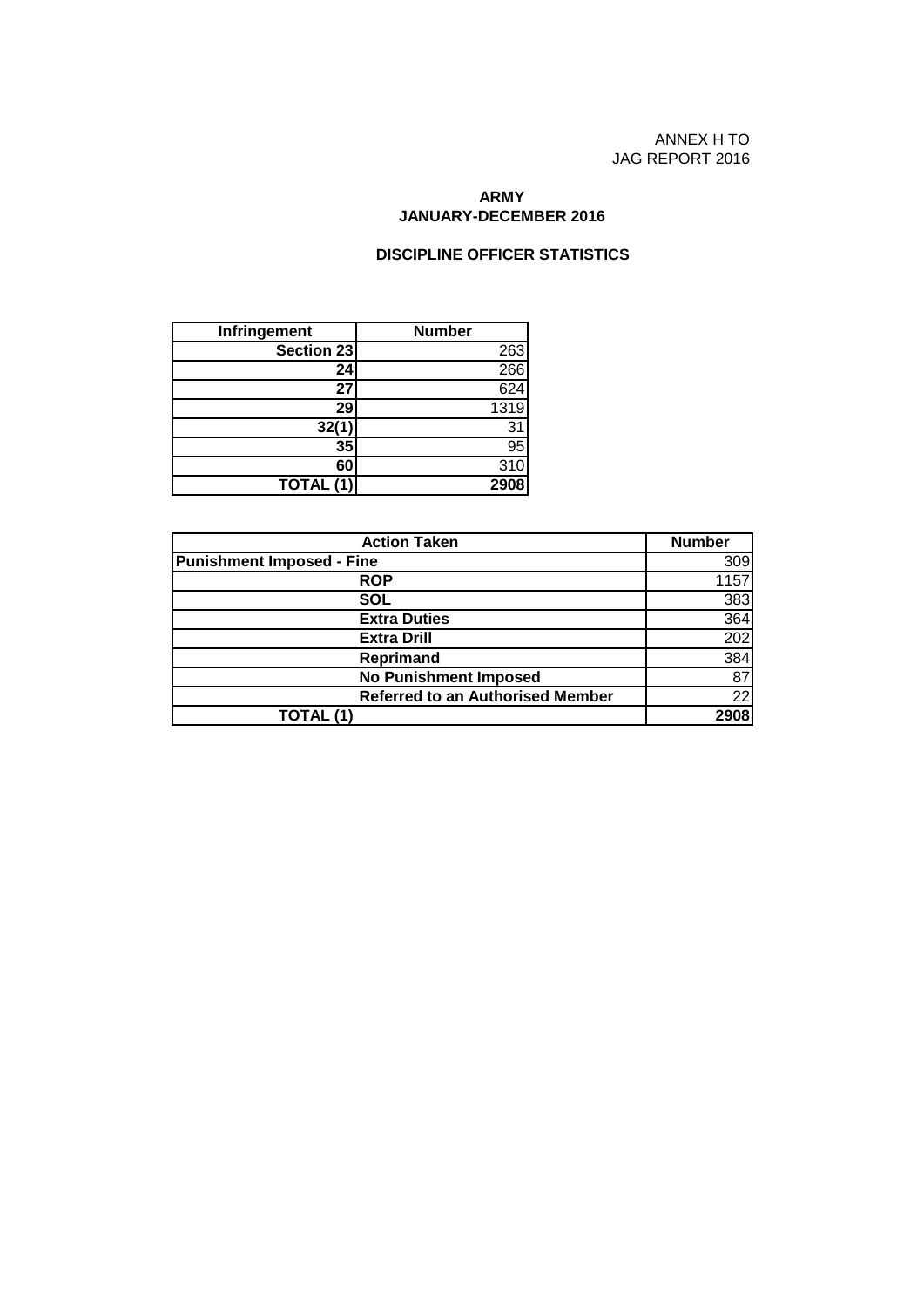ANNEX I TO JAG REPORT 2016

#### **JANUARY-DECEMBER 2016 AIR FORCE**

#### **DISCIPLINE OFFICER STATISTICS**

| Infringement | <b>Number</b>    |
|--------------|------------------|
| Section 23   |                  |
| 24           | $\frac{43}{24}$  |
| 27           | 6 <sup>1</sup>   |
| 29           | 217              |
| 32(1)        |                  |
| 35           |                  |
| 60           |                  |
| TOTAL (1)    | $41\overline{2}$ |

| <b>Action Taken</b>                     | <b>Number</b> |
|-----------------------------------------|---------------|
| <b>Punishment Imposed - Fine</b>        | 120           |
| <b>ROP</b>                              | 53            |
| SOL                                     | 34            |
| <b>Extra Duties</b>                     | 50            |
| <b>Extra Drill</b>                      |               |
| <b>Reprimand</b>                        | 123           |
| <b>No Punishment Imposed</b>            | 16            |
| <b>Referred to an Authorised Member</b> | 5             |
| TOTAL (1)                               |               |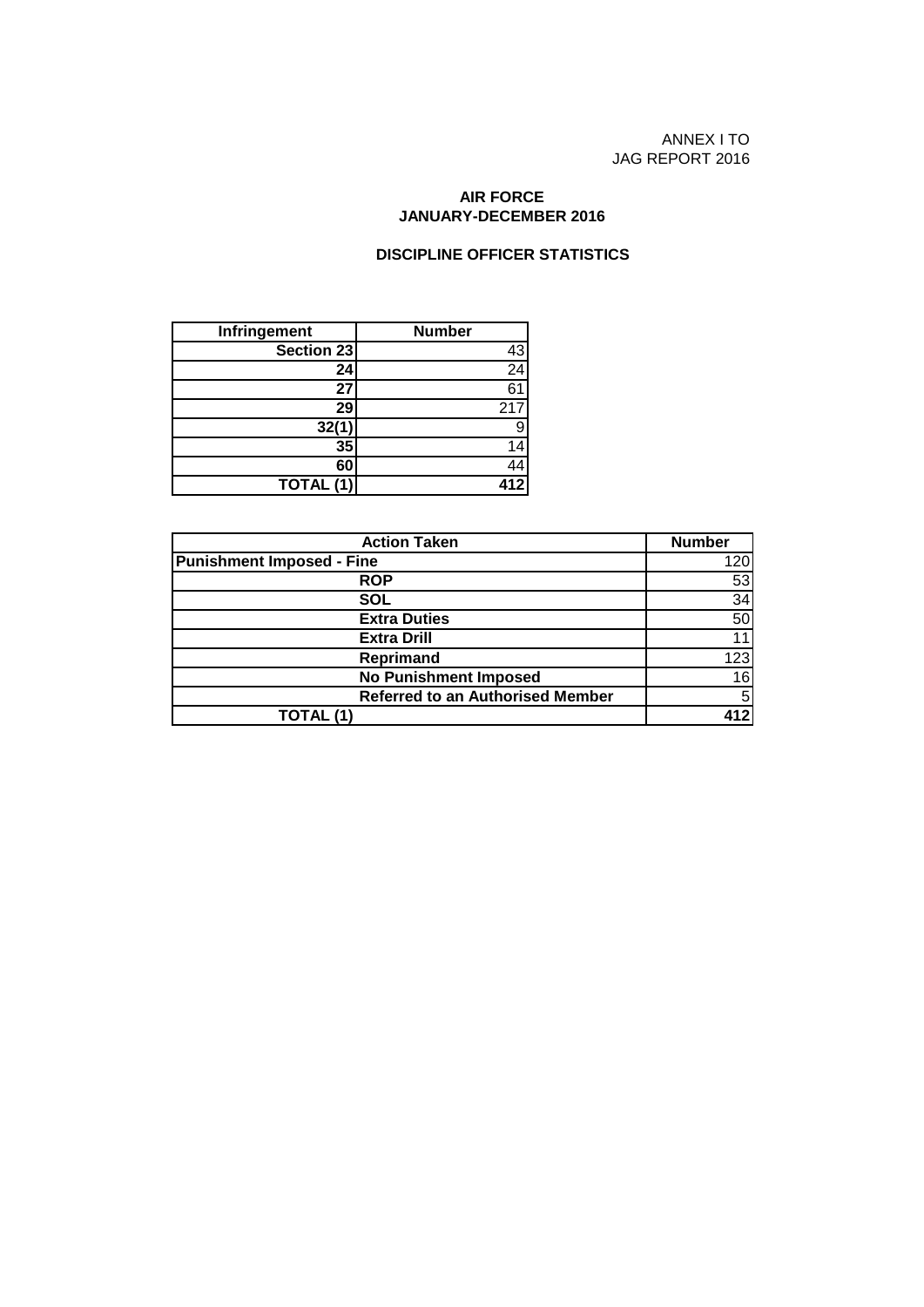## **NATURE AND JURISDICTION OF COURTS MARTIAL AND DEFENCE FORCE MAGISTRATES**

## **Courts Martial**

1. A court martial is a service tribunal which is created for the purpose of trying a defence member or a defence civilian on a specific charge or charges, usually of a serious nature. In certain circumstances a court martial may also be convened solely for the purpose of determining punishment in respect of a person who has been convicted by another service tribunal.

## **Types of Court Martial**

2. A court martial may be either a general court martial or a restricted court martial. A general court martial comprises a president, who is not below the rank of colonel or equivalent and not less than four other members. A restricted court martial comprises a president, who is not below the rank of lieutenant colonel or equivalent, and not less than two other members. A judge advocate, who is a legal officer who has been appointed to the judge advocate's panel and has been enrolled as a legal practitioner for not less than five years, is appointed to assist the court martial with legal matters.

3. A general court martial has wider powers of punishment than a restricted court martial. A general court martial may impose the punishment of life imprisonment in certain cases where that punishment is provided for in the legislation creating the offence or in any other case may impose imprisonment for a fixed period or for any period not exceeding the maximum period provided by the legislation creating the offence. A restricted court martial may impose imprisonment for a period not exceeding six months.

## **Defence Force Magistrate**

4. Defence Force magistrates are appointed by the JAG from members of the judge advocate's panel. A Defence Force magistrate sits alone when trying a matter and has the same jurisdiction and powers as a restricted court martial.

## **Choice of Tribunal**

5. Courts martial and Defence Force magistrates have jurisdiction to hear any charge against any member of the defence force or a defence civilian. Prior to the commencement of the DFDA in 1985, there was no Defence Force magistrate and all higher level matters were tried by a court martial.

6. The Defence Force magistrate jurisdiction was introduced so that matters which had been referred to the higher level of jurisdiction could be tried with less formality than in the case of a court martial. It was also seen to have certain administrative and other advantages. A Defence Force magistrate sits alone whereas courts martial require at least four persons (three members and the judge advocate). A Defence Force magistrate gives reasons for decision both on the determination of guilt or innocence and on sentence; courts martial do not give reasons on either.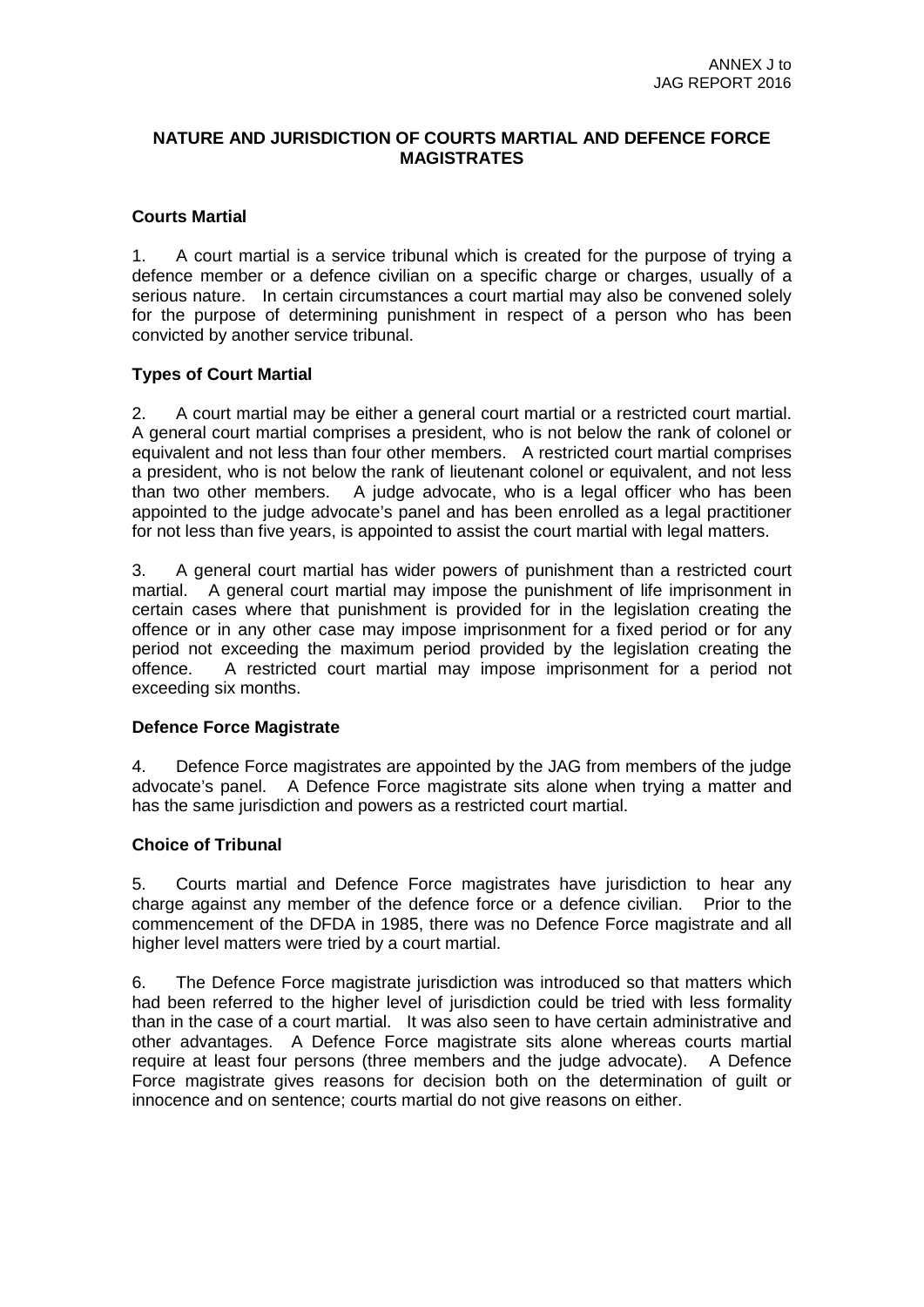#### ANNEX K TO JAG REPORT 2016

#### **NAVY**

#### **JANUARY-DECEMBER 2016**

#### **STATISTICS FOR TRIALS AND OUTCOMES FOR COURTS MARTIAL AND DEFENCE FORCE MAGISTRATES**

|              | <b>GENERAL COURT MARTIAL</b>                     |               |                                     |                |                | <b>RESTRICTED COURT MARTIAL</b>                  |               |             |                              | <b>DEFENCE FORCE MAGISTRATE</b> |                                                  |                 |                |                              |                |
|--------------|--------------------------------------------------|---------------|-------------------------------------|----------------|----------------|--------------------------------------------------|---------------|-------------|------------------------------|---------------------------------|--------------------------------------------------|-----------------|----------------|------------------------------|----------------|
|              | <b>NUMBER</b><br><b>OF TRIALS</b><br><b>HELD</b> | <b>GUILTY</b> | <b>CHARGES TRIED</b><br><b>N.G.</b> | <b>QUASHED</b> | <b>WD</b>      | <b>NUMBER</b><br><b>OF TRIALS</b><br><b>HELD</b> | <b>GUILTY</b> | <b>N.G.</b> | <b>CHARGES TRIED QUASHED</b> | <b>WD</b>                       | <b>NUMBER</b><br><b>OF TRIALS</b><br><b>HELD</b> | <b>GUILTY</b>   | <b>N.G.</b>    | <b>CHARGES TRIED QUASHED</b> | <b>WD</b>      |
| January      |                                                  |               |                                     |                |                |                                                  |               |             |                              |                                 |                                                  |                 |                |                              |                |
| February     |                                                  |               |                                     |                |                |                                                  |               |             |                              |                                 |                                                  |                 |                |                              |                |
| March        |                                                  |               |                                     |                |                |                                                  |               |             |                              |                                 |                                                  |                 | $\overline{3}$ |                              |                |
| April        |                                                  |               |                                     |                |                |                                                  |               |             |                              |                                 |                                                  |                 |                |                              |                |
| May          |                                                  |               |                                     |                |                |                                                  |               |             |                              |                                 |                                                  |                 |                |                              |                |
| June         |                                                  |               |                                     |                |                |                                                  |               |             |                              |                                 |                                                  |                 | 61             |                              |                |
| July         |                                                  |               |                                     |                |                |                                                  |               |             |                              |                                 |                                                  | 30 <sub>l</sub> |                |                              |                |
| August       |                                                  |               |                                     |                |                |                                                  |               |             |                              |                                 |                                                  |                 |                |                              |                |
| September    |                                                  |               |                                     |                |                |                                                  |               |             |                              |                                 |                                                  |                 |                |                              |                |
| October      |                                                  |               |                                     |                |                |                                                  |               |             |                              |                                 |                                                  |                 |                |                              |                |
| November     |                                                  |               |                                     |                |                |                                                  |               |             |                              |                                 |                                                  |                 |                |                              |                |
| December     |                                                  |               |                                     |                |                |                                                  |               |             |                              |                                 |                                                  | C               |                |                              |                |
| <b>TOTAL</b> | 0                                                | $\bf{0}$      | 0                                   | 0              | $\overline{0}$ |                                                  | 01            | 0           |                              | 6                               | 12                                               | 47              | 66             | 0                            | 5 <sub>l</sub> |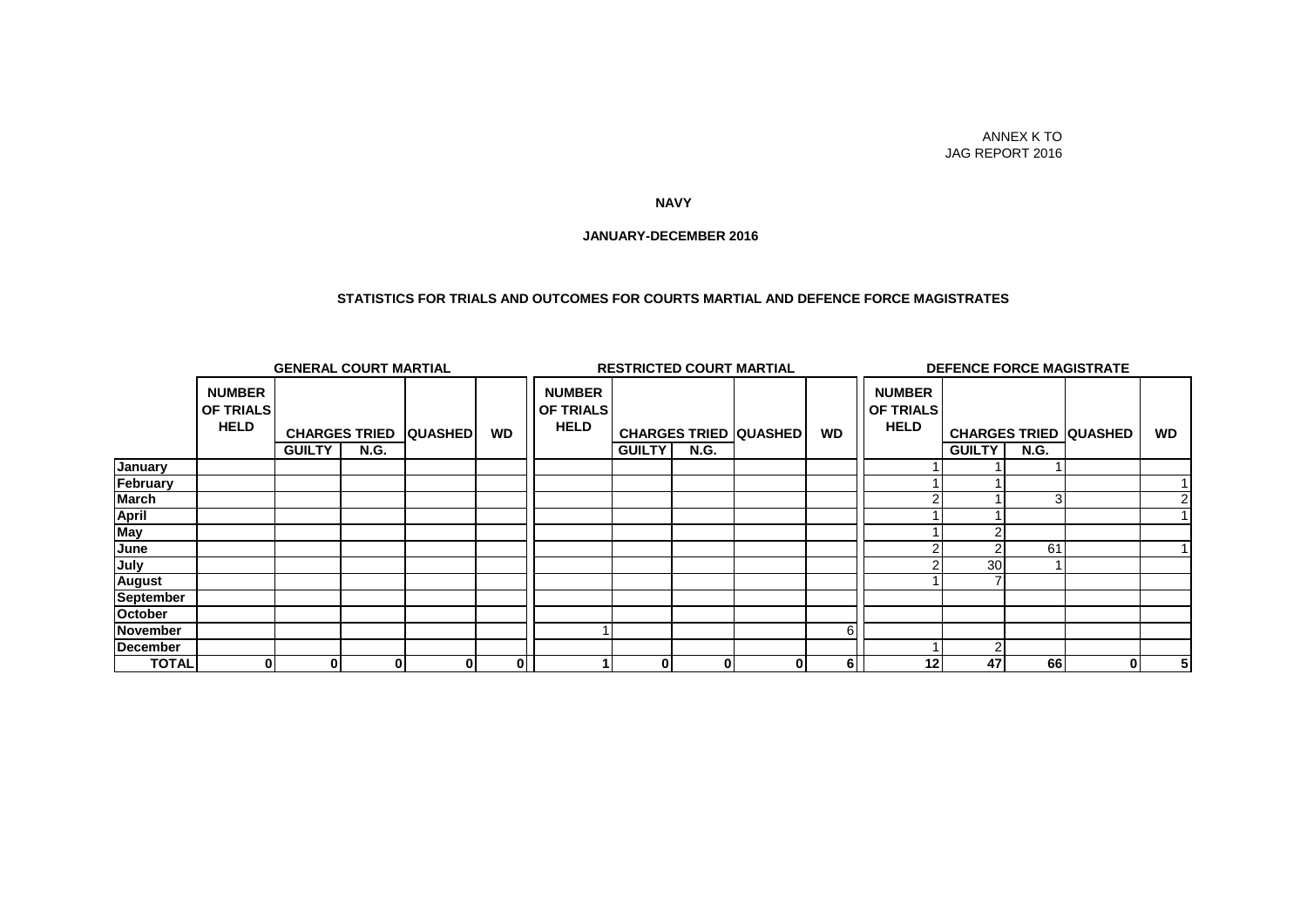#### **CONVICTIONS FOR OFFENCES COMMITTED BY RANK FOR MEMBERS OF THE NAVY**

#### **FOR COURTS MARTIAL AND DEFENCE FORCE MAGISTRATES**

|                 | <b>Officer</b> | Officer<br>Cadet        | WO1<br><b>WO</b>        | WO <sub>2</sub><br><b>CPO</b> | <b>SSGT</b>             | <b>SGT</b><br>PO        | <b>CPL</b><br><b>LS</b> | <b>LCPL</b>             | AB<br><b>LAC</b> | <b>PTE</b><br><b>SMN</b> |
|-----------------|----------------|-------------------------|-------------------------|-------------------------------|-------------------------|-------------------------|-------------------------|-------------------------|------------------|--------------------------|
|                 |                |                         | WOFF FSGT               |                               |                         |                         |                         |                         |                  | <b>AC</b>                |
| Sect 23         |                |                         |                         |                               |                         |                         |                         |                         |                  |                          |
| $\overline{24}$ |                |                         |                         |                               |                         |                         |                         |                         |                  |                          |
| 25              |                |                         |                         |                               |                         |                         |                         |                         | $\overline{1}$   |                          |
| $\overline{26}$ |                |                         |                         |                               |                         |                         |                         |                         |                  |                          |
| $\overline{27}$ |                |                         |                         |                               |                         |                         |                         |                         |                  |                          |
| 28              |                |                         |                         |                               |                         |                         |                         |                         |                  |                          |
| 29              |                |                         |                         |                               |                         |                         |                         |                         |                  |                          |
| 30              |                |                         |                         |                               |                         |                         |                         |                         |                  |                          |
| 31              |                |                         |                         |                               |                         |                         |                         |                         |                  |                          |
| 32              |                |                         |                         |                               |                         |                         |                         |                         |                  |                          |
| 33(a)           |                |                         |                         |                               |                         |                         |                         |                         | $\overline{1}$   |                          |
| 33(b)           |                |                         |                         |                               |                         |                         |                         |                         |                  |                          |
| 33(c)           |                |                         |                         |                               |                         |                         |                         |                         |                  |                          |
| 33(d)           |                |                         |                         |                               |                         |                         |                         |                         |                  |                          |
| 33A             |                |                         |                         |                               |                         |                         |                         |                         |                  |                          |
| 34              |                |                         |                         |                               |                         | $\overline{1}$          | $\overline{1}$          |                         |                  |                          |
| 35              |                |                         |                         |                               |                         |                         |                         |                         |                  |                          |
| 36              |                |                         |                         |                               |                         |                         |                         |                         |                  |                          |
| 36A             |                |                         |                         |                               |                         |                         |                         |                         |                  |                          |
| 36B             |                |                         |                         |                               |                         |                         |                         |                         |                  |                          |
| $\overline{37}$ |                |                         |                         |                               |                         |                         |                         |                         |                  |                          |
| 38              |                |                         |                         |                               |                         |                         |                         |                         |                  |                          |
| 39              |                |                         |                         |                               |                         |                         |                         |                         |                  |                          |
| 40              |                |                         |                         |                               |                         |                         |                         |                         |                  |                          |
| 40A             |                |                         |                         |                               |                         |                         |                         |                         |                  |                          |
| 40C             |                |                         |                         |                               |                         |                         |                         |                         |                  |                          |
| 40D             |                |                         |                         |                               |                         |                         |                         |                         |                  |                          |
| 41              |                |                         |                         |                               |                         |                         |                         |                         |                  |                          |
| 42              |                |                         |                         |                               |                         |                         |                         |                         |                  |                          |
| 43              |                |                         |                         |                               |                         |                         |                         |                         |                  |                          |
| 44              |                |                         |                         |                               |                         |                         |                         |                         |                  |                          |
| 45              |                |                         |                         |                               |                         |                         |                         |                         |                  |                          |
| 46              |                |                         |                         |                               |                         |                         |                         |                         |                  |                          |
| 47C             |                |                         |                         |                               |                         |                         |                         |                         |                  |                          |
| 47P             |                |                         |                         |                               |                         |                         |                         |                         |                  |                          |
| 47Q             |                |                         |                         |                               |                         |                         |                         |                         |                  |                          |
| 48              |                |                         |                         |                               |                         |                         |                         |                         |                  |                          |
| 49              |                |                         |                         |                               |                         |                         |                         |                         |                  |                          |
| 50              |                |                         |                         |                               |                         |                         |                         |                         |                  |                          |
| 51              |                |                         |                         |                               |                         |                         |                         |                         |                  |                          |
| 52              |                |                         |                         |                               |                         |                         |                         |                         |                  |                          |
| 53              |                |                         |                         |                               |                         |                         |                         |                         |                  |                          |
| 54              |                |                         |                         |                               |                         |                         |                         |                         |                  |                          |
| 55              |                |                         |                         |                               |                         |                         |                         |                         |                  |                          |
| $\overline{56}$ |                |                         |                         |                               |                         |                         |                         |                         |                  |                          |
| 57              |                |                         |                         |                               |                         |                         |                         |                         |                  |                          |
| 58              |                |                         |                         |                               |                         |                         |                         |                         |                  |                          |
| 59              |                |                         |                         |                               |                         |                         |                         |                         |                  |                          |
| 60              | 3              |                         |                         |                               |                         |                         | $\overline{\mathbf{c}}$ |                         |                  |                          |
| 61              | 30             |                         |                         |                               |                         |                         | $\overline{1}$          |                         | $\overline{7}$   |                          |
| <b>TOTAL</b>    | 33             | $\overline{\mathbf{0}}$ | $\overline{\mathbf{0}}$ | $\overline{\mathbf{0}}$       | $\overline{\mathbf{0}}$ | $\overline{\mathbf{1}}$ | $\overline{\bf{4}}$     | $\overline{\mathbf{o}}$ | $\overline{9}$   | $\bullet$                |
|                 |                |                         |                         |                               |                         |                         |                         |                         |                  |                          |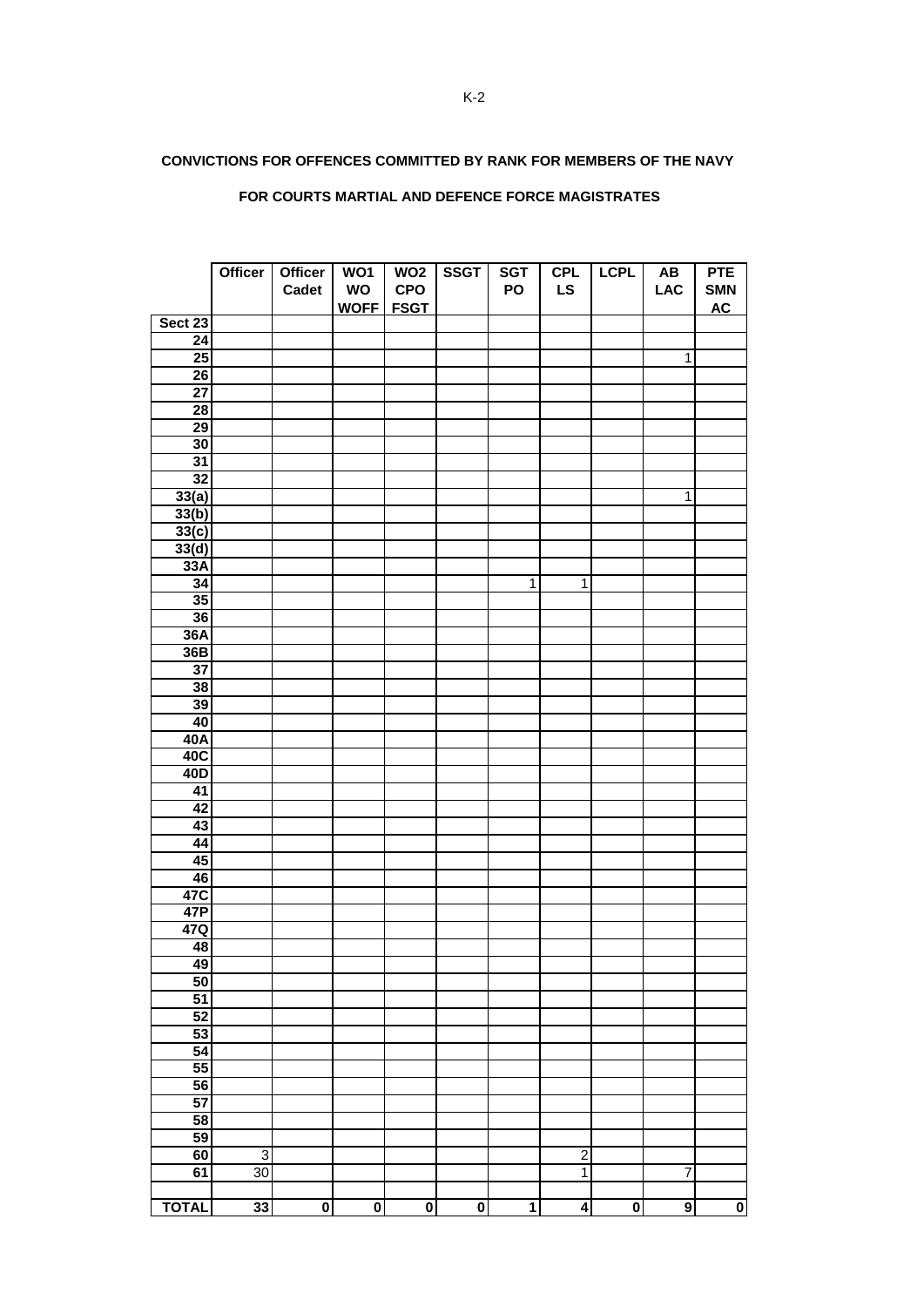| <b>DFDA</b><br><b>Sect</b> | Rank | <b>Short Summary of Offence</b> | <b>Reason for quashing</b> |
|----------------------------|------|---------------------------------|----------------------------|
|                            |      |                                 |                            |
|                            |      |                                 |                            |
|                            |      |                                 |                            |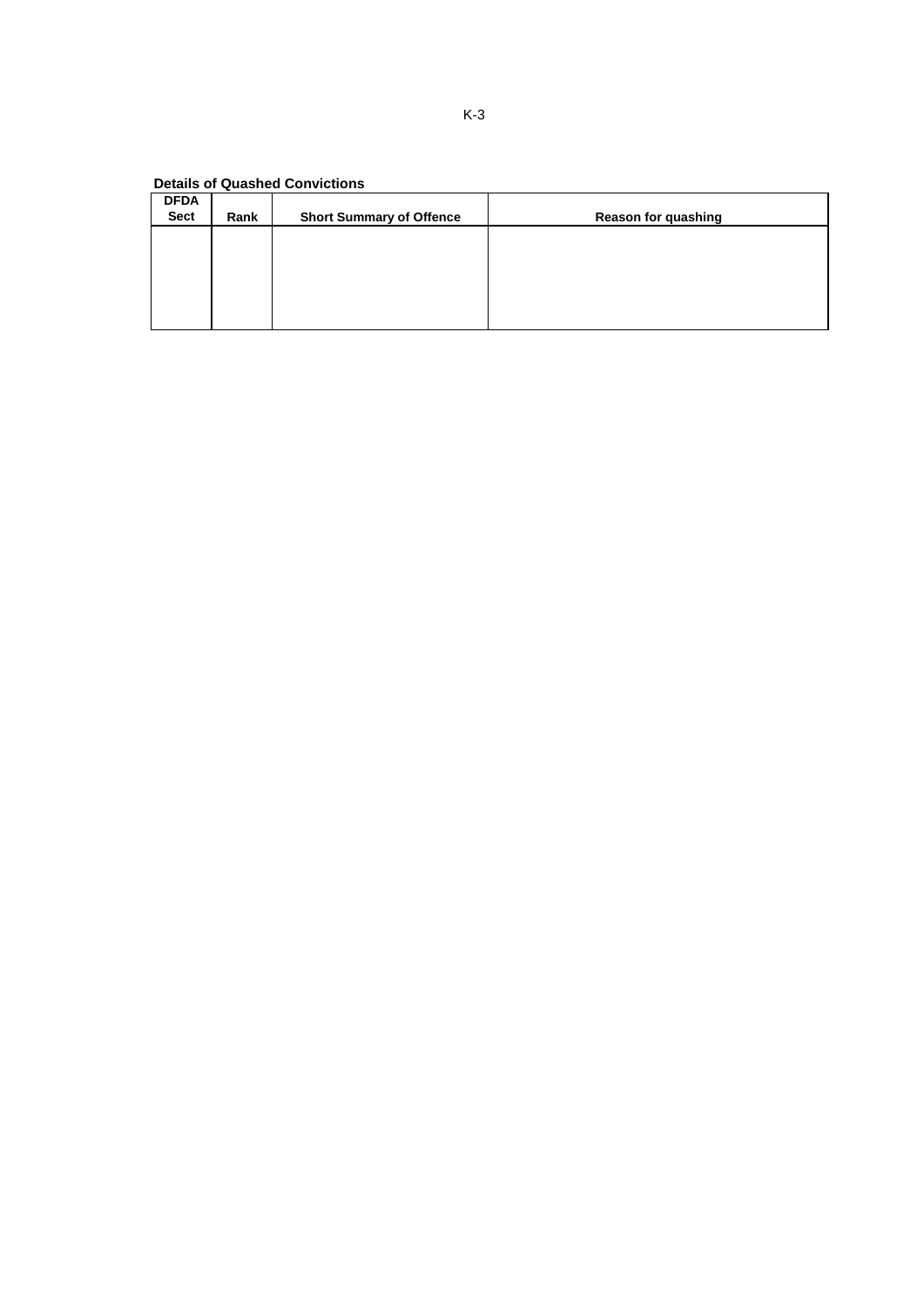#### **PUNISHMENTS IMPOSED BY RANK ON MEMBERS OF THE NAVY FOR COURTS MARTIAL AND DEFENCE FORCE MAGISTRATES**

|                                                 | <b>Officer</b> | <b>Officer</b> | WO1         | WO <sub>2</sub> | <b>SSGT</b> | <b>SGT</b> | <b>CPL</b> | <b>LCPL</b> | AB         | <b>PTE</b> |
|-------------------------------------------------|----------------|----------------|-------------|-----------------|-------------|------------|------------|-------------|------------|------------|
|                                                 |                | Cadet          | <b>WO</b>   | <b>CPO</b>      |             | PO         | <b>LS</b>  |             | <b>LAC</b> | <b>SMN</b> |
|                                                 |                |                | <b>WOFF</b> | <b>FSGT</b>     |             |            |            |             |            | <b>AC</b>  |
| <b>Reprimand</b>                                |                |                |             |                 |             |            |            |             |            |            |
| Conditional conviction without punishment       |                |                |             |                 |             |            |            |             |            |            |
| Unconditional conviction without punishment     |                |                |             |                 |             |            |            |             |            |            |
| Severe reprimand                                |                |                |             |                 |             |            |            |             | ◠          |            |
| <b>Suspended fine</b>                           |                |                |             |                 |             |            |            |             |            |            |
| Fine Less than 14 Days Pay                      |                |                |             |                 |             |            |            |             | c          |            |
| Fine More than 14 Days Pay                      |                |                |             |                 |             |            |            |             |            |            |
| Forfeiture of service for purposes of promotion |                |                |             |                 |             |            |            |             |            |            |
| <b>Forfeiture of seniority</b>                  |                |                |             |                 |             |            |            |             |            |            |
| <b>Reduction in rank</b>                        |                |                |             |                 |             |            |            |             |            |            |
| <b>Suspended detention</b>                      |                |                |             |                 |             |            |            |             |            |            |
| <b>Committed detention</b>                      |                |                |             |                 |             |            |            |             |            |            |
| <b>Dismissal</b>                                | 30             |                |             |                 |             |            |            |             |            |            |
| Imprisonment                                    |                |                |             |                 |             |            |            |             |            |            |
| <b>TOTAL</b>                                    | 33             | 0              | 0           | 0               |             | ◠          |            | 0           | 15         | 0          |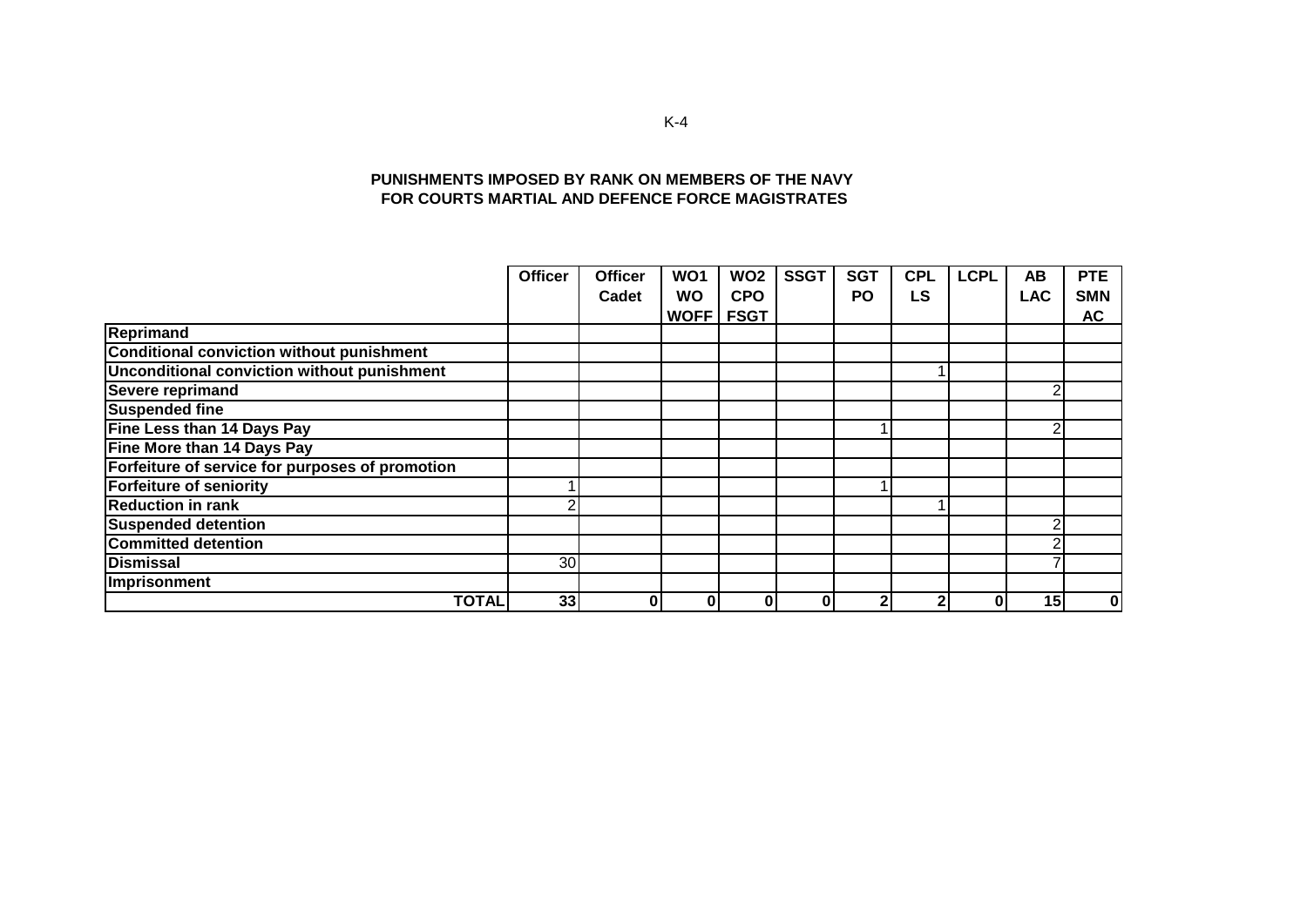#### ANNEX L TO JAG REPORT 2016

#### **ARMY**

#### **JANUARY-DECEMBER 2016**

#### **STATISTICS FOR TRIALS AND OUTCOMES FOR COURTS MARTIAL AND DEFENCE FORCE MAGISTRATES**

|              | <b>GENERAL COURT MARTIAL</b>                     |               |                                     |                |           | <b>RESTRICTED COURT MARTIAL</b>                  |               |             |                              |           | <b>DEFENCE FORCE MAGISTRATE</b>                  |               |             |                                |                |
|--------------|--------------------------------------------------|---------------|-------------------------------------|----------------|-----------|--------------------------------------------------|---------------|-------------|------------------------------|-----------|--------------------------------------------------|---------------|-------------|--------------------------------|----------------|
|              | <b>NUMBER</b><br><b>OF TRIALS</b><br><b>HELD</b> | <b>GUILTY</b> | <b>CHARGES TRIED</b><br><b>N.G.</b> | <b>QUASHED</b> | <b>WD</b> | <b>NUMBER</b><br><b>OF TRIALS</b><br><b>HELD</b> | <b>GUILTY</b> | <b>N.G.</b> | <b>CHARGES TRIED QUASHED</b> | <b>WD</b> | <b>NUMBER</b><br><b>OF TRIALS</b><br><b>HELD</b> | <b>GUILTY</b> | <b>N.G.</b> | <b>CHARGES TRIED   QUASHED</b> | <b>WD</b>      |
| January      |                                                  |               |                                     |                |           |                                                  |               |             |                              |           |                                                  |               |             |                                |                |
| February     |                                                  |               |                                     |                |           |                                                  |               |             |                              |           |                                                  | 12            |             |                                |                |
| March        |                                                  |               |                                     |                |           |                                                  |               |             |                              |           |                                                  |               |             |                                |                |
| <b>April</b> |                                                  |               |                                     |                |           |                                                  |               |             |                              |           |                                                  |               |             |                                |                |
| May          |                                                  |               |                                     |                |           |                                                  |               |             |                              |           |                                                  |               |             |                                |                |
| June         |                                                  |               |                                     |                |           |                                                  | 11            | 17          |                              |           |                                                  |               |             |                                |                |
| July         |                                                  |               |                                     |                |           |                                                  |               |             |                              |           |                                                  |               |             |                                |                |
| August       |                                                  |               |                                     |                |           |                                                  |               |             |                              |           |                                                  |               |             |                                |                |
| September    |                                                  |               |                                     |                |           |                                                  |               |             |                              |           |                                                  |               |             | $\sim$                         | 5 <sub>l</sub> |
| October      |                                                  |               |                                     |                |           |                                                  |               |             |                              |           |                                                  |               |             |                                | 2              |
| November     |                                                  |               |                                     |                |           |                                                  |               |             |                              |           |                                                  |               |             |                                |                |
| December     |                                                  |               |                                     |                |           |                                                  |               |             |                              |           |                                                  |               |             |                                |                |
| <b>TOTAL</b> | 01                                               | $\bf{0}$      | 0                                   | 01             | 0         |                                                  | 11            | 19          | $\mathbf{0}$                 | 01        | 18 <sup>l</sup>                                  | 37            | 13          | $\mathbf{2}$                   | 8              |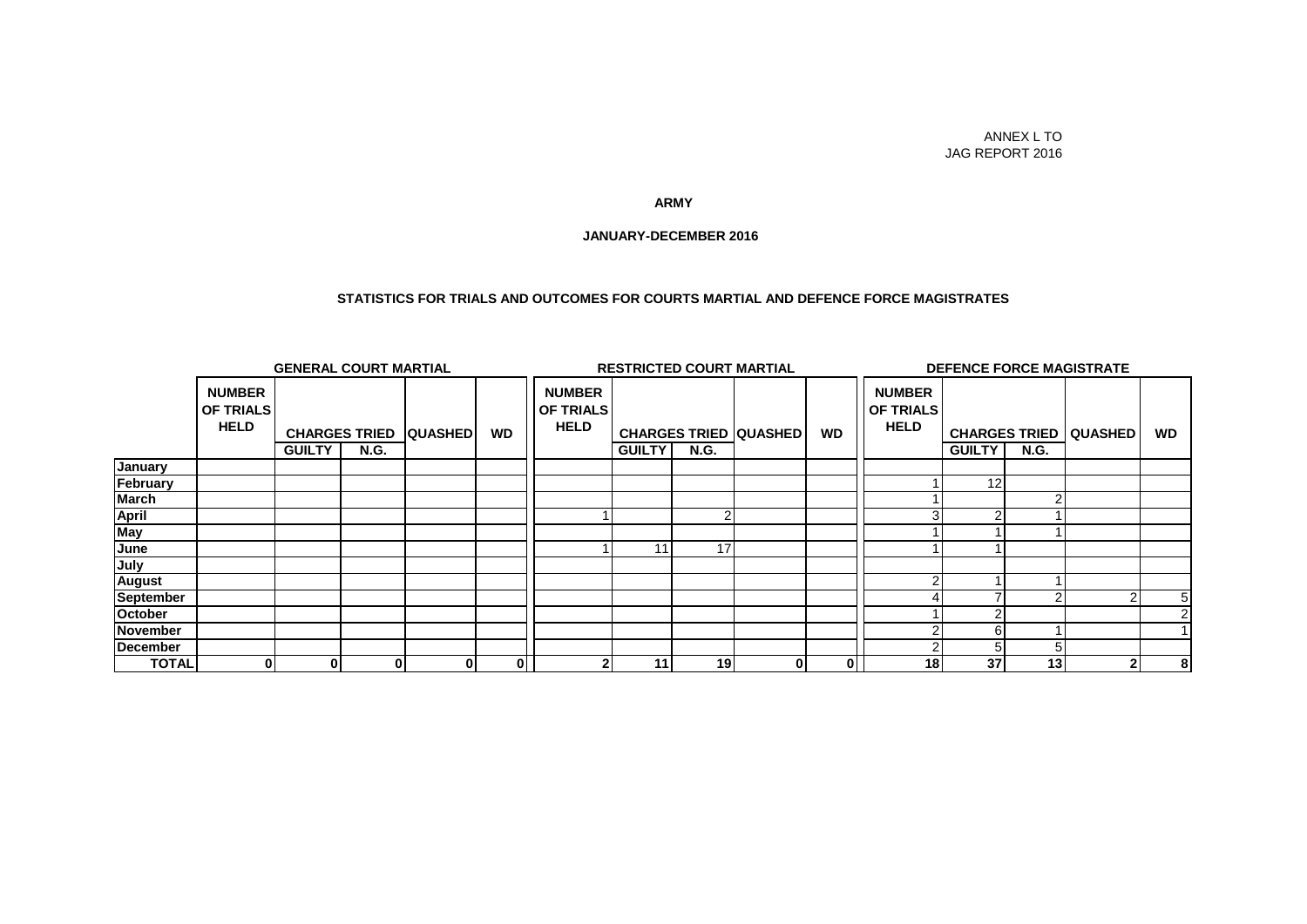## **CONVICTIONS FOR OFFENCES COMMITTED BY RANK FOR MEMBERS OF THE ARMY**

|                 | <b>Officer</b>          | <b>Officer</b>          | WO1              | WO <sub>2</sub> | <b>SSGT</b>             | <b>SGT</b>   | CPL            | <b>LCPL</b>             | $\boldsymbol{\mathsf{A}\mathsf{B}}$ | <b>PTE</b>      |
|-----------------|-------------------------|-------------------------|------------------|-----------------|-------------------------|--------------|----------------|-------------------------|-------------------------------------|-----------------|
|                 |                         | Cadet                   | WO               | <b>CPO</b>      |                         | PO           | <b>LS</b>      |                         | <b>LAC</b>                          | <b>SMN</b>      |
|                 |                         |                         | <b>WOFF FSGT</b> |                 |                         |              |                |                         |                                     | <b>AC</b>       |
| Sect 23         |                         |                         |                  |                 |                         |              |                |                         |                                     |                 |
| $\overline{24}$ |                         |                         |                  |                 |                         |              |                |                         |                                     |                 |
| 25              |                         |                         |                  |                 |                         |              |                |                         |                                     |                 |
| $\overline{26}$ |                         |                         |                  |                 |                         |              |                |                         |                                     |                 |
| $\overline{27}$ |                         |                         |                  | 1               |                         |              |                |                         |                                     |                 |
| $\overline{28}$ |                         |                         |                  |                 |                         |              |                |                         |                                     |                 |
| $\overline{29}$ |                         |                         |                  |                 |                         |              |                |                         |                                     |                 |
| 30              |                         |                         |                  |                 |                         |              |                |                         |                                     |                 |
| 31              |                         |                         |                  |                 |                         |              |                |                         |                                     |                 |
| $\overline{32}$ |                         |                         |                  |                 |                         |              |                |                         |                                     |                 |
| 33(a)           | $\mathbf{1}$            |                         |                  |                 |                         |              | $\mathbf{1}$   |                         |                                     |                 |
| 33(b)           |                         |                         |                  |                 |                         |              | $\overline{1}$ |                         |                                     |                 |
| 33(c)           |                         |                         |                  |                 |                         |              |                |                         |                                     |                 |
| 33(d)           |                         |                         |                  |                 |                         |              |                |                         |                                     |                 |
| 33A             |                         |                         |                  |                 |                         |              |                |                         |                                     |                 |
| 34              |                         |                         |                  |                 |                         | $\mathbf{1}$ | $\overline{1}$ |                         |                                     |                 |
| 35              |                         |                         |                  |                 |                         |              |                |                         |                                     |                 |
| 36              |                         |                         |                  |                 |                         |              |                |                         |                                     |                 |
| 36A             |                         |                         |                  |                 |                         |              |                |                         |                                     |                 |
| 36B             |                         |                         |                  |                 |                         |              |                |                         |                                     |                 |
| $\overline{37}$ |                         |                         |                  |                 |                         |              |                |                         |                                     |                 |
| 38              |                         |                         |                  |                 |                         |              |                |                         |                                     |                 |
| 39              |                         |                         |                  |                 |                         |              |                |                         |                                     |                 |
| 40              |                         |                         |                  |                 |                         |              |                |                         |                                     |                 |
| 40A             |                         |                         |                  |                 |                         |              |                |                         |                                     |                 |
| 40C             |                         |                         |                  |                 |                         |              |                |                         |                                     |                 |
| 40 <sub>D</sub> |                         |                         |                  |                 |                         |              |                |                         |                                     |                 |
| $\overline{41}$ |                         |                         |                  |                 |                         |              |                |                         |                                     |                 |
| 42              |                         |                         |                  |                 |                         |              |                |                         |                                     |                 |
| 43              |                         |                         |                  |                 |                         |              |                |                         |                                     |                 |
| 44              |                         |                         |                  |                 |                         |              |                |                         |                                     |                 |
| 45              |                         |                         |                  |                 |                         |              |                |                         |                                     |                 |
| 46              |                         |                         |                  |                 |                         |              |                |                         |                                     |                 |
| 47C             |                         |                         |                  |                 |                         |              |                |                         |                                     |                 |
| 47P             |                         |                         |                  |                 |                         |              |                |                         |                                     |                 |
| 47Q             |                         |                         |                  |                 |                         |              |                |                         |                                     |                 |
| 48              |                         |                         |                  |                 |                         |              |                |                         |                                     |                 |
| 49              |                         |                         |                  |                 |                         |              |                |                         |                                     |                 |
| 50              |                         |                         |                  |                 |                         |              |                |                         |                                     |                 |
| $\overline{51}$ |                         |                         |                  |                 |                         |              |                |                         |                                     |                 |
| 52              |                         |                         |                  |                 |                         |              |                |                         |                                     |                 |
| 53              |                         |                         |                  |                 |                         |              |                |                         |                                     |                 |
| $\overline{54}$ |                         |                         |                  |                 |                         |              |                |                         |                                     |                 |
| 55              |                         |                         |                  |                 |                         |              |                |                         |                                     | $\mathbf{1}$    |
| 56              |                         |                         | $\mathbf 2$      |                 |                         |              |                |                         |                                     | $\overline{1}$  |
| 57              |                         |                         |                  |                 |                         |              |                |                         |                                     |                 |
| 58              |                         |                         |                  |                 |                         |              |                |                         |                                     |                 |
| 59              |                         |                         |                  |                 |                         |              |                |                         |                                     |                 |
| 60              | 1                       |                         | $\mathbf 1$      | $\overline{2}$  |                         |              | 4              |                         |                                     |                 |
| 61              | $\overline{1}$          |                         | $\overline{2}$   | $\overline{9}$  |                         | 6            | $\overline{2}$ |                         |                                     | $\overline{12}$ |
|                 |                         |                         |                  |                 |                         |              |                |                         |                                     |                 |
| <b>TOTAL</b>    | $\overline{\mathbf{3}}$ | $\overline{\mathbf{0}}$ | 5                | $\overline{12}$ | $\overline{\mathbf{0}}$ | 7            | 9              | $\overline{\mathbf{0}}$ | $\overline{\mathbf{0}}$             | 14              |

## **FOR COURTS MARTIAL AND DEFENCE FORCE MAGISTRATES**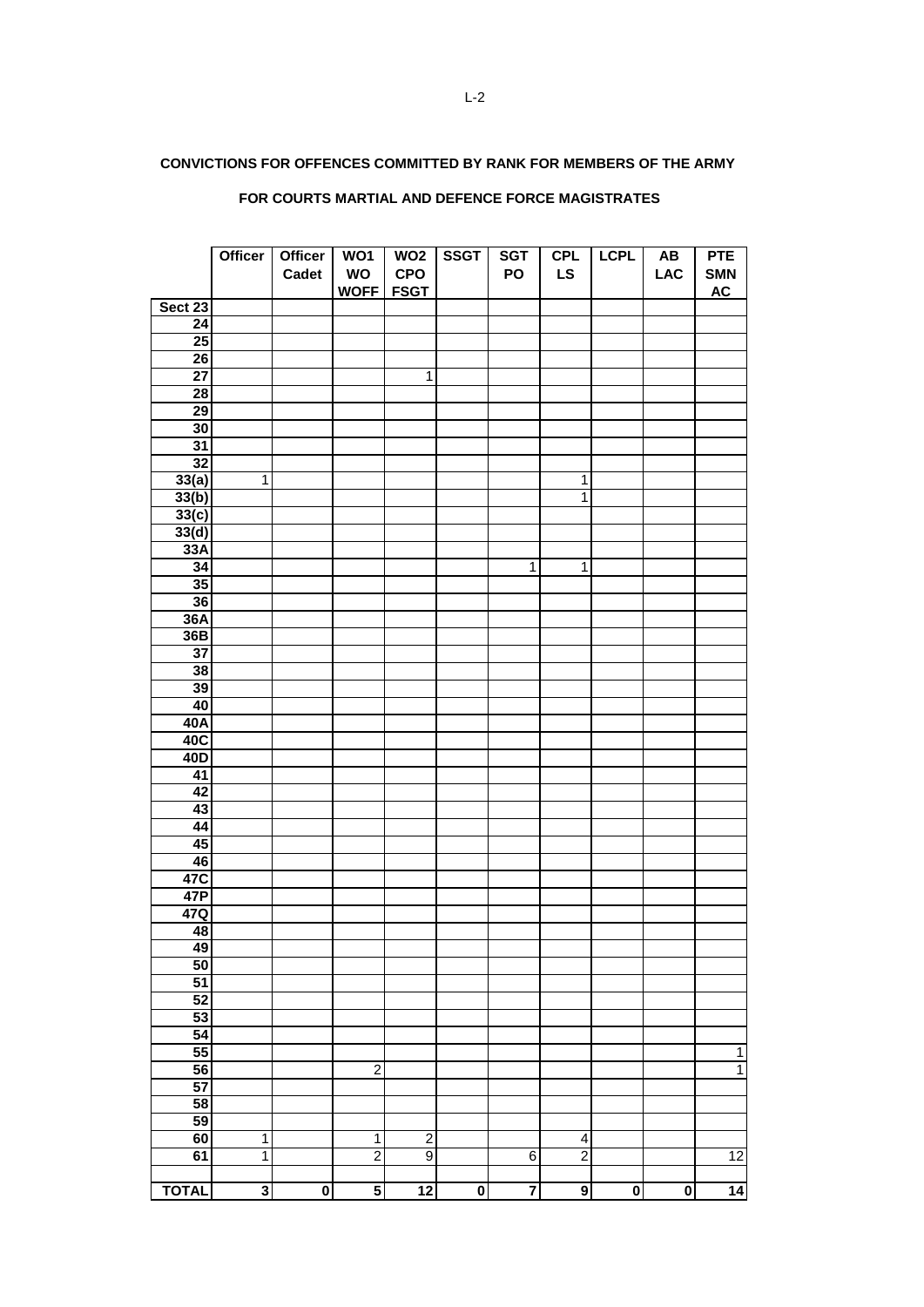**Details of Quashed Convictions**

| <b>DFDA</b> |            |                                                                |                               |
|-------------|------------|----------------------------------------------------------------|-------------------------------|
| Sect        | Rank       | <b>Short Summary of Offence</b>                                | <b>Reason for quashing</b>    |
| 61          | <b>CPL</b> | Act of indecency without consent Conviction was unsound at law |                               |
| 60          | <b>CPL</b> | Prejudicial conduct                                            | Conviction was unsound at law |
|             |            |                                                                |                               |
|             |            |                                                                |                               |
|             |            |                                                                |                               |
|             |            |                                                                |                               |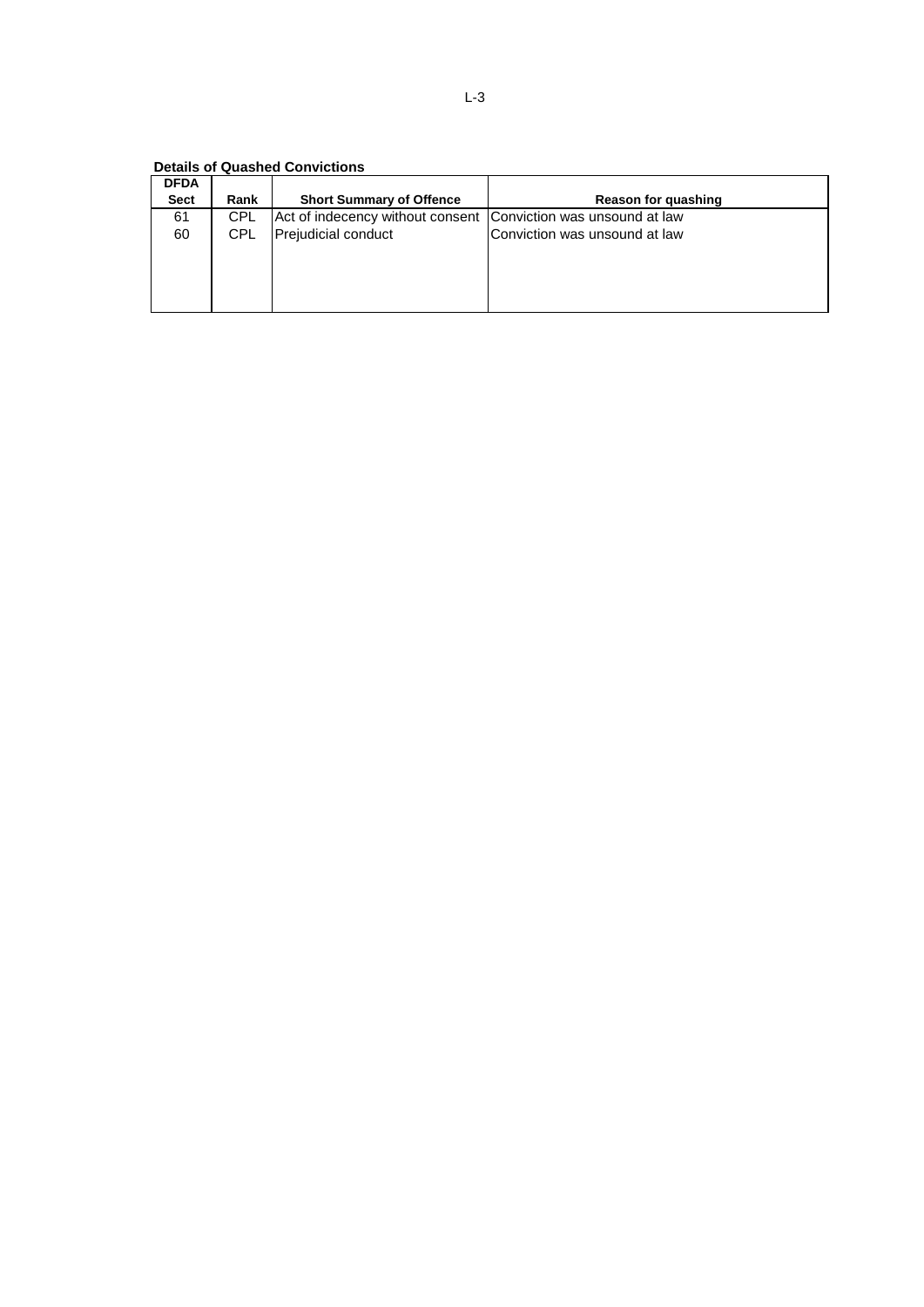#### **PUNISHMENTS IMPOSED BY RANK ON MEMBERS OF THE ARMY FOR COURTS MARTIAL AND DEFENCE FORCE MAGISTRATES**

|                                                 | <b>Officer</b> | <b>Officer</b> | <b>WO1</b>     | <b>WO2</b>  | <b>SSGT</b> | <b>SGT</b> | <b>CPL</b> | <b>LCPL</b> | <b>AB</b>  | <b>PTE</b> |
|-------------------------------------------------|----------------|----------------|----------------|-------------|-------------|------------|------------|-------------|------------|------------|
|                                                 |                | Cadet          | <b>WO</b>      | <b>CPO</b>  |             | <b>PO</b>  | <b>LS</b>  |             | <b>LAC</b> | <b>SMN</b> |
|                                                 |                |                | WOFF           | <b>FSGT</b> |             |            |            |             |            | <b>AC</b>  |
| Reprimand                                       |                |                |                | 6           |             |            |            |             |            |            |
| Conditional conviction without punishment       |                |                |                |             |             |            |            |             |            |            |
| Unconditional conviction without punishment     |                |                |                |             |             |            |            |             |            |            |
| <b>Severe reprimand</b>                         |                |                |                | 4           |             | 5          |            |             |            |            |
| <b>Suspended fine</b>                           |                |                |                |             |             |            |            |             |            |            |
| Fine Less than 14 Days Pay                      |                |                |                |             |             | 6          |            |             |            |            |
| Fine More than 14 Days Pay                      |                |                |                |             |             |            |            |             |            |            |
| Forfeiture of service for purposes of promotion |                |                |                |             |             |            |            |             |            |            |
| <b>Forfeiture of seniority</b>                  |                |                |                |             |             |            |            |             |            |            |
| <b>Reduction in rank</b>                        |                |                | 3 <sub>1</sub> |             |             |            |            |             |            |            |
| <b>Suspended detention</b>                      |                |                |                |             |             |            |            |             |            | 2          |
| <b>Committed detention</b>                      |                |                |                |             |             |            |            |             |            |            |
| <b>Dismissal</b>                                |                |                |                |             |             |            | 3          |             |            | 12         |
| Imprisonment                                    |                |                |                |             |             |            |            |             |            |            |
| <b>TOTAL</b>                                    | 4              | 0              | 6              | 13          |             | 13         | 9          |             | 01         | 14         |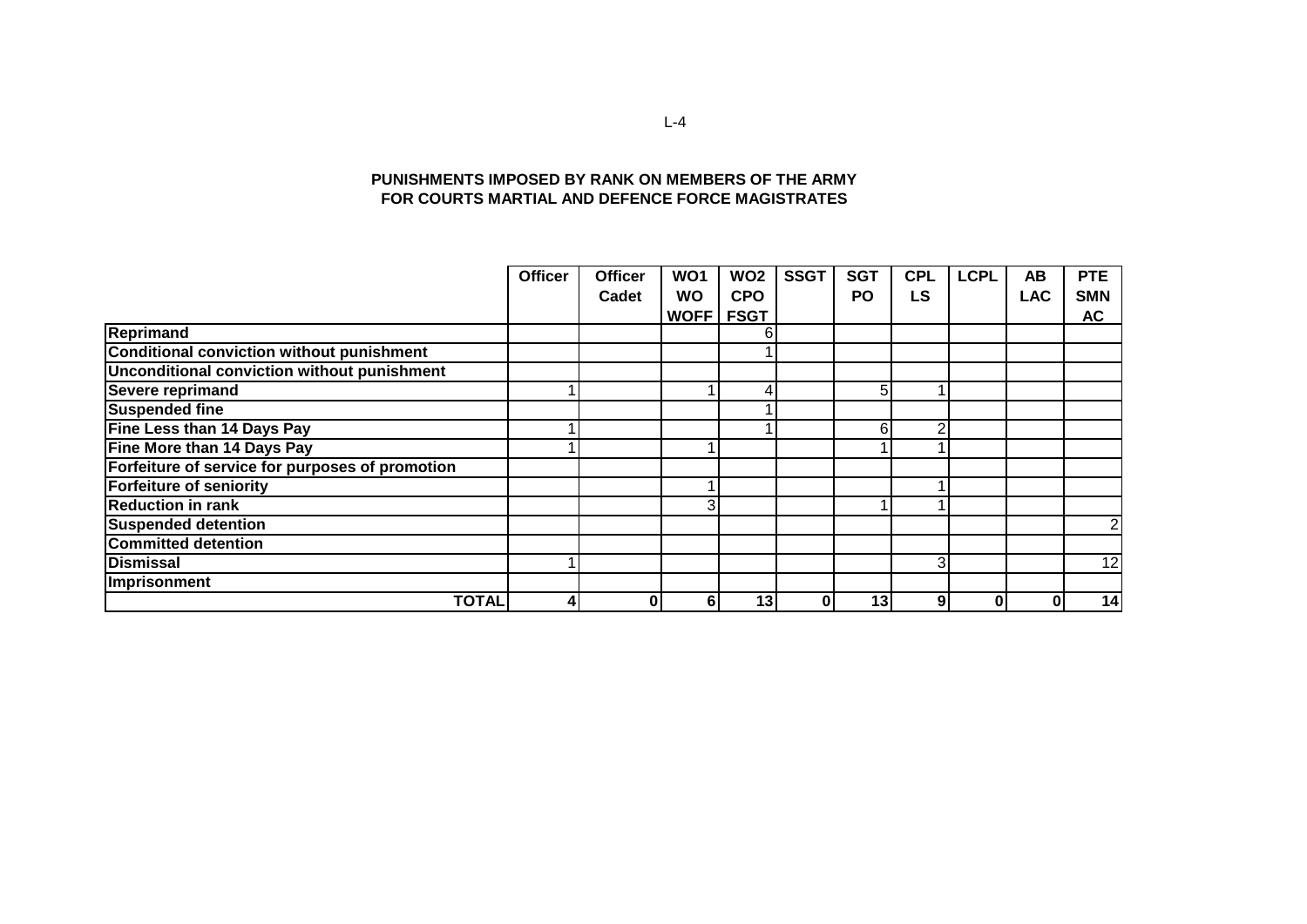#### ANNEX M TO JAG REPORT 2016

#### **AIR FORCE**

#### **JANUARY-DECEMBER 2016**

#### **STATISTICS FOR TRIALS AND OUTCOMES FOR COURTS MARTIAL AND DEFENCE FORCE MAGISTRATES**

|                  | <b>GENERAL COURT MARTIAL</b>                     |               |                                     |                |           | <b>RESTRICTED COURT MARTIAL</b>                  |               |             |                              | <b>DEFENCE FORCE MAGISTRATE</b> |                                                  |               |                 |                                  |           |
|------------------|--------------------------------------------------|---------------|-------------------------------------|----------------|-----------|--------------------------------------------------|---------------|-------------|------------------------------|---------------------------------|--------------------------------------------------|---------------|-----------------|----------------------------------|-----------|
|                  | <b>NUMBER</b><br><b>OF TRIALS</b><br><b>HELD</b> | <b>GUILTY</b> | <b>CHARGES TRIED</b><br><b>N.G.</b> | <b>QUASHED</b> | <b>WD</b> | <b>NUMBER</b><br><b>OF TRIALS</b><br><b>HELD</b> | <b>GUILTY</b> | <b>N.G.</b> | <b>CHARGES TRIED QUASHED</b> | <b>WD</b>                       | <b>NUMBER</b><br><b>OF TRIALS</b><br><b>HELD</b> | <b>GUILTY</b> | <b>N.G.</b>     | <b>CHARGES TRIED   QUASHED  </b> | <b>WD</b> |
| January          |                                                  |               |                                     |                |           |                                                  |               |             |                              |                                 |                                                  |               |                 |                                  |           |
| February         |                                                  |               |                                     |                |           |                                                  |               |             |                              |                                 |                                                  |               |                 |                                  |           |
| <b>March</b>     |                                                  |               |                                     |                |           |                                                  |               |             |                              |                                 |                                                  |               |                 |                                  |           |
| <b>April</b>     |                                                  |               |                                     |                |           |                                                  |               |             |                              |                                 |                                                  |               |                 |                                  |           |
| May              |                                                  |               |                                     |                |           |                                                  |               |             |                              |                                 |                                                  |               |                 |                                  |           |
| June             |                                                  |               |                                     |                |           |                                                  |               |             |                              |                                 |                                                  |               |                 |                                  |           |
| July             |                                                  |               |                                     |                |           |                                                  |               |             |                              |                                 |                                                  |               |                 |                                  |           |
| <b>August</b>    |                                                  |               |                                     |                |           |                                                  |               |             |                              |                                 |                                                  | 14            |                 |                                  |           |
| <b>September</b> |                                                  |               |                                     |                |           |                                                  |               |             |                              |                                 |                                                  |               |                 |                                  |           |
| October          |                                                  |               |                                     |                |           |                                                  |               |             |                              |                                 |                                                  |               |                 |                                  |           |
| November         |                                                  |               |                                     |                |           |                                                  |               |             |                              |                                 |                                                  |               |                 |                                  |           |
| December         |                                                  |               |                                     |                |           |                                                  |               |             |                              |                                 |                                                  |               |                 |                                  |           |
| <b>TOTAL</b>     | 0                                                | $\bf{0}$      | $\mathbf{0}$                        | 01             | 0         | 0                                                | 01            | $\bf{0}$    | O.                           | 0                               | 11                                               | 29            | 10 <sup>1</sup> | 0                                | 11        |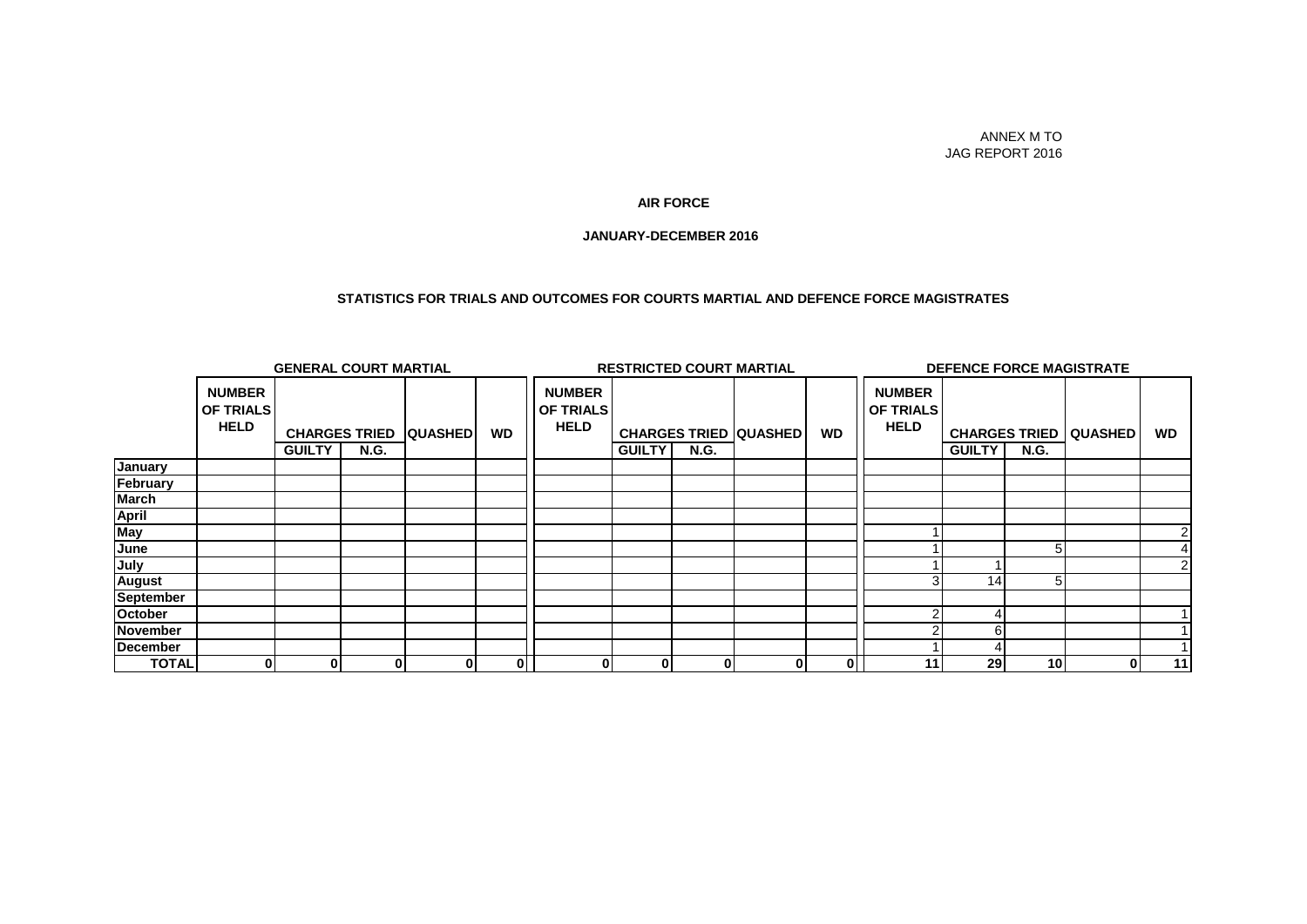#### **CONVICTIONS FOR OFFENCES COMMITTED BY RANK FOR MEMBERS OF THE AIR FORCE**

|                 | Officer                 | <b>Officer</b>          | WO1                     | WO <sub>2</sub>         | <b>SSGT</b>             | <b>SGT</b>              | <b>CPL</b>     | <b>LCPL</b>             | $\boldsymbol{\mathsf{A}\mathsf{B}}$ | <b>PTE</b>      |
|-----------------|-------------------------|-------------------------|-------------------------|-------------------------|-------------------------|-------------------------|----------------|-------------------------|-------------------------------------|-----------------|
|                 |                         | Cadet                   | WO                      | CPO                     |                         | PO                      | <b>LS</b>      |                         | <b>LAC</b>                          | <b>SMN</b>      |
|                 |                         |                         | <b>WOFF</b>             | <b>FSGT</b>             |                         |                         |                |                         |                                     | <b>AC</b>       |
| Sect 23         |                         |                         |                         |                         |                         |                         |                |                         |                                     |                 |
| $\overline{24}$ |                         |                         |                         |                         |                         |                         |                |                         |                                     |                 |
| 25              |                         |                         |                         |                         |                         |                         | $\overline{2}$ |                         | $\mathbf{1}$                        |                 |
| $\overline{26}$ |                         |                         |                         |                         |                         |                         |                |                         |                                     |                 |
| 27              |                         |                         |                         |                         |                         |                         |                |                         |                                     |                 |
| $\overline{28}$ |                         |                         |                         |                         |                         |                         |                |                         |                                     |                 |
| $\overline{29}$ |                         |                         |                         |                         |                         |                         |                |                         |                                     |                 |
| 30              |                         |                         |                         |                         |                         |                         |                |                         |                                     |                 |
| 31              |                         |                         |                         |                         |                         |                         |                |                         |                                     |                 |
| $\overline{32}$ |                         |                         |                         |                         |                         |                         |                |                         |                                     |                 |
| 33(a)           |                         |                         |                         |                         |                         |                         |                |                         |                                     |                 |
| 33(b)           |                         |                         |                         |                         |                         |                         |                |                         |                                     |                 |
| 33(c)           |                         |                         |                         |                         |                         |                         |                |                         |                                     |                 |
| 33(d)           |                         |                         |                         |                         |                         |                         |                |                         |                                     |                 |
| 33A             | $\overline{1}$          |                         |                         |                         |                         |                         |                |                         |                                     |                 |
| 34              |                         |                         |                         |                         |                         |                         | $\overline{1}$ |                         |                                     |                 |
| 35              |                         |                         |                         |                         |                         |                         |                |                         |                                     |                 |
| 36              |                         |                         |                         |                         |                         |                         |                |                         |                                     |                 |
| 36A<br>36B      |                         |                         |                         |                         |                         |                         |                |                         |                                     |                 |
| $\overline{37}$ |                         |                         |                         |                         |                         |                         |                |                         |                                     |                 |
| 38              |                         |                         |                         |                         |                         |                         |                |                         |                                     |                 |
| 39              |                         |                         |                         |                         |                         |                         |                |                         |                                     |                 |
| 40              |                         |                         |                         |                         |                         |                         |                |                         |                                     |                 |
| 40A             |                         |                         |                         |                         |                         |                         |                |                         |                                     |                 |
| 40C             |                         |                         |                         |                         |                         |                         |                |                         |                                     |                 |
| 40D             |                         |                         |                         |                         |                         |                         |                |                         |                                     |                 |
| $\overline{41}$ |                         |                         |                         |                         |                         |                         |                |                         |                                     |                 |
| 42              |                         |                         |                         |                         |                         |                         |                |                         |                                     |                 |
| 43              |                         |                         |                         |                         |                         |                         |                |                         |                                     |                 |
| 44              |                         |                         |                         |                         |                         |                         |                |                         |                                     |                 |
| 45              |                         |                         |                         |                         |                         |                         |                |                         |                                     |                 |
| 46              |                         |                         |                         |                         |                         |                         |                |                         |                                     |                 |
| 47C             |                         |                         |                         |                         |                         |                         |                |                         |                                     |                 |
| 47P             |                         |                         |                         |                         |                         |                         |                |                         |                                     |                 |
| 47Q             |                         |                         |                         |                         |                         |                         |                |                         |                                     | 10              |
| 48              |                         |                         |                         |                         |                         |                         |                |                         |                                     |                 |
| 49              |                         |                         |                         |                         |                         |                         |                |                         |                                     |                 |
| 50              |                         |                         |                         |                         |                         |                         |                |                         |                                     |                 |
| $\overline{51}$ |                         |                         |                         |                         |                         |                         |                |                         |                                     |                 |
| $\overline{52}$ |                         |                         |                         |                         |                         |                         |                |                         |                                     |                 |
| 53              |                         |                         |                         |                         |                         |                         |                |                         |                                     |                 |
| 54              |                         |                         |                         |                         |                         |                         |                |                         |                                     |                 |
| 55              |                         |                         |                         |                         |                         |                         |                |                         | $\overline{1}$                      |                 |
| 56              |                         |                         |                         |                         |                         |                         |                |                         |                                     |                 |
| 57              |                         |                         |                         |                         |                         |                         |                |                         |                                     |                 |
| 58              |                         |                         |                         |                         |                         |                         |                |                         |                                     |                 |
| 59              |                         |                         |                         |                         |                         |                         |                |                         |                                     |                 |
| 60              | $\mathbf{1}$            |                         |                         |                         |                         |                         |                |                         | 6                                   |                 |
| 61              |                         |                         |                         |                         |                         | $\overline{\mathbf{c}}$ | 1              |                         | $\overline{3}$                      |                 |
|                 |                         |                         |                         |                         |                         |                         |                |                         |                                     |                 |
| <b>TOTAL</b>    | $\overline{\mathbf{2}}$ | $\overline{\mathbf{0}}$ | $\overline{\mathbf{0}}$ | $\overline{\mathbf{0}}$ | $\overline{\mathbf{0}}$ | $\overline{\mathbf{2}}$ | 4              | $\overline{\mathbf{0}}$ | $\overline{11}$                     | $\overline{10}$ |

## **FOR COURTS MARTIAL AND DEFENCE FORCE MAGISTRATES**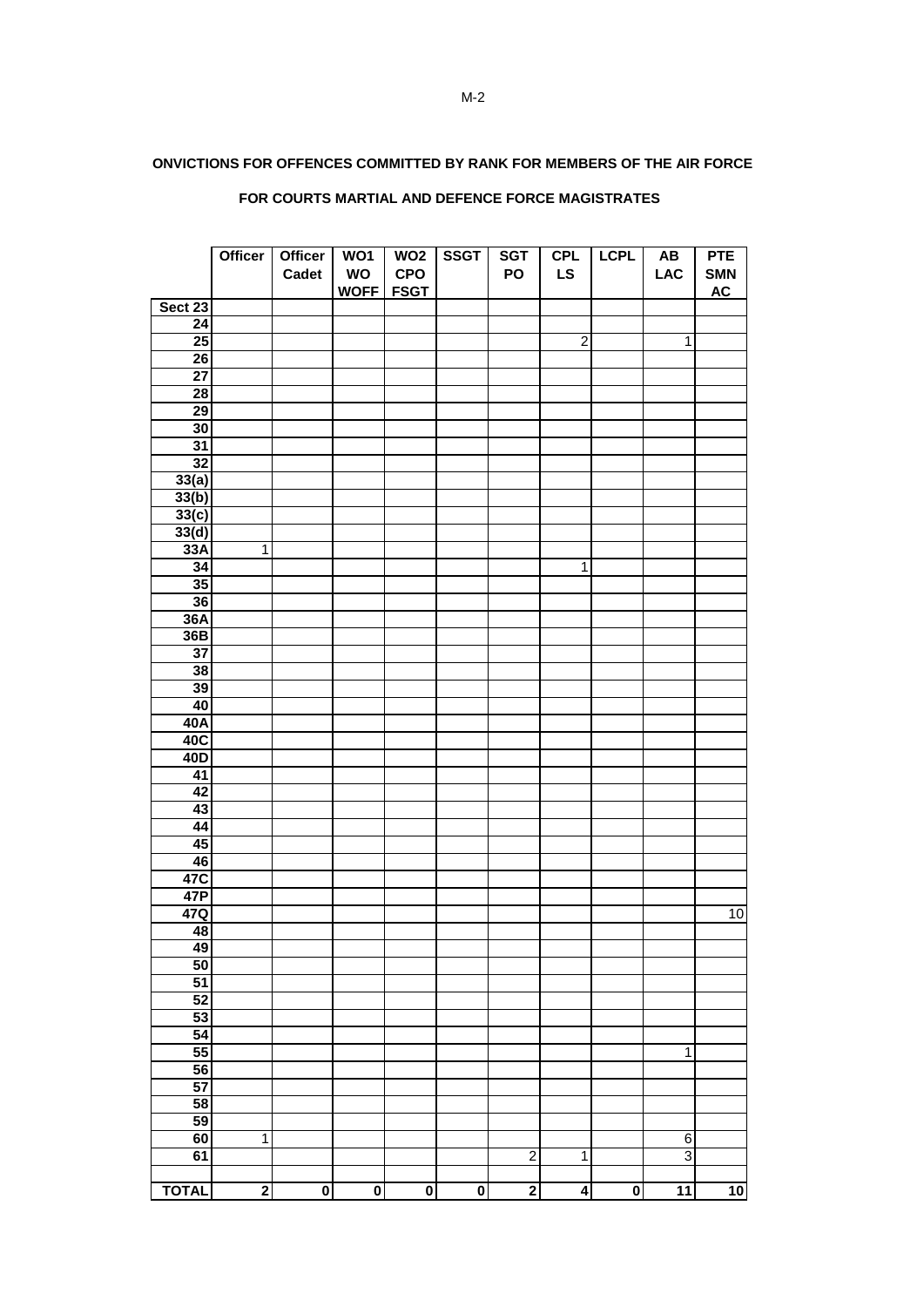**Details of Quashed Convictions**

| <b>DFDA</b><br><b>Sect</b> | Rank | <b>Short Summary of Offence</b> | <b>Reason for quashing</b> |
|----------------------------|------|---------------------------------|----------------------------|
|                            |      |                                 |                            |
|                            |      |                                 |                            |
|                            |      |                                 |                            |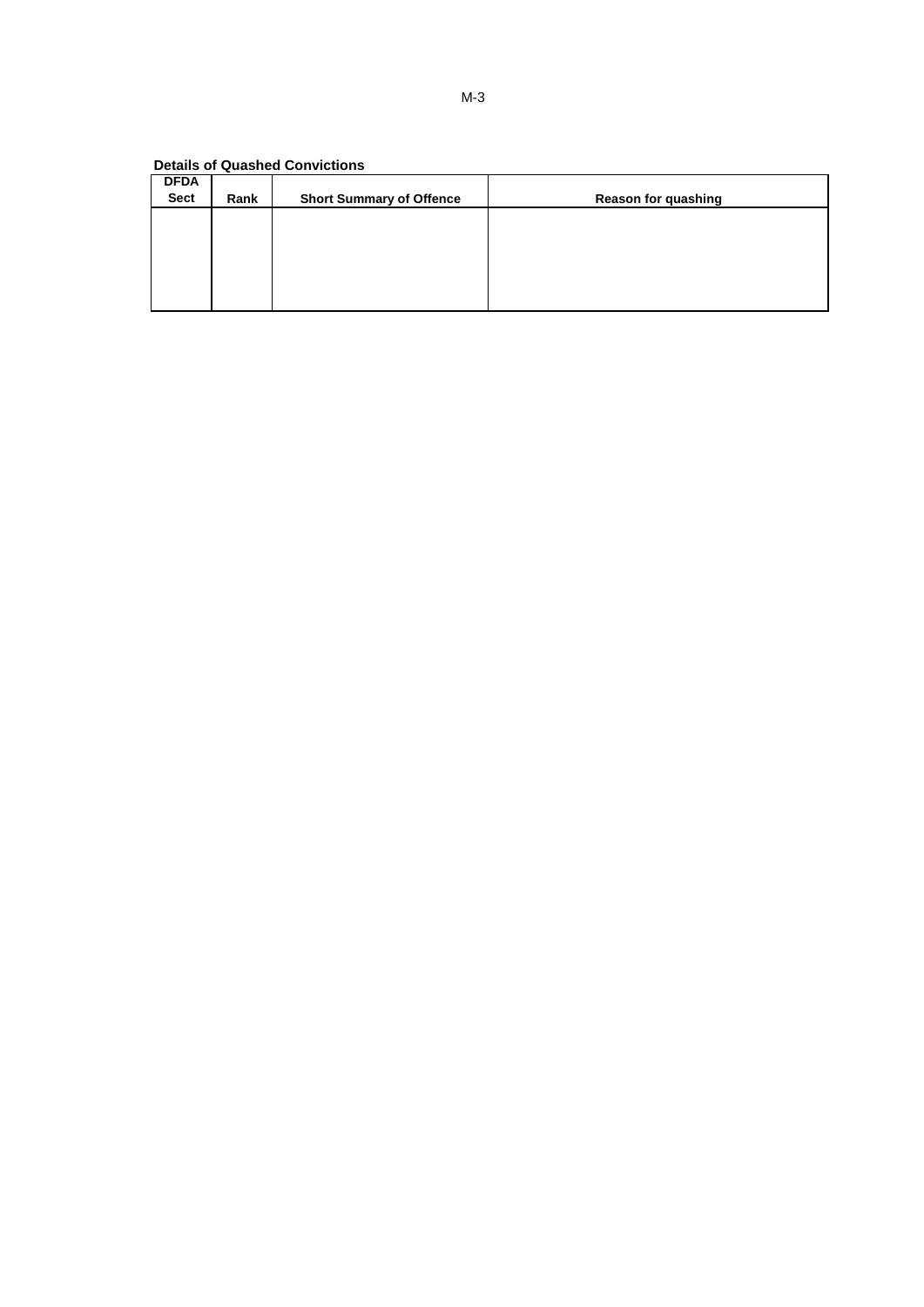#### **PUNISHMENTS IMPOSED BY RANK ON MEMBERS OF THE AIR FORCE FOR COURTS MARTIAL AND DEFENCE FORCE MAGISTRATES**

|                                                  | <b>Officer</b> | <b>Officer</b> | WO1         | WO <sub>2</sub> | <b>SSGT</b> | <b>SGT</b> | <b>CPL</b> | <b>LCPL</b> | AB         | <b>PTE</b> |
|--------------------------------------------------|----------------|----------------|-------------|-----------------|-------------|------------|------------|-------------|------------|------------|
|                                                  |                | Cadet          | <b>WO</b>   | <b>CPO</b>      |             | PO         | <b>LS</b>  |             | <b>LAC</b> | <b>SMN</b> |
|                                                  |                |                | <b>WOFF</b> | <b>FSGT</b>     |             |            |            |             |            | <b>AC</b>  |
| <b>Reprimand</b>                                 |                |                |             |                 |             |            |            |             |            |            |
| <b>Conditional conviction without punishment</b> |                |                |             |                 |             |            |            |             |            |            |
| Unconditional conviction without punishment      |                |                |             |                 |             |            |            |             |            |            |
| Severe reprimand                                 |                |                |             |                 |             | ົ          |            |             |            |            |
| <b>Suspended fine</b>                            | r              |                |             |                 |             |            |            |             |            |            |
| Fine Less than 14 Days Pay                       |                |                |             |                 |             |            |            |             | 6          |            |
| Fine More than 14 Days Pay                       |                |                |             |                 |             |            |            |             |            |            |
| Forfeiture of service for purposes of promotion  |                |                |             |                 |             |            |            |             |            |            |
| <b>Forfeiture of seniority</b>                   |                |                |             |                 |             |            |            |             |            |            |
| <b>Reduction in rank</b>                         |                |                |             |                 |             | ⌒          | 4          |             |            |            |
| <b>Suspended detention</b>                       |                |                |             |                 |             |            |            |             |            |            |
| <b>Committed detention</b>                       |                |                |             |                 |             |            |            |             |            | 10         |
| <b>Dismissal from ADF</b>                        |                |                |             |                 |             |            |            |             |            |            |
| Imprisonment                                     |                |                |             |                 |             |            |            |             |            |            |
| <b>TOTAL</b>                                     |                | $\bf{0}$       | 0           | 0               |             | 4          |            | 0           | 13         | 10         |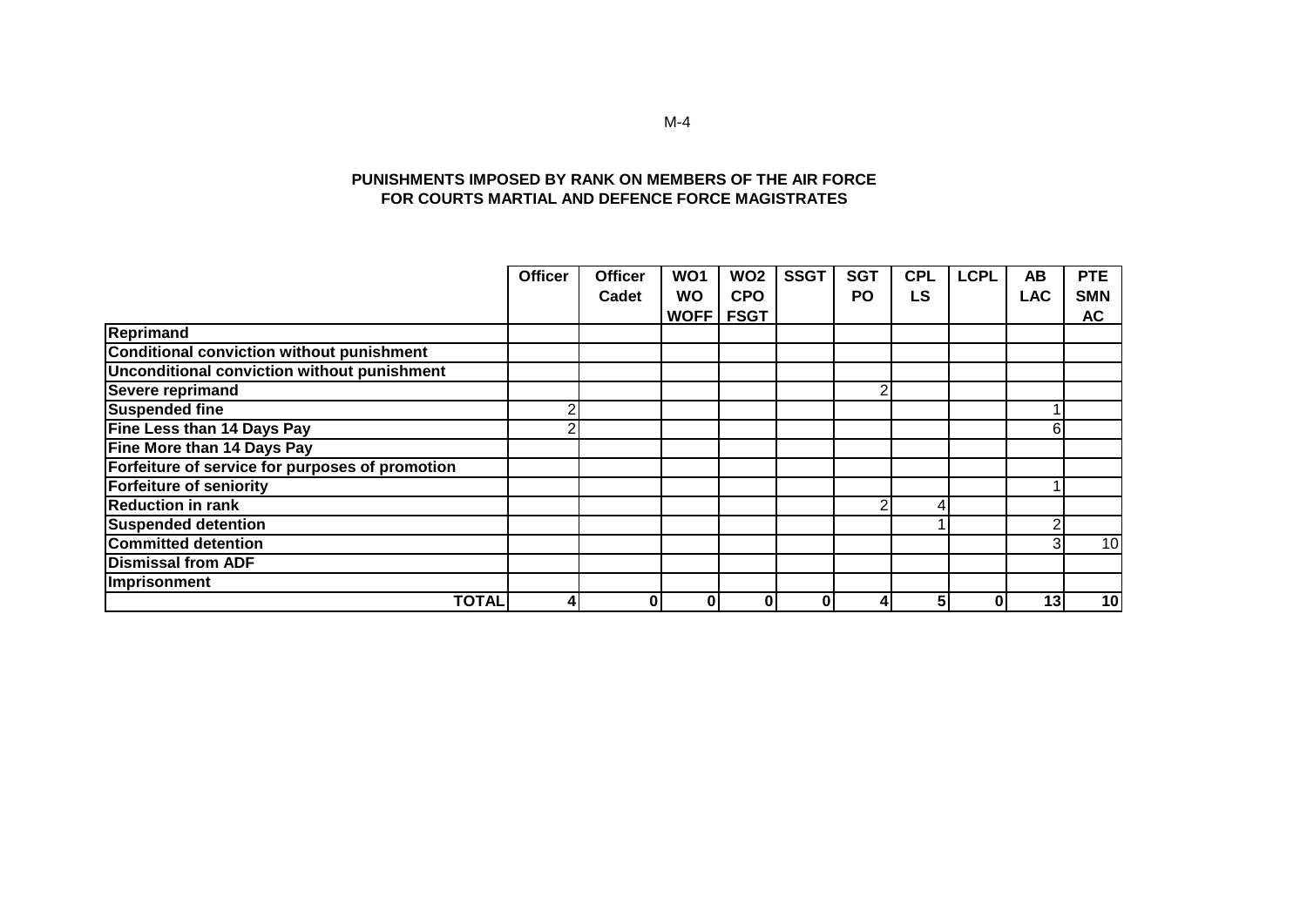#### ANNEX N TO JAG REPORT 2016

#### **COMBINED JANUARY - DECEMBER 2016**

#### **STATISTICS FOR TRIALS AND OUTCOMES FOR COURTS MARTIAL AND DEFENCE FORCE MAGISTRATES**

|              | <b>GENERAL COURT MARTIAL</b>                     |                              |             |   |                         | <b>RESTRICTED COURT MARTIAL</b>                  |               |                 |                              |           | <b>DEFENCE FORCE MAGISTRATE</b>                  |                 |             |                                |                |
|--------------|--------------------------------------------------|------------------------------|-------------|---|-------------------------|--------------------------------------------------|---------------|-----------------|------------------------------|-----------|--------------------------------------------------|-----------------|-------------|--------------------------------|----------------|
|              | <b>NUMBER</b><br><b>OF TRIALS</b><br><b>HELD</b> | <b>CHARGES TRIED QUASHED</b> |             |   | <b>WD</b>               | <b>NUMBER</b><br><b>OF TRIALS</b><br><b>HELD</b> |               |                 | <b>CHARGES TRIED QUASHED</b> | <b>WD</b> | <b>NUMBER</b><br><b>OF TRIALS</b><br><b>HELD</b> |                 |             | <b>CHARGES TRIED   QUASHED</b> | <b>WD</b>      |
|              |                                                  | <b>GUILTY</b>                | <b>N.G.</b> |   |                         |                                                  | <b>GUILTY</b> | <b>N.G.</b>     |                              |           |                                                  | <b>GUILTY</b>   | <b>N.G.</b> |                                |                |
| January      |                                                  |                              |             | 0 |                         |                                                  |               | 01              |                              |           |                                                  |                 |             |                                | $\overline{0}$ |
| February     |                                                  |                              |             |   |                         |                                                  | 01            | 0I              |                              |           |                                                  | 13 <sub>l</sub> |             |                                |                |
| March        |                                                  |                              |             |   |                         |                                                  | ΟI            | Οl              |                              |           |                                                  |                 |             |                                | $\overline{2}$ |
| <b>April</b> |                                                  |                              |             |   |                         |                                                  | 01            |                 |                              |           |                                                  |                 |             |                                |                |
| May          |                                                  |                              |             |   |                         |                                                  | ΩI            |                 |                              |           |                                                  |                 |             |                                | 2              |
| June         |                                                  |                              |             |   |                         |                                                  | 11.           | 17              |                              |           |                                                  |                 | 66          |                                | 5 <sub>l</sub> |
| July         |                                                  |                              |             |   |                         |                                                  | OI            | 01              |                              |           |                                                  | 31              |             |                                | $\overline{2}$ |
| August       |                                                  |                              |             |   |                         |                                                  | ΟI            |                 |                              |           |                                                  | 22              |             |                                | 0I             |
| September    |                                                  |                              |             |   |                         |                                                  |               |                 |                              |           |                                                  |                 |             |                                | 5 <sup>1</sup> |
| October      |                                                  |                              |             |   |                         |                                                  |               |                 |                              |           |                                                  |                 |             |                                |                |
| November     |                                                  |                              |             |   |                         |                                                  | Οl            |                 |                              |           |                                                  | 12              |             |                                | $\overline{2}$ |
| December     |                                                  |                              |             |   |                         |                                                  | ΩI            | ٥I              |                              |           |                                                  | 11              |             |                                |                |
| <b>TOTAL</b> | 0                                                |                              |             | 0 | $\overline{\mathbf{0}}$ |                                                  | 11            | 19 <sup>l</sup> | 0                            | 61        | 41                                               | 113             | 89          | $\mathbf{2}$                   | 24             |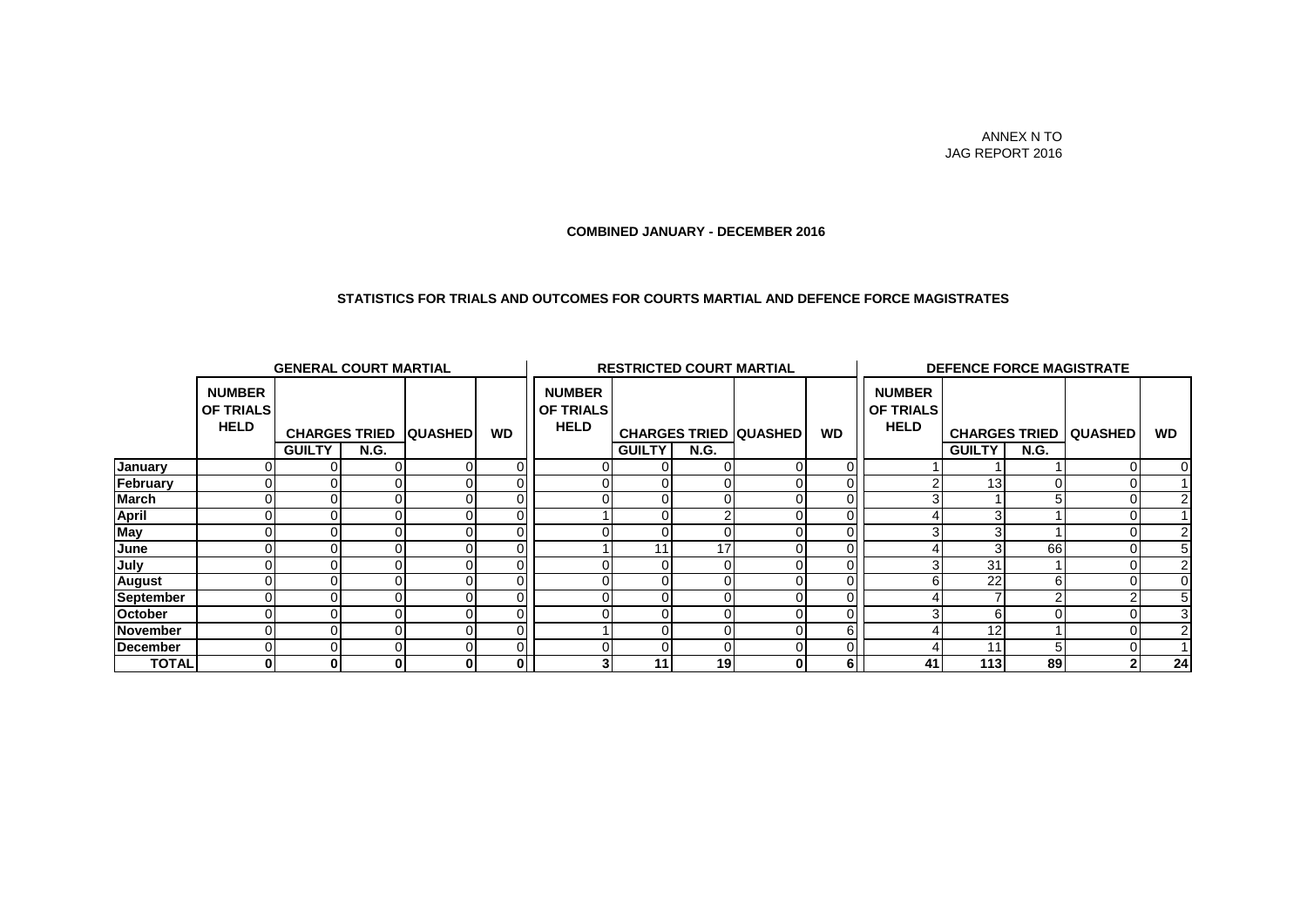ANNEX O TO JAG REPORT 2016

## **DEFENCE FORCE DISCIPLINE ACT**

## **LIST OF SECTIONS USED IN STATISTICS**

| <b>Section</b><br><b>Number</b> | <b>Description</b>                                                               |
|---------------------------------|----------------------------------------------------------------------------------|
| 23                              | Absence from duty                                                                |
| 24                              | Absence without leave                                                            |
| 25                              | Assaulting a superior officer                                                    |
| 26                              | Insubordinate conduct                                                            |
| 27                              | Disobeying a lawful command                                                      |
| 28                              | Failing to comply with a direction in relation to a ship, aircraft<br>or vehicle |
| 29                              | Failing to comply with a general order                                           |
| 30                              | Assaulting a guard                                                               |
| 31                              | Obstructing or refusing to assist a police member                                |
| 32                              | Offences while on guard or watch                                                 |
| 33(a)                           | Assault on another person                                                        |
| 33(b)                           | Creating a disturbance                                                           |
| 33(c)                           | Obscene conduct                                                                  |
| 33(d)                           | Insulting or provocative words to another person                                 |
| 33A                             | Assault occasioning actual bodily harm                                           |
| 34                              | Assaulting a subordinate                                                         |
| 35                              | Negligent performance of duty                                                    |
| 36                              | Dangerous conduct                                                                |
| 36A                             | Unauthorised discharge of weapon                                                 |
| 36B                             | Negligent discharge of weapon                                                    |
| 37                              | Intoxicated while on duty etc                                                    |
| 38                              | Malingering                                                                      |
| 39                              | Causing loss, stranding or hazarding of a Service ship                           |
| 40                              | Driving while intoxicated                                                        |
| 40A                             | Dangerous driving                                                                |
| 40C                             | Driving a Service vehicle for unauthorised purpose                               |
| 40 <sub>D</sub>                 | Driving without due care or attention etc                                        |
| 41                              | Flying a Service aircraft below the minimum height                               |
| 42                              | Giving inaccurate certification                                                  |
| 43                              | Destroying or damaging Service property                                          |
| 44                              | <b>Losing Service property</b>                                                   |
| 45                              | Unlawful possession of Service property                                          |
| 46                              | Possession of property suspected of having been unlawfully<br>obtained           |
| 47C                             | <b>Theft</b>                                                                     |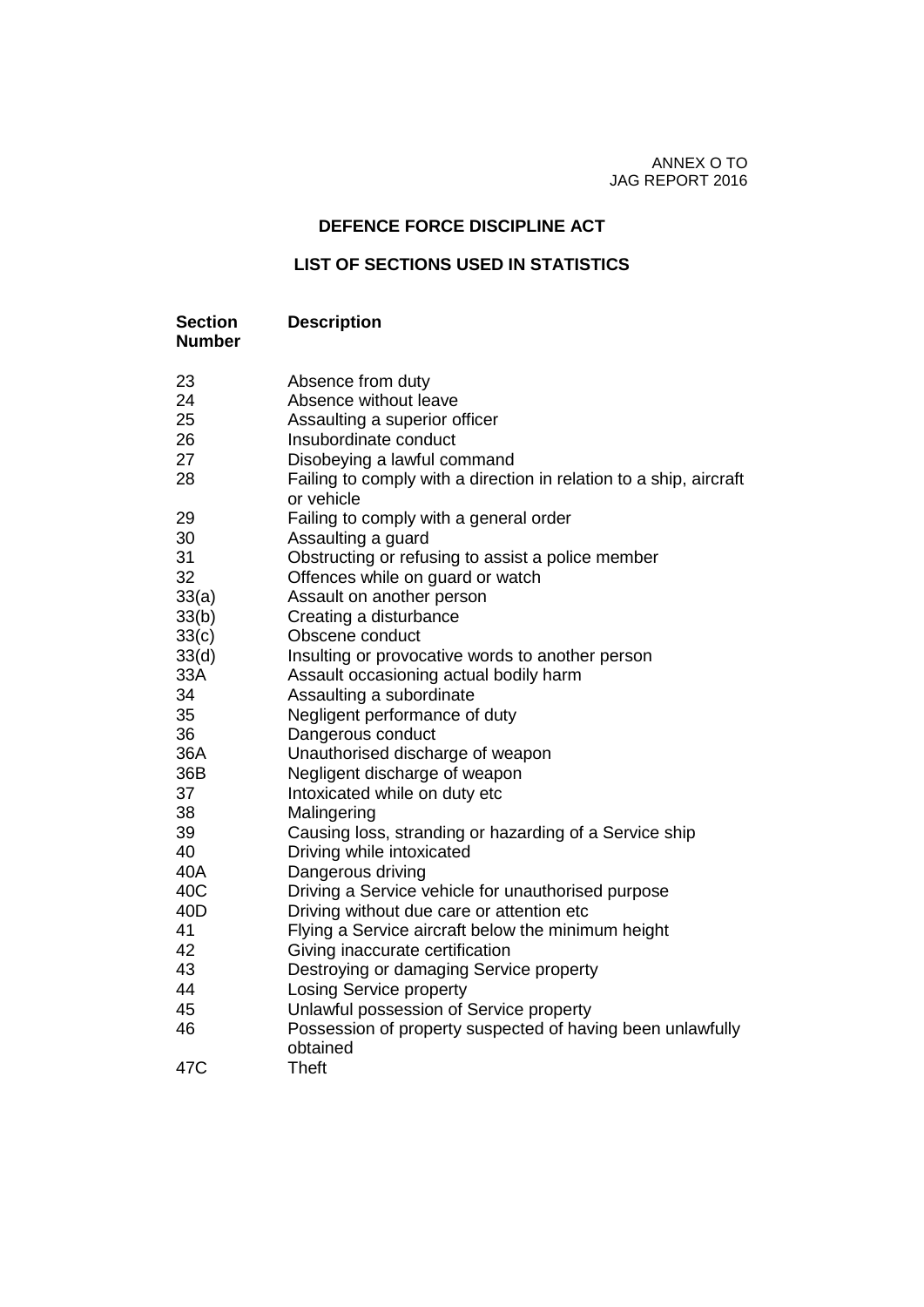## O-2

| <b>Section</b><br><b>Number</b> | <b>Description</b>                                       |
|---------------------------------|----------------------------------------------------------|
| 47P                             | Receiving                                                |
| 47Q                             | Unauthorised use of a Commonwealth credit card           |
| 48                              | Looting                                                  |
| 49                              | Refusing to submit to arrest                             |
| 49A                             | Assault against arresting person                         |
| 50                              | Delaying or denying justice                              |
| 51                              | Escape from custody                                      |
| 52                              | Giving false evidence                                    |
| 53                              | Contempt of Service tribunal                             |
| 54                              | Unlawful release etc of person in custody                |
| 55                              | <b>Falsifying Service documents</b>                      |
| 56                              | False statement in relation to application for a benefit |
| 57                              | False statement in relation to appointment or enlistment |
| 58                              | Unauthorised disclosure of information                   |
| 59                              | Dealing or possession of narcotic goods                  |
| 60                              | Prejudicial conduct                                      |
| 61                              | Offences based on Territory offences                     |
| 62                              | Commanding or ordering a Service offence to be committed |
|                                 |                                                          |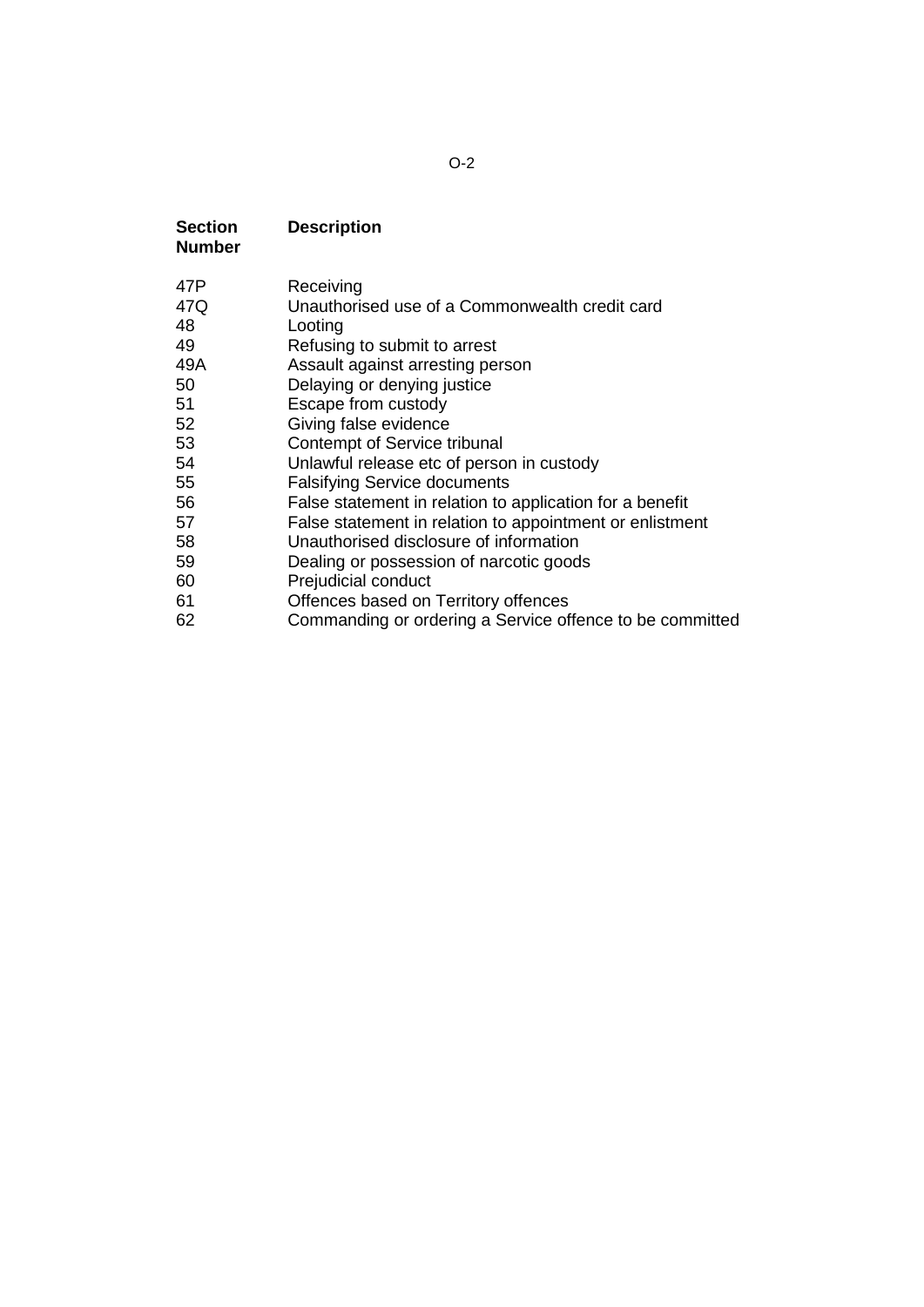ANNEX P TO JAG REPORT 2016

#### **LIST OF JUDGE ADVOCATES AND DEFENCE FORCE MAGISTRATES**

Major General Ian Westwood AM, Chief Judge Advocate Captain the Hon Dennis Cowdroy OAM RANR Group Captain Ian Henderson AM Lieutenant Colonel Michael Cowen QC Wing Commander Greg Lynham

## **LIST OF ACTIVE S.154 OFFICERS**

Major General Ian Westwood AM, Chief Judge Advocate Captain the Hon Dennis Cowdroy OAM RANR Captain James Renwick SC RANR Commander Fabian Dixon SC RANR Colonel Paul Smith Group Captain Michael O'Brien Group Captain Gordon Lerve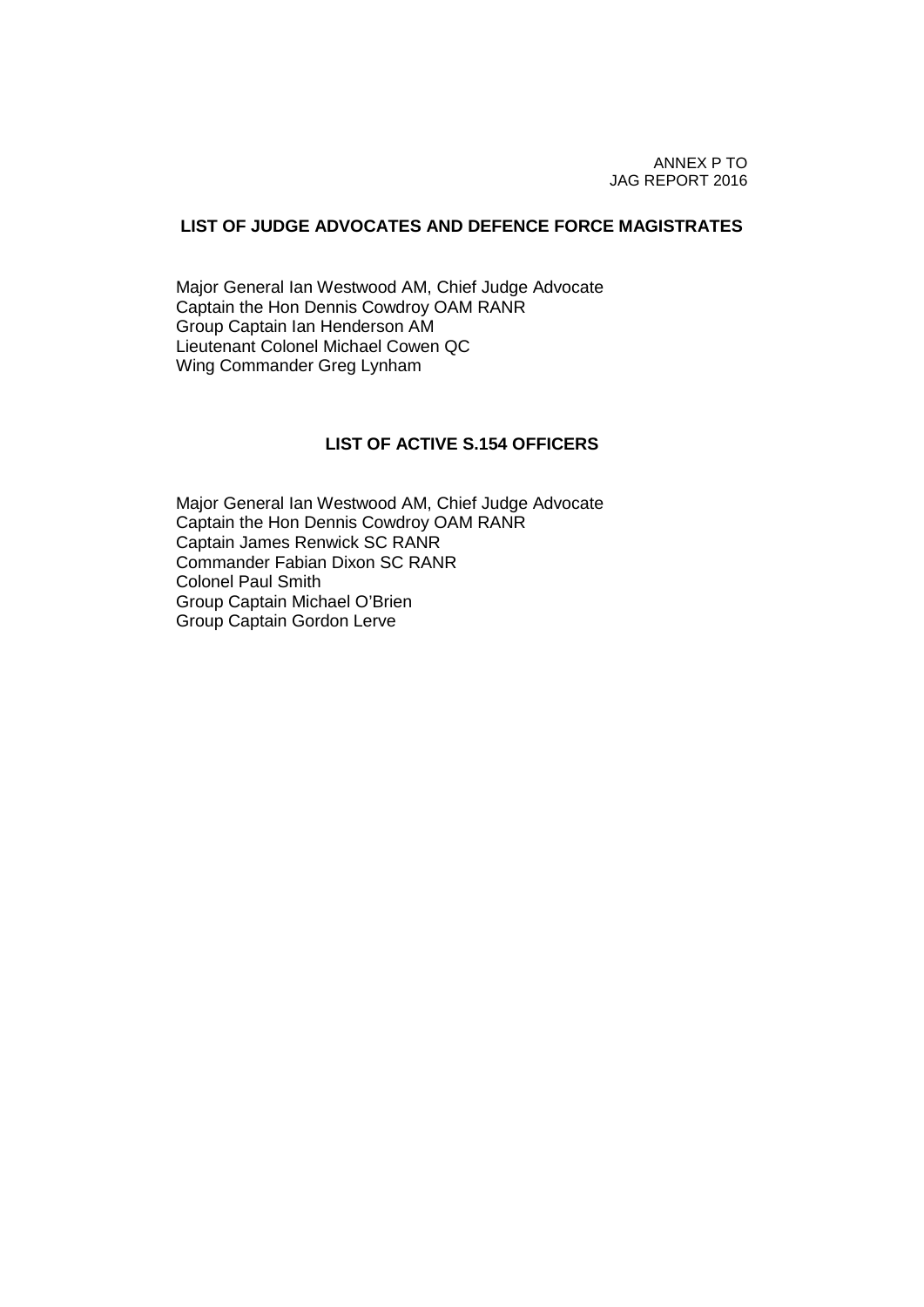## **OFFICE OF THE REGISTRAR OF MILITARY JUSTICE REPORT FOR THE PERIOD JANUARY - DECEMBER 2016**

#### **Current wef COB 31 Dec 16**

#### **1. ORMJ Process**

- The RMJ's powers are triggered upon receipt of a referral from the DMP.
- RMJ aims to list the proceedings (fix a date) within two weeks and commence the proceedings within three months (see Item 4 KPIs for details of indicators and performance against these indicators).